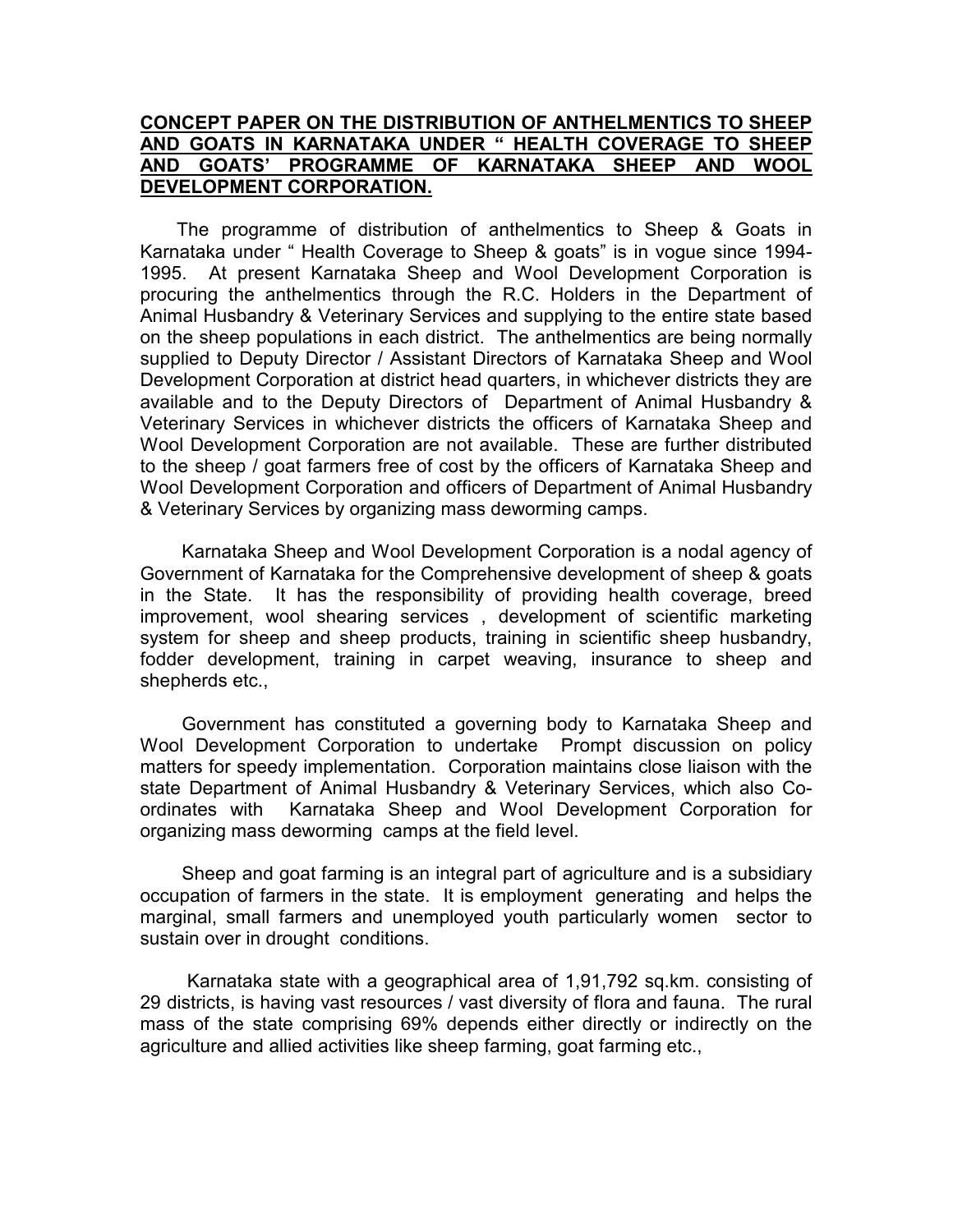Sheep and goat farming plays an important role in the socio-economic development of rural mass by providing employment throughout the year and helping them to reduce their poverty status by sustained income even during the drought conditions.

 Sustained sheep and goat productions is possible if the sheep & goat in the state are given adequate health coverage Sheep and goats are affected by various kinds of virus, bacteria and parasites, which affect their health. The diseases caused by various virus and bacteria in sheep & goat can be controlled by regular vaccination programmes against specific diseases in sheep and goats. In the state Institute of Animal Health and Veterinary Biological is engaged in the production of bacterial and viral vaccines required for the protection of the health of sheep and goats. But Karnataka Sheep and Wool Development Corporation supplies anthelmentics for the regular deworming programmes against reinfestation from parasites.

 Karnataka Sheep & Wool Development Corporation is the only organization in the state engaged exclusively in the overall development of sheep & goats in the state.

#### **Objectives of the Scheme:-**

 Sheep and goats are regularly exposed to internal parasitic infestation as they have the habbit of grazing closer to ground. Though deworming is done regularly, the reinfestation is very common as they graze in the same infested areas regularly.

 With the objective of increasing economic returns to the sheep farmers, the programme of health coverage to sheep & goats is being implemented by Karnataka Sheep and Wool Development Corporation.

The objectives of the scheme can be studied under the following headings:-

- 1. Procurement of anthelmentics.
- 2. Distribution the anthelmentics through the net work.
- 3. Deworming sheep and goat flocks by organizing mass deworming camps.
- 4. Accountability of anthelmentic utilization.

#### **Implementation procedure**:-

Implementation of the scheme can be studied under three heads viz.

- 1. Procurement of anthelmentics.
- 2. Distribution of anthelmentics.
- 3. Deworming sheep and goat flocks by organizing mass deworming camps at field level.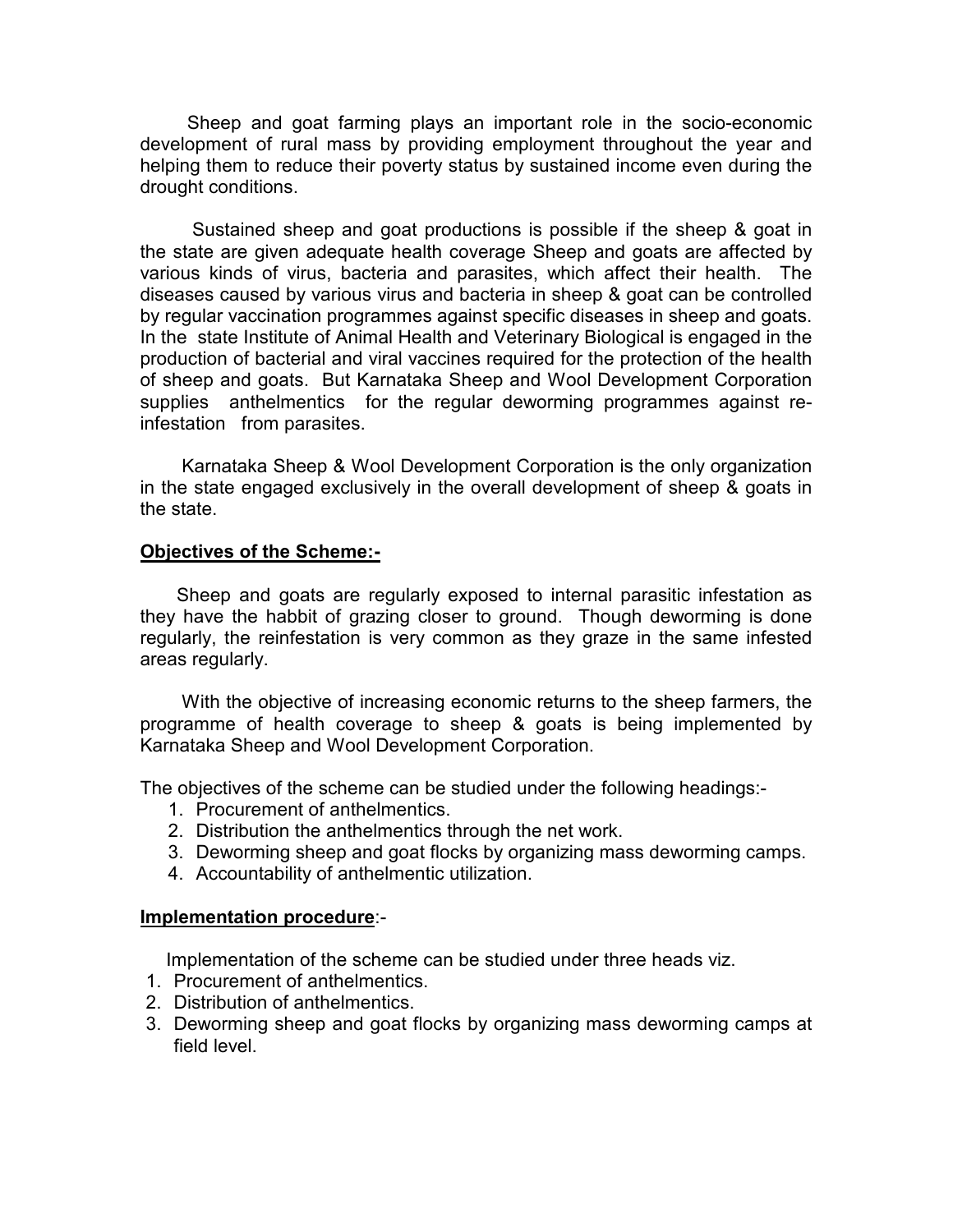# **I . Procurement of anthelmentics.**

 Government of Karnataka provides the budget required to Karnataka Sheep & Wool Development Corporation as grant-in-aid under the major head of A/c of Animal Husbandry i.e. under plan sector Later on, based on the requirement of anthelmentics and availability of grants Karnataka Sheep and Wool Development Corporation is procuring the anthelmentics from the companies holding Rate Contract in the Department of Animal Husbandry and Veterinary Services.

 The table in the Annexure- depicts the anthelmentics. Procured and distributed to the various districts in the state for the year 2008-09. (Annexure enclosed).

 Managing Director, Karnataka Sheep & Wool Development Corporation, Bangalore obtains the requirement of various anthelmentics for each of the district in Karnataka by the Deputy Director, of the Department of Animal Husbandry and Veterinary Services and District officers (Assistant Director's / Deputy Director's) of Karnataka Sheep & Wool Development Corporation.

# **II. Distribution of Anthelementics:-**

Managing Director, Karnataka Sheep & Wool Development Corporation, Bangalore will procure various anthelmentics based on the requirement furnished by the district officers of Karnataka Sheep & Wool Development Corporation / Deputy Director's of the Department of Animal Husbandry and Veterinary Services to the companies holding the Rate Contract

 in the Department of Animal Husbandry and Veterinary Services for the supplies to be made directly to the district head quarters. Anthelmentics will be supplied throughout the state to all the districts, based on the sheep / goat population in each of the districts.

 The companies will supply anthelmentics directly to the district Officers / Director's of the Department of Animal Husbandry and Veterinary Services as per the indents of Karnataka Sheep & Wool Development Corporation made by the Managing Director, Karnataka Sheep & Wool Development Corporation, Bangalore. The district officers of Karnataka Sheep & Wool Development Corporation & Deputy Director's of the Department of Animal Husbandry and Veterinary Services will receive the stock of anthelmentics and submit the bills in this regard to the Managing Director, Karnataka Sheep & Wool Development Corporation, Bangalore with the duly certified receipt of stock for the payment of bills.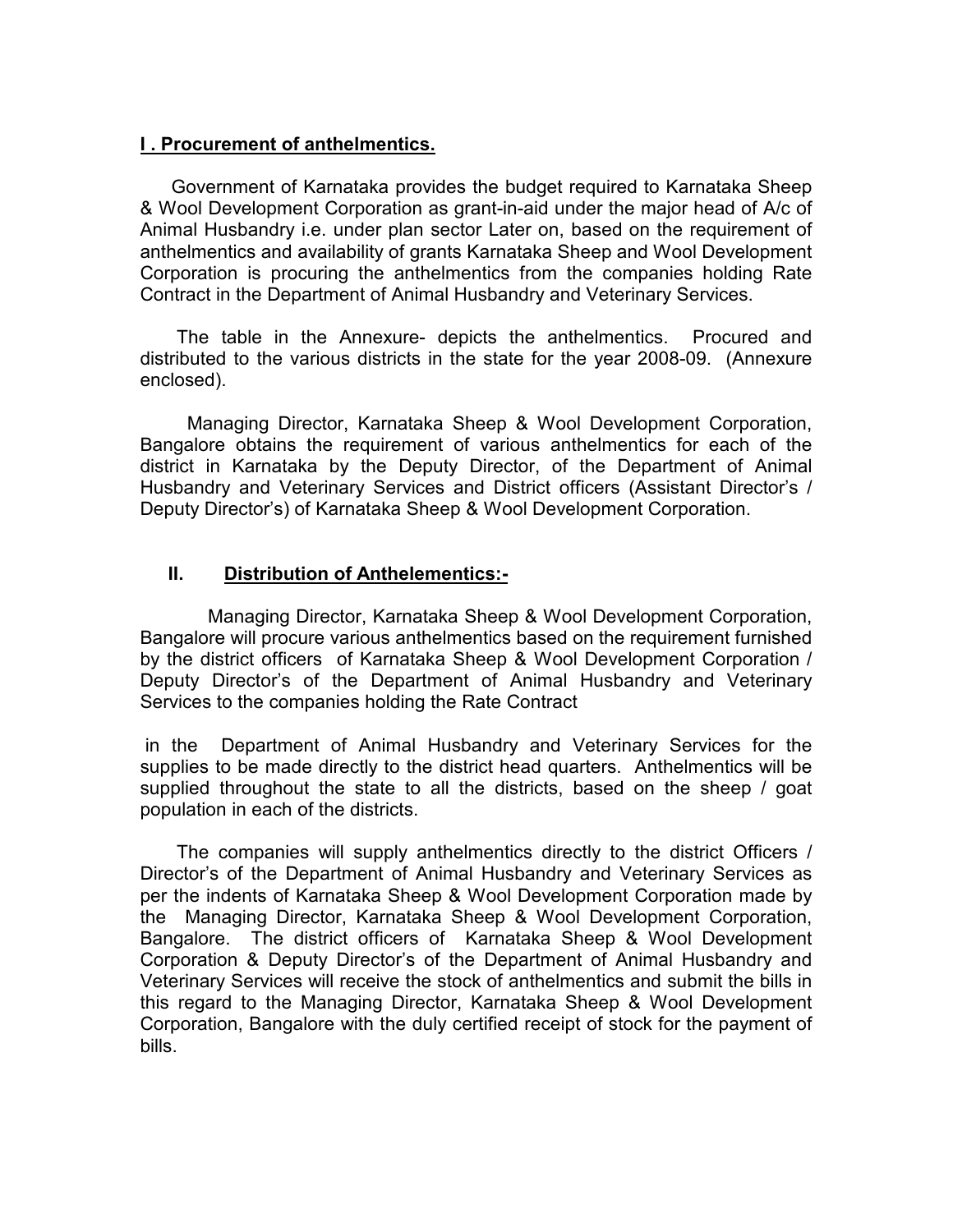# **III. Deworming sheep and goats by organizing mass deworiming camps at the field level:-**

 The District officers of Karnataka Sheep & Wool Development Corporation, will organize deworming camps in their area of operation where the sheep population is more in co-ordination with the local sheep and wool producers cooperative Societies and local officers and staff and Department of Animal Husbandry and Veterinary Services. Extensive publicity will be provided by way of distribution of pomplets and carrying out announcement in the villages locally.

 On the day of the mass deworiming camps the anthelmentics will be carried to the respective villages by the district officers of Karnataka Sheep & Wool Development Corporation and animals will be drenched with anthelmentics in coordination with the staff of Karnataka Sheep & Wool Development Corporation and local officers / staff of Department of Animal Husbandry and Veterinary Services. The No. of sheep and goats supplied with anthelmentics will be recorded. Karnataka Sheep & Wool Development Corporation has also supplied automatic drenchers for easy and quick drenching of sheep & goats.

 Such type of mass deworming camps will be organized by the district officers of Karnataka Sheep & Wool Development Corporation in their area of their operation regularly throughout the year so as to deworm the sheep and goats regularly at least 2 times in a year. The details of mass Deworming camps organized in the state during the year 2008-09 is depicted in Annexure.

# **IV. Accountability of Anthelmentic Uitilisation:-**

 Monthly progress reports will be submitted to Managing Director, Karnataka Sheep & Wool Development Corporation, Bangalore regarding the progress achieved under the scheme regularly, which will be reviewed by Managing Director, Karnataka Sheep & Wool Development Corporation, Bangalore in the monthly meetings. The Deputy Director's of the Department of Animal Husbandry and Veterinary Services / District officers of Karnataka Sheep & Wool Development Corporation will also submit the utilization certificate pertaining to the usage of anthelmentics regularly to Managing Director, Karnataka Sheep & Wool Development Corporation, Bangalore.

# **Effects of Parasitism :-**

# **The effects of parasitism are :-**

- 1) The parasites utilize the components of the feed and fodder consumed by sheep and goats and hence the feed conversion efficiency in sheep and goats is reduced.
- 2) The plasma proteins of sheep and goats are ingested by the parasites which reduce their productive efficiency.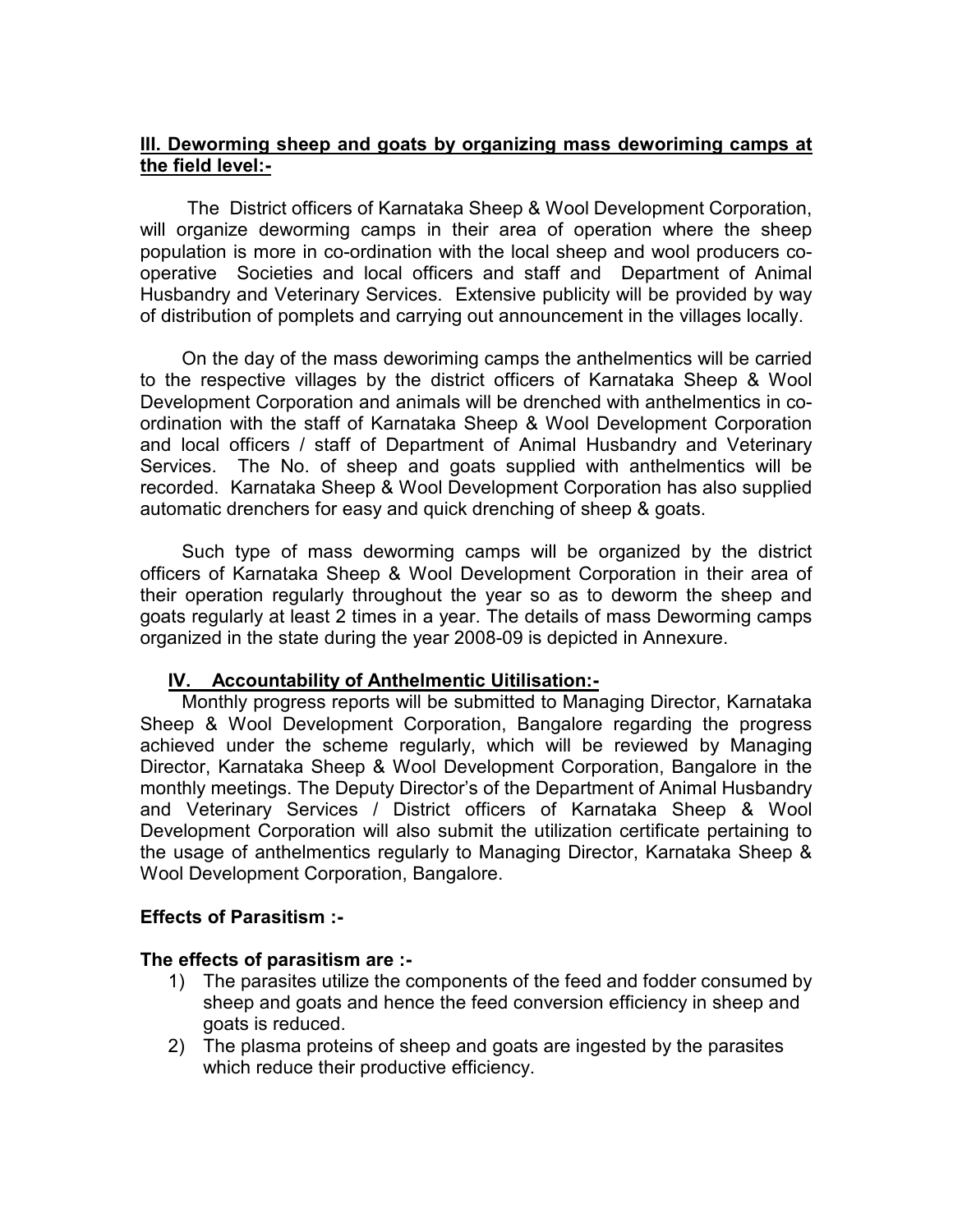- 3) As the parasites inhabit in the GIT and cause stomach pain which reduces the grazing time. This indirectly affects the production in sheep and goats.
- 4) Wool production comes down by 20-40% apart from the production of low quality wool, which goes as a waste during processing of wool.
- 5) Mutton production decreases in sheep and goats and in addition the meat affected with parasites will be rejected at the slaughter houses which causes heavy losses to the meat industry.
- 6) Sheep affected with parasites reach sexual maturity late and in turn become pregnant late.
- 7) There is a reduced immunity against the diseases in the sheep affected with parasites and hence possibility mortality is increased in the affected sheep.
- 8) " Hydatidosis" is a public health hazard and the visceral organs of the sheep affected with Hydatidosis will be declared not fit for human consumption.

 Hence it is recommended to deworm sheep and goats atleast once in 3 months, so that production can be increased and mortality be decreased accounting for the increased economic returns to the sheep and goat farmers.

| Country        | <b>Amount of loss</b>               | Due to             | <b>Reference</b>                |
|----------------|-------------------------------------|--------------------|---------------------------------|
| U.S.S.R        | 14.8 million roubles                | Hydatidosis        | &<br>Teplov<br>Zhuravets (1985) |
| <b>Britain</b> | 25000 pounds                        | <b>Hydatidosis</b> | Gonalees & Plaza<br>(1976)      |
| Chile          | 2.5 million dollars                 | <b>Hydatidosis</b> | Kuezyaski (1976)                |
| Poland         | 10 million Zloty                    | <b>Hydatidosis</b> |                                 |
| Wales          | 2,50,000 Dollars                    | <b>Hydatidosis</b> |                                 |
| G.D.R          | 11.4<br>million<br>D.M.<br>annually | Ascacid infection  |                                 |
| Bangladesh     | 0.588 million Taka                  | Fascioliasis       | Mark wardt (1978)               |
| India          | 4178 million rupees                 | Fascioliasis       | Feribiyi & Adeleye<br>(1978)    |

#### **Economic losses due to helminthiosis in meat industry:-**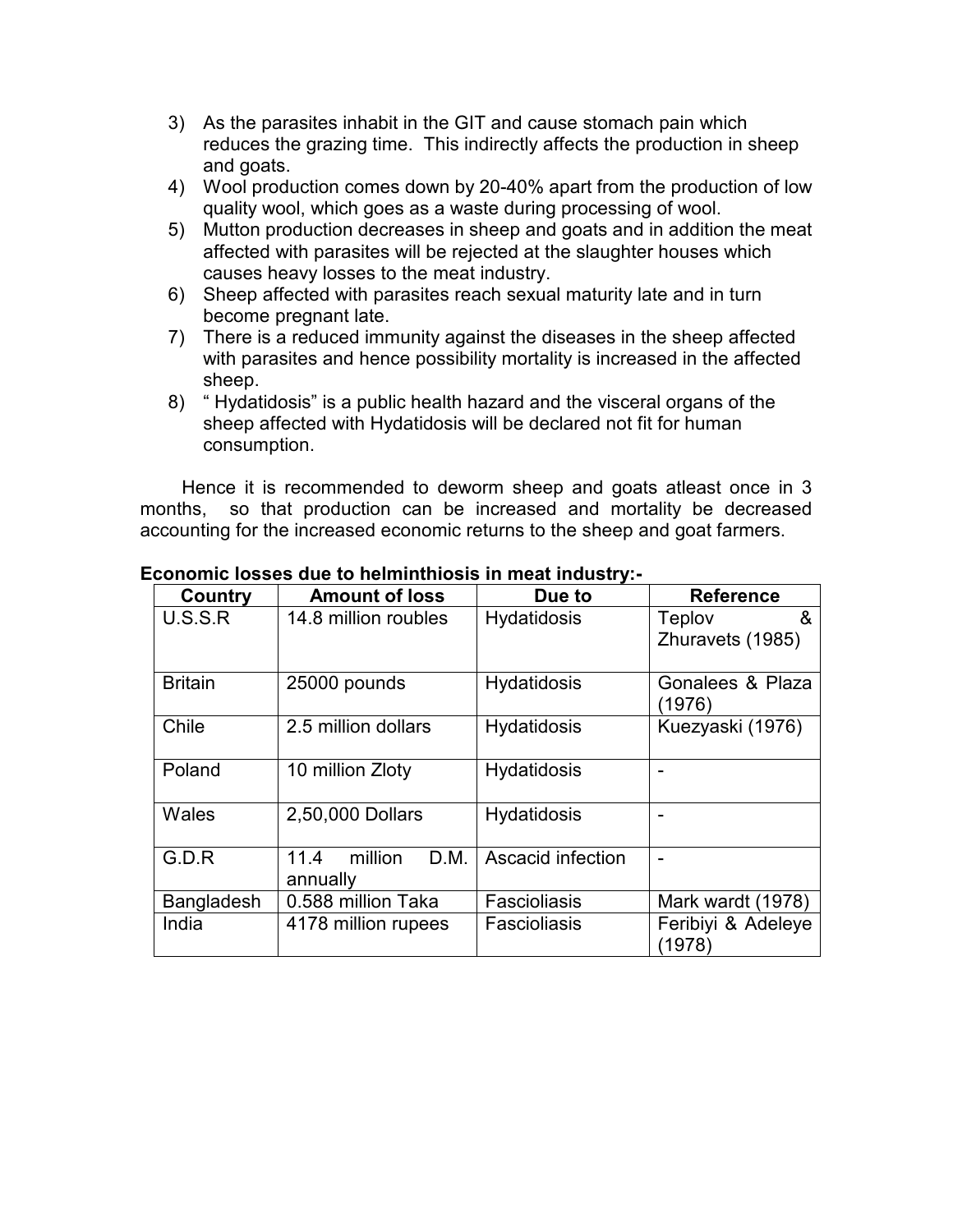**Economic gain in livestock industry resulting from treatment of Helminthiasis :-** 

| <b>Country</b> | <b>Amount of loss</b> | Due to              | <b>Reference</b>      |
|----------------|-----------------------|---------------------|-----------------------|
| U.S.S.R        | -27<br>rounds,<br>4 I | Better growth rate  | <b>Nixitin (1977)</b> |
|                | kopeks/rubble         |                     |                       |
| U.S.S.R        | $6.8 - 9.8$           | Increased<br>wool   | Lysenko               |
|                | roubles/rouble spent  | production in sheep | Ostravski (1979)      |
| U.S.S.R        | 0.7239<br>million     | Treatment<br>οf     | Rostovregior          |
|                | roubles               | cestodiasis         | Chobanyan (1981)      |

# **Uses of Anthelmentics:-**

- All modern broad spectrum anthelmentics can effectively be used for the chemotherapy of the targeted nematode infections.
- It prevents substantial fecal discharge of eggs which would occur during patency.
- It reduces the impact of worms on the performance of animals, which is more significant during tissue dwelling early phase of infection.
- It enables the acquisition of considerable level of protective immuring against subsequent infestation. (Self immunization)

 In Karnataka , Karnataka Sheep and Wool Development Corporation is procuring and supplying the anthelmentics from the companies holding Rate Contract in the Department of Animal Husbandry and Veterinary Services through network of Karnataka Sheep and Wool Development Corporation and Department of Animal Husbandry & Veterinary Services. Presently the anthelmentics are given free of cost to the sheep and goats.

# **Why the scheme is being picked up for evaluation:-**

 During the year 2008-09 Government of Karnataka has allocated Rs. 245.51 lakhs towards the procurement and supply of anthelementics under health coverage programme of Karnataka Sheep and Wool Development Corporation which is directly benefiting the farming community. Although Karnataka Sheep and Wool Development Corporation is procuring and supplying the anthelmentics from 1994-95, the quantum supplies made under the programme is negligible as compared to that of sheep and goat population in the State. It has been recommended by the scientists to deworm sheep and goat at least 4 times in a year. But, at present Karnataka Sheep and Wool Development Corporation is supplying anthelementics to deworm a small portion of the sheep and goat population in the state twice in a year.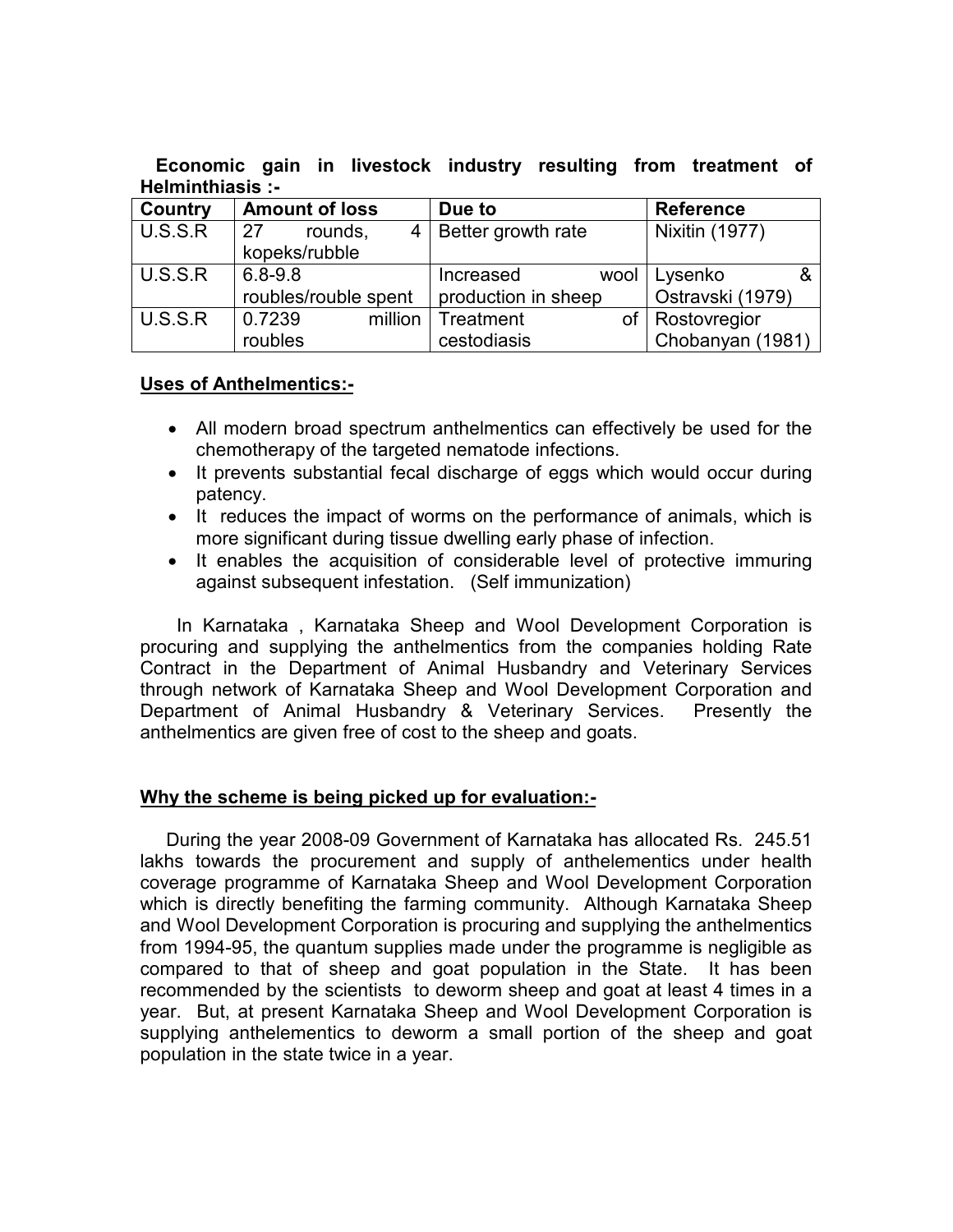By deworiming sheep and goats 4 times in a year, the economic returns to sheep and goat farmers are increased substantially. were increase in the live weights of sheep and goats by 2.163 kgs (15% of average live wt. of animals) will yield an incremental income of Rs.250/- sheep or goat to the sheep farmer annually. Hence considering the importance of the scheme it has been taken up for evaluation.

# **Out come of the evaluation:-**

 The scheme is a multi component in nature involving procurement of anthelmentics from the companies holding Rate Contract in the Department of Animal Husbandry and Veterinary Services and to workout strategies to upgrade the procurement system.

 Anthelmentics so procured need to be distributed to the implementing officers in order to deworm the target animals. For effective functioning there is a need to strengthen and evaluate the network with the sole idea of anthelmentics to reach the needy farmer at the right time and right place.

 The anthelmentics procured will be utilized by the district officers of Karnataka Sheep and Wool Development Corporation with proper accountability can be studied.

 Need for regular deworming policy to be evolved, as no definite deworiming policy exists in the state.

#### **Evaluation Design**:-

- 1. Evaluation of procurement procedures (existing and proposed)of Anthelmentics by Karnataka Sheep and Wool Development corporation in order to meet the long term requirement for at least two decades.
- 2. Evaluation of distribution network and its effectiveness which can be obtained from the feed back through questionnaires.
- 3. Evaluation of actual deworming, its accountability and impact of anthelmentics measured through the beneficiaries particularly sheep and goat farmers by means of questionnaires.
	- (a) The agency should obtain the information for having procured the anthelmentics for the year 2008-09 through the records from district offices of Karnataka Sheep and Wool Development corporation from two districts in each revenue divisions in Karnataka.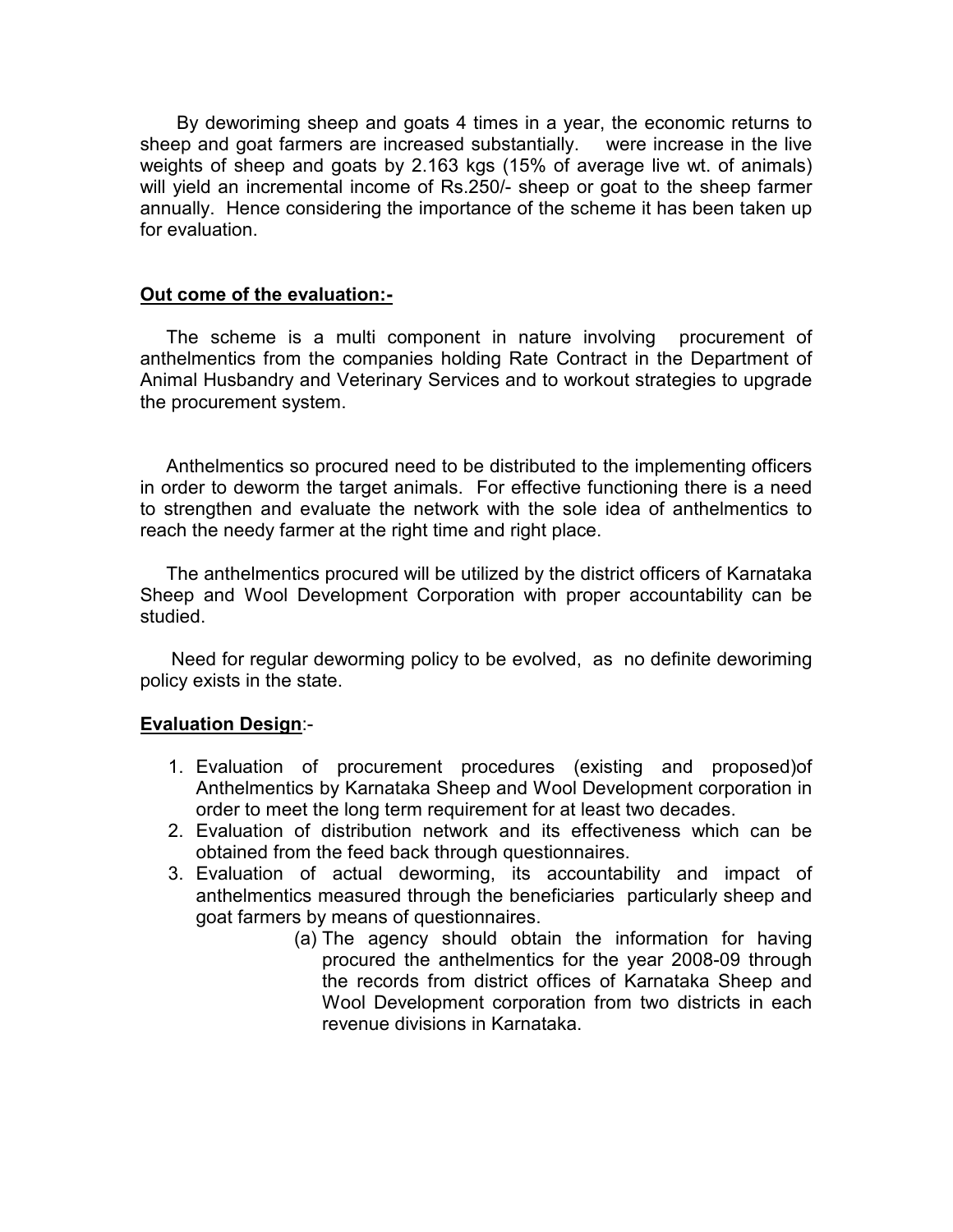| SI.No | <b>Division</b>           | <b>Selected Districts</b> |
|-------|---------------------------|---------------------------|
|       | <b>Bangalore Division</b> | Tumkur, Chikkaballapur    |
|       | <b>Mysore Division</b>    | Mysore, Hassan            |
| 3     | <b>Belgaum Division</b>   | Belgaum, Bijapur          |
|       | <b>Gulbarga Division</b>  | Hospet, Gulbarga          |

- (b) For evaluation of Deworming and its effectiveness in controlling the wormload, the agency should select based on random sampling as per statistical design, in atleast 10% of the total mass Deworming camps held during the year 2008-09 in the selected districts for accountability and through questionnaire obtain the data in each Deworming camp from atleast :-
- i) 2 house holds having sheep / goat from marginal farmers
- ii) 2 house holds having sheep/goat from small farmers.
- iii) 2 house holds having sheep/goat from SC/ST's.

 The house hold selection should be based on random sampling as per statistical technique.

> 4) Evolving a regular Deworming policy for sheep and goats in the state .

#### **Schedule for the completion of tasks :-**

Evaluation of the "Health coverage to sheep and goats " being implemented Karnataka sheep and wool development corporation shall be completed within 2 months from the date of award of the contract. The final report shall be submitted within one month after the completion of the evaluation procedure.

#### **Data, Services and facilities to be provided by Karnataka sheep an wool development corporation :-**

- 1) Consultants shall collect the data pertaining to procurement of anthelmentics for the year 2008-09 from the office of the Managing Director, Karnataka sheep and wool development corporation, Bangalore.
- 2) Data pertaining to distribution of anthelmentics and list of mass Deworming camps conducted by Karnataka sheep and wool development corporation shall be collected by the consultants from the district officers of Karnataka sheep and wool development corporation of the districts selected for evaluation .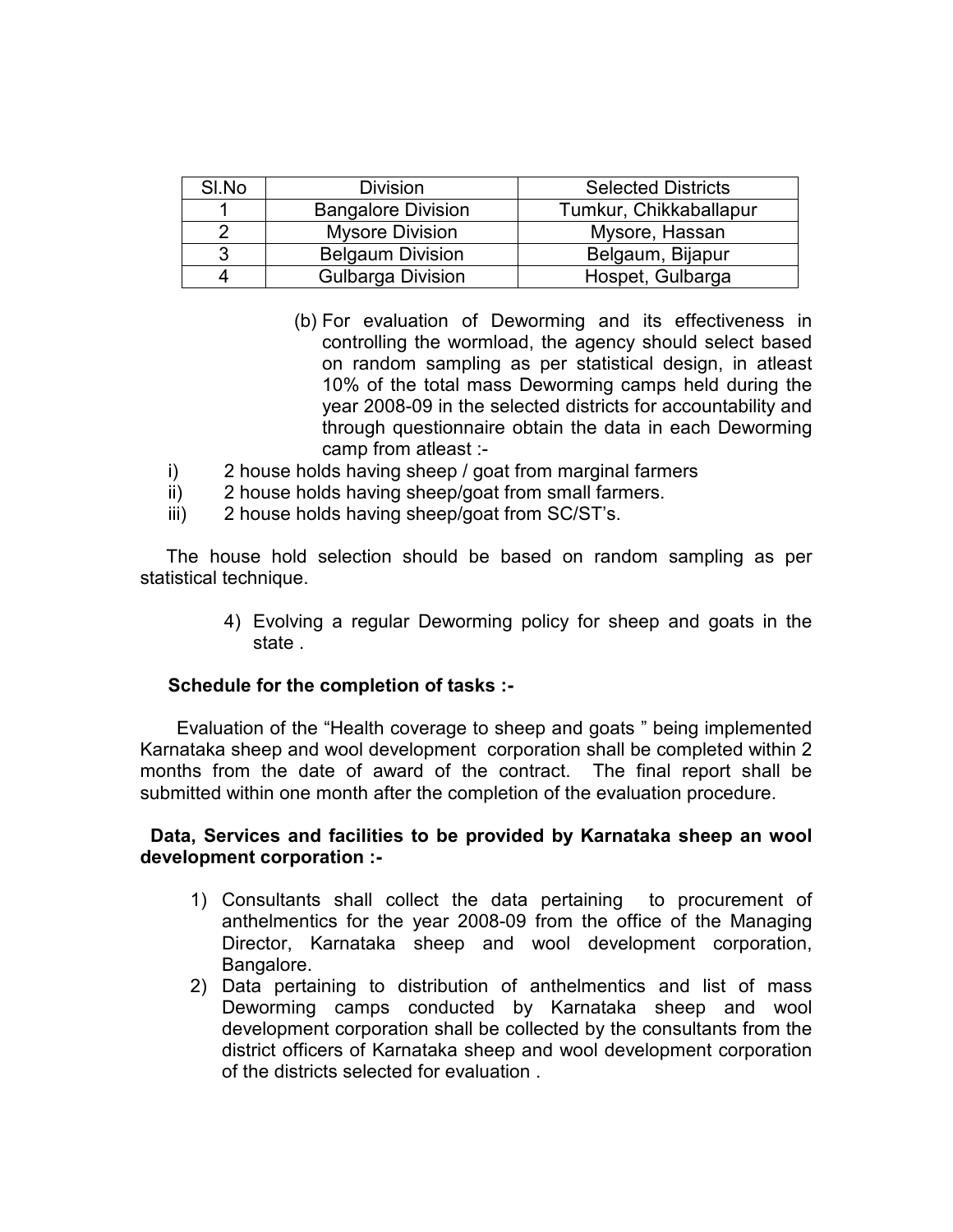3) Consultants should include their boarding, lodging, traveling expenses, expenses towards stationeries etc., that they likely to incur during the evaluation procedure in their financial proposal.

#### **Final outputs that will be required of the consultant :-**

The consultant shall submit a final report in the format as per the directions of the review committee constituted for this purpose.

#### **Compositions of the Review Committee and Review procedure to monitor consultants work :-**

The Review Committee constituted to review and monitor the consultants work shall consist of :-

| Managing Director, Karnataka sheep and wool development   Chairman<br>corporation, Bangalore. |  |
|-----------------------------------------------------------------------------------------------|--|
| Technical Officer – 3 Karnataka sheep and wool Member<br>development corporation, Bangalore.  |  |
| Technical Officer – 4 Karnataka sheep and wool Member<br>development corporation, Bangalore.  |  |

 The review committee shall hold weekly review meetings to monitor the work of consultants.

# **How the information will be beneficial to Karnataka sheep and wool development corporation :-**

The information generated through evaluation studies will be utilized for evaluation of procurement of anthelmentics, distribution net works and actual Deworming at the gross root level to covers the entire population of sheep and goat by mass Deworming and thereby achieving the the objective of increasing mutton and wool production. The information so generated will be utilized for the long term policies to create worm free animals.

# **MANAGING DIRECTOR.**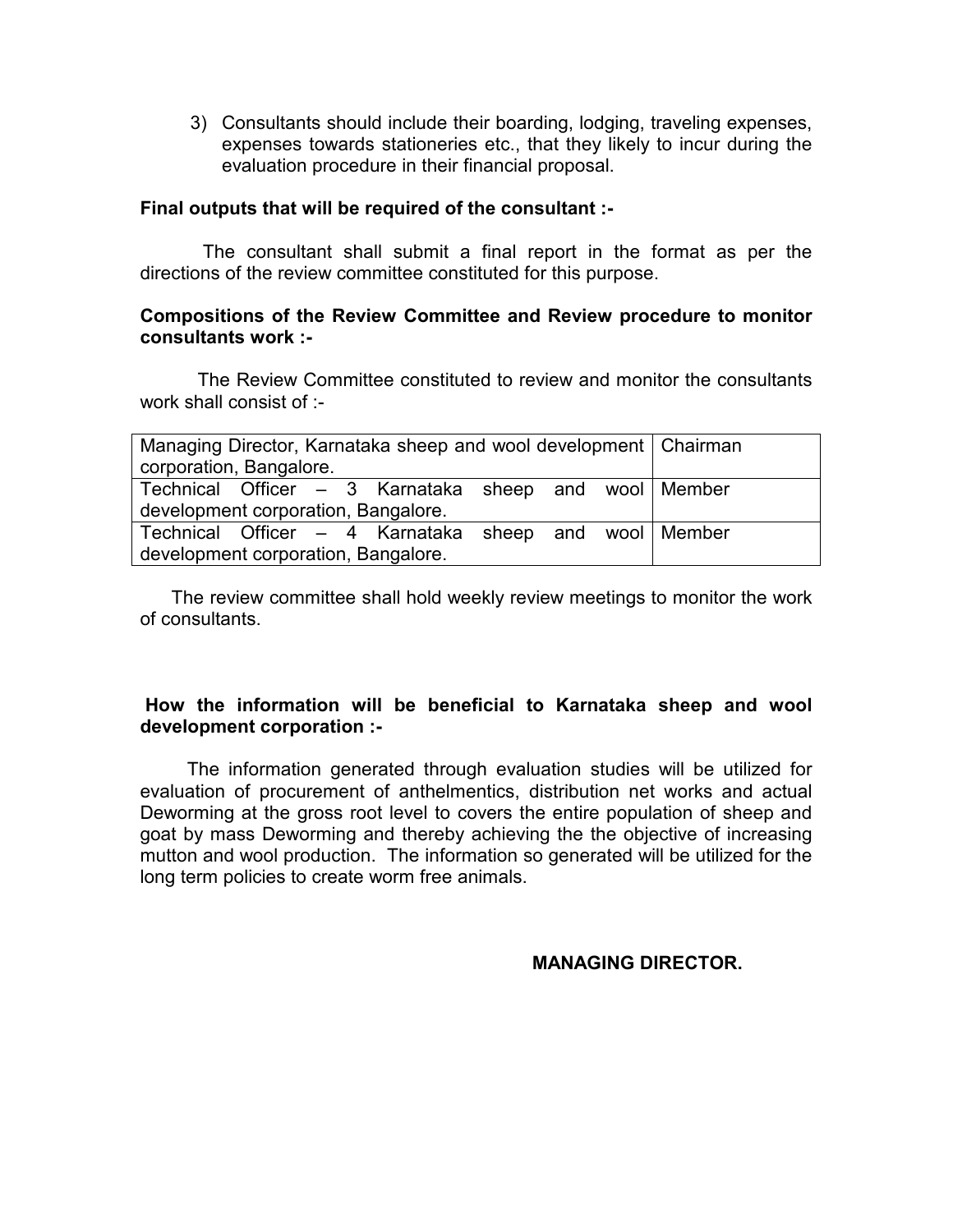# **TABLE OF CONTENTS**

| SI.<br>No.       |                           | <b>Particulars</b>       | Page No. |  |
|------------------|---------------------------|--------------------------|----------|--|
| 1                | Chapter $-1$              | <b>Executive Summary</b> | 1        |  |
| $\overline{2}$   | Chapter $-2$              | Introduction             | 8        |  |
| $\overline{3}$   | Chapter $-3$              | Implementation           | 15       |  |
| $\overline{4}$   | <b>Belgaum District</b>   |                          | 15       |  |
| $\overline{5}$   | <b>Bijapur District</b>   |                          | 26       |  |
| 6                | <b>Tumkur District</b>    |                          | 30       |  |
| $\overline{7}$   | Chikkaballapura           |                          | 38       |  |
| 8                | <b>Gulbarga District</b>  |                          | 44       |  |
| $\boldsymbol{9}$ | <b>Bellary District</b>   |                          | 51       |  |
| 10               | <b>Mysore District</b>    |                          | 55       |  |
| $\overline{11}$  | <b>Hassan District</b>    |                          | 61       |  |
| 12               | Summary of observation    |                          | 66       |  |
| 13               | Recommendations           |                          | 67       |  |
| 14               | Conclusion                |                          | 69       |  |
| 15               | Photos                    |                          | 70       |  |
| 16               | <b>Terms of Reference</b> |                          | Annexure |  |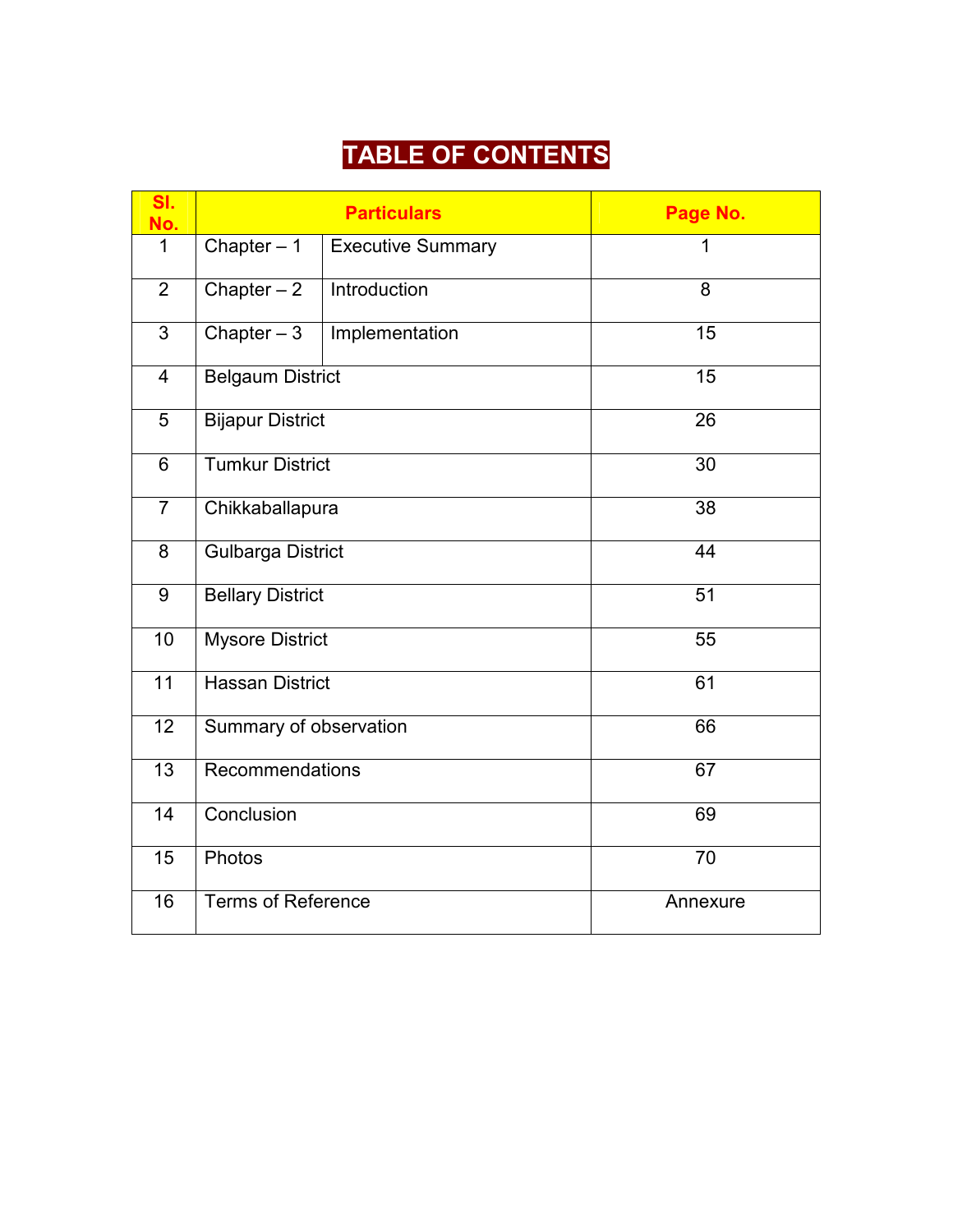# **CHAPTER - 1 EXECUTIVE SUMMARY**

Health coverage to Sheep and Goats is in vogue since 1994 – 95 in Karnataka State. Sheep and Goats are regularly exposed to internal parasitic infestation as they have the habit of grazing closer to ground. Sheep and Goats are affected by various kinds of virus, bacteria and parasites, which affect their health. The diseases caused by various virus and bacteria in sheep & Goats can be controlled by regular deworming / vaccination programmes against specific diseases in sheep and Goats. With the objective of increasing economic returns to the sheep farmers, the programme of health coverage to sheep & Goats is being implemented by Karnataka Sheep and Wool Development Corporation.

Sheep and Goats farming is an integral part of agriculture and is a subsidiary occupation of farmers which generates employment besides economically improvement. The small, marginal and SC/ST farmers, unemployed youth's will get regular employment besides economic growth. The Government of Karnataka has created Karnataka Sheep and Wool Development Corporation which is known as Nodal agency. The corporation main responsibilities are to provide health coverage, breed improvement, wool shearing services, increases in weight, improvement of quality of meat and production. The sheep and Goats farmers are scientifically trained in better marketing, carpet weaving and fodder development. Karnataka Sheep and Wool Development Corporation is procuring the anthelmentics through the R.C. Holders in the Department of Animal Husbandry & Veterinary Services and supplying to the entire state based on the sheep populations in each district.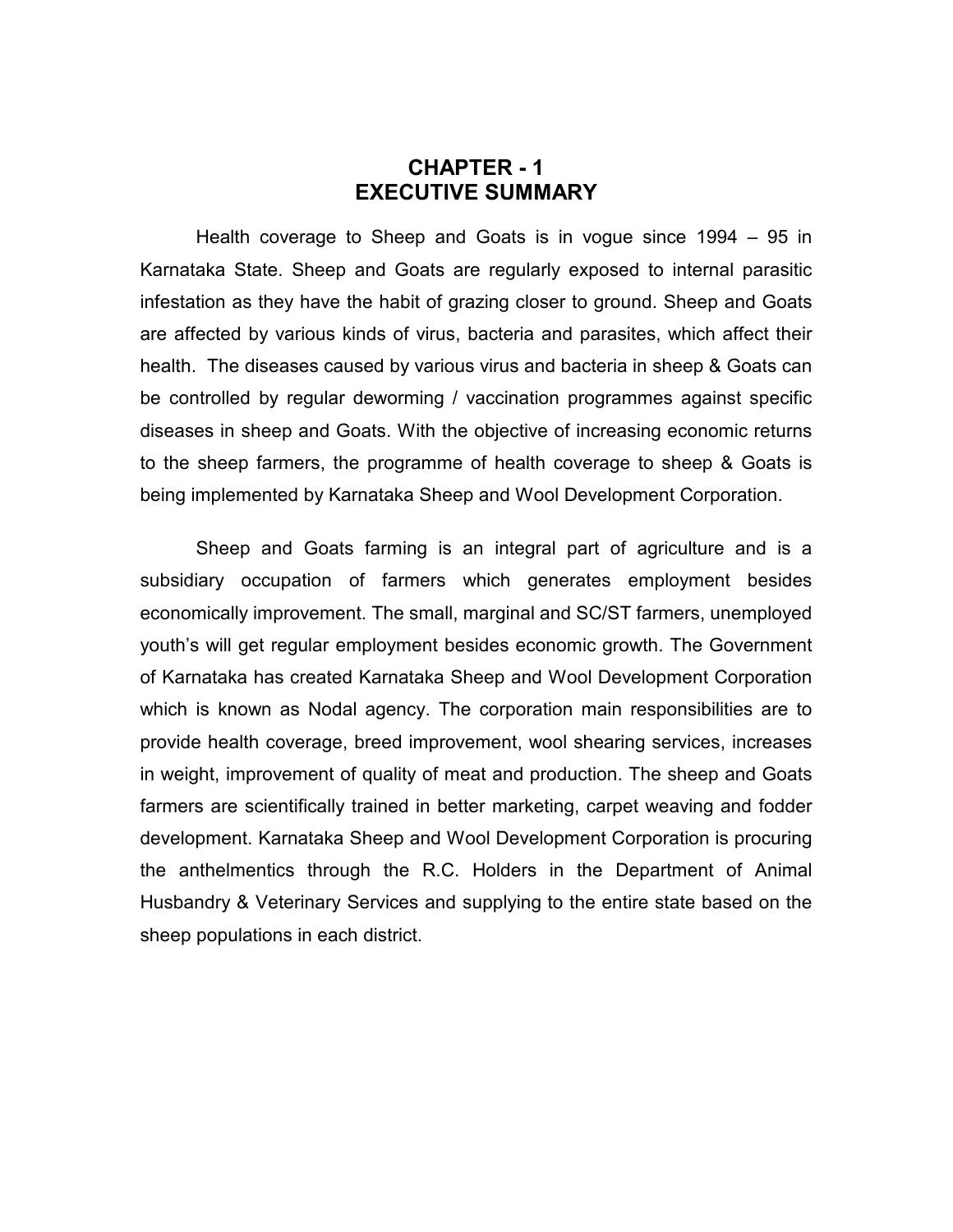#### **Ways and means for effective deworming process.**

- 1) The required anthelmentics are calculated in respect of the available sheep and Goats population.
- 2) The corporation plans and places the purchase order to procure anthelmentics from the rate contractors.
- 3) The rate contractors have to deliver the ordered anthelmentics to the implementing officers, directly to their head quarters.
- 4) The implementing officers will receive the anthelmentics and send back the acknowledgement to the corporation for further needful action.
- 5) The received anthelmentics will be carried to the mass camps on the schedule dates for deworming.
- 6) The implementing officers (Dy. Director / Asst. Director of KSWDC) are the Executive Officers. The jurisdiction of each implementing officers is fixed by the corporation and is as under.

| SI.<br>No.     | <b>Implementing Officers</b>                        | <b>Head</b><br><b>Quarters</b> | Area of operation                              |
|----------------|-----------------------------------------------------|--------------------------------|------------------------------------------------|
| 1              | Director of KSWDC,<br>Dy.<br>Belgaum                | Belgaum                        | Belguam and Bagalkot                           |
| $\overline{2}$ | Dy. Director of KSWDC,<br>Gulbarga                  | Gulbarga                       | Gulbarga and Bidar                             |
| 3              | Asst. Director of KSWDC,<br><b>Mysore</b>           | Mysore                         | Mysore, Kodagu and Udupi                       |
| $\overline{4}$ | Asst. Director of KSWDC,<br>Mandya                  | Mandya                         | Mandya, Chamarajanagar<br>and Ramangar         |
| 5              | Asst. Director of KSWDC,<br>Hassan                  | Hassan                         | Hassan, Chikkamagalur, and<br>Shimoga          |
| 6              | Asst. Director of KSWDC,<br>Tumkur                  | Tumkur                         | Tumkar and Bangalore (R)                       |
| $\overline{7}$ | Asst. Director of KSWDC, Chitradurga<br>Chitradurga |                                | Chitradurga                                    |
| 8              | Asst. Director of KSWDC,<br>Dharwad                 | Dhrawad                        | <b>Dharad and Gadag</b>                        |
| 9              | Asst. Director of KSWDC,<br>Hospet                  | Hospet                         | Koppal<br>Bellary,<br>and<br>Davanagere        |
| 10             | Asst. Director of KSWDC,<br>Raichur                 | Raichur                        | Raichur                                        |
| 11             | Asst. Director of KSWDC,<br><b>Bijapur</b>          | <b>Bijapur</b>                 | <b>Bijapur</b>                                 |
| 12             | State Wool, Development<br>Corporation, Kolar       | Kolar                          | Chikkaballapur,<br>Kolar,<br>Bangalore (Urban) |
| 13             | State Wool, Development<br>Corporation, Ranebennur  | Ranebennur                     | Ranebennur and Haveri                          |

**Table 1.1**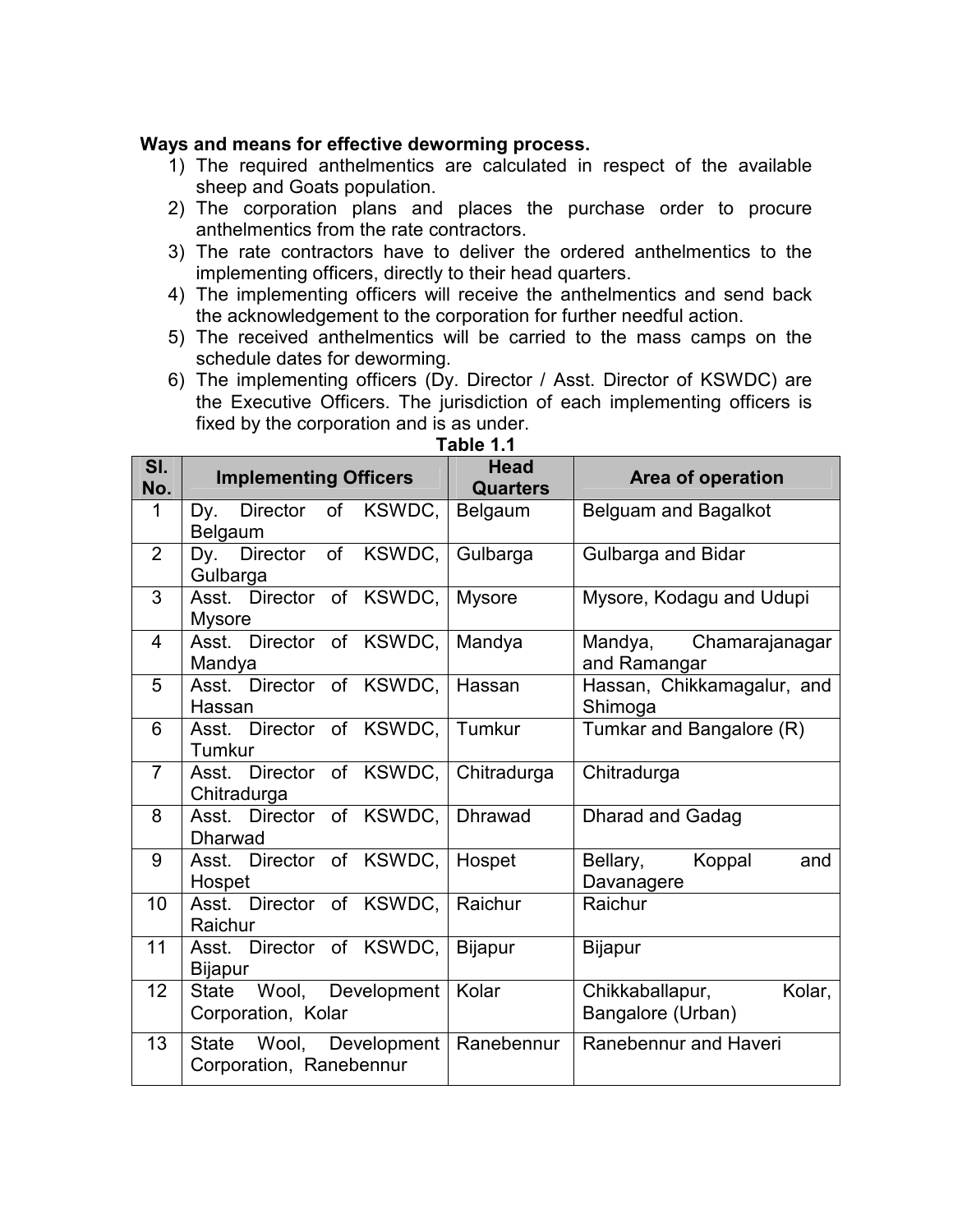The jurisdiction of implementing officers is more than one district in some cases.

- 7) The Dy. Director / Assistant Director of Animal Husbandry department is working on deputation basis in KSWDC. The offices are located in the office of the regular animal husbandry departmental office.
- 8) The vehicle of the regular department was made use by the implementing officers for deworming purpose.
- 9) The regular departmental staff whenever they are free their services were utilized for mass deworming camps.
- 10) One implementing officer could deworm 400 500 sheep and Goats in a day. The sample survey reveals that 1% to 2% could be attended by the deworming implementing officers in a mass camp wherein the remaining sheep and Goats were drenched for deworming by the local available departmental staff.
- 11) During the interview with the 324 individuals only 13% beneficiaries informed about the availability of village veterinary institutions.
- 12) The individual beneficiaries during interview stressed for supply of liquid deworming anthelmentics which was more effective for sheep and Goats in improvement of health.
- 13) It was informed by the implementing officers that the received anthelmentics were stored with the regular departmental store.
- 14) The submission of required information and progress report to the higher officers were delayed due to lack of Ministerial staff.
- 15) Following districts are suggested by the Karnataka sheep and wool development corporation for evaluation in their concept paper vide item No.3A

| SI.<br>No. | <b>Name of the Revenue</b><br>division | Sample districts assigned for evaluation |
|------------|----------------------------------------|------------------------------------------|
|            | <b>Bangalore</b>                       | <b>Tumkur and Chikkaballapur</b>         |
|            | Gulbarga                               | <b>Gulbarga and Hospet</b>               |
| 3          | Belgaum                                | <b>Belgaum and Bijapur</b>               |
| 4          | <b>Mysore</b>                          | Mysore and Hassan                        |

- 16) The opinion of the implementing officers of 8 districts was recorded in the prescribed format. The opinions of the implementing officers were expressed separately in implementing chapters.
- 17) The individual beneficiaries were interviewed (small farmers, marginal farmers, SC & ST) from each mass camp. The details of individuals interviewed and their opinion were reported in implementing chapter.
- 18) The secondary data on the list of mass camps organized and other relevant information were collected during our visit to district offices.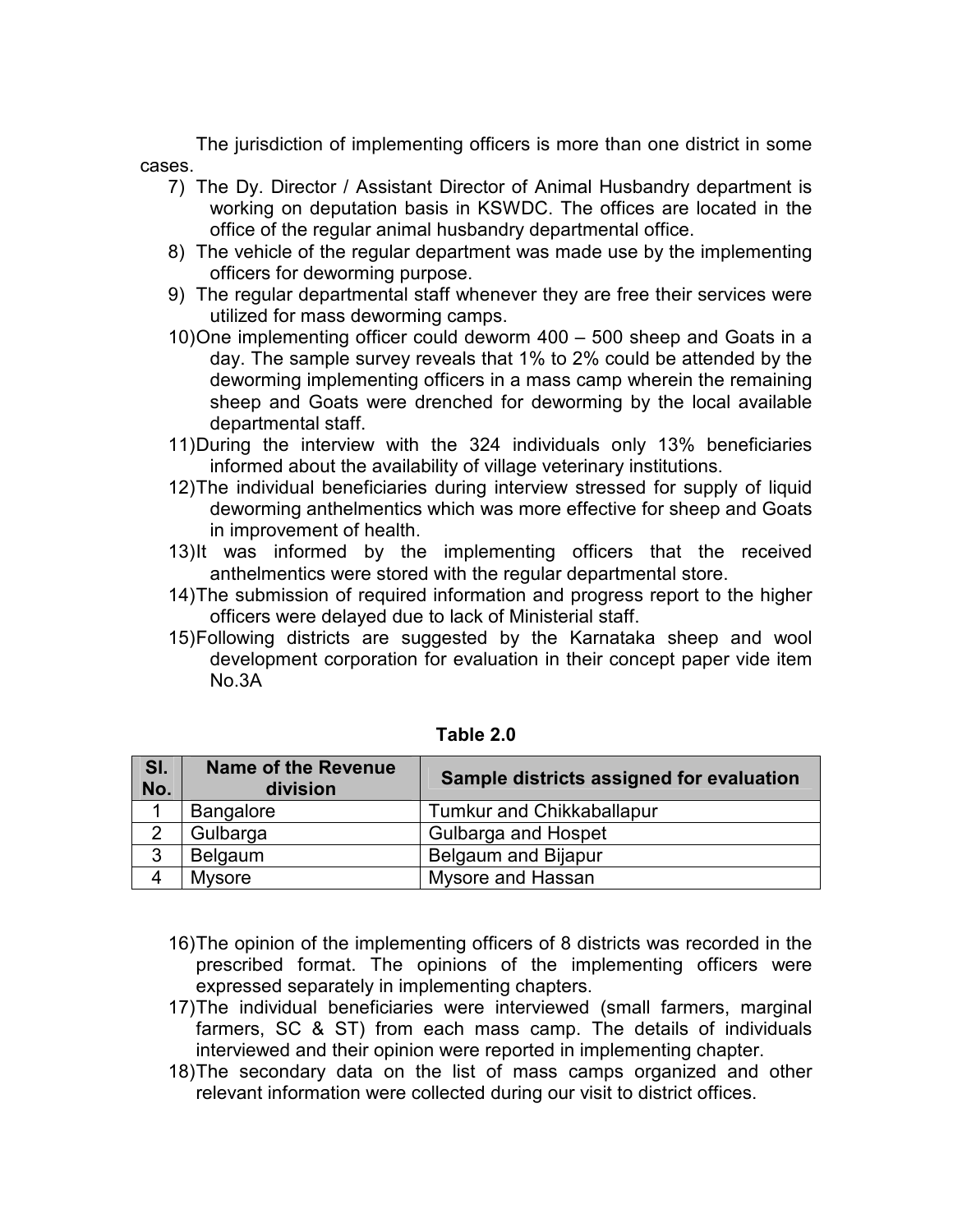**Table No. 3** 

| SI.<br>No. | <b>Name of the District</b> | No. of Mass deworming<br>camps organized during<br>2008-09 |
|------------|-----------------------------|------------------------------------------------------------|
| 1          | Belgaum                     | 97                                                         |
| 2          | <b>Bijapur</b>              | 30                                                         |
| 3          | Chikkaballapur              | 64                                                         |
| 4          | Gulbarga                    | 141                                                        |
| 5          | Hassan                      | 5                                                          |
| 6          | Hospet                      | 17                                                         |
| 7          | <b>Mysore</b>               | 44                                                         |
| 8          | Tumkur                      | 122                                                        |
|            | Total                       | 520                                                        |

19) 10% Beneficiaries for interview were calculated as per concept paper vide para No. 3B.

**Table 4** 

| SI.<br>No. | <b>Name of the District</b> | <b>No. of Beneficiaries</b><br>interviewed |
|------------|-----------------------------|--------------------------------------------|
|            | Belgaum                     | 60                                         |
| 2          | <b>Bijapur</b>              | 18                                         |
| 3          | Gulbarga                    | 84                                         |
| 4          | Hassan                      | 6                                          |
| 5          | Hospet                      | 12                                         |
| 6          | Chikkaballapur              | 42                                         |
| 7          | <b>Mysore</b>               | 30                                         |
| 8          | Tumkur                      | 72                                         |
|            | Total                       | 324                                        |

The Questionnaire prepared for collecting data from the individual beneficiary through interview and discussion was submitted to the corporation along with inception report for approval.

# **AREA OF CONCERN**

- $\triangleright$  The implementing officers shall be an independent officer for implementing the deworm process.
- $\triangleright$  The office accommodation facilities are to be provided with full office infrastructure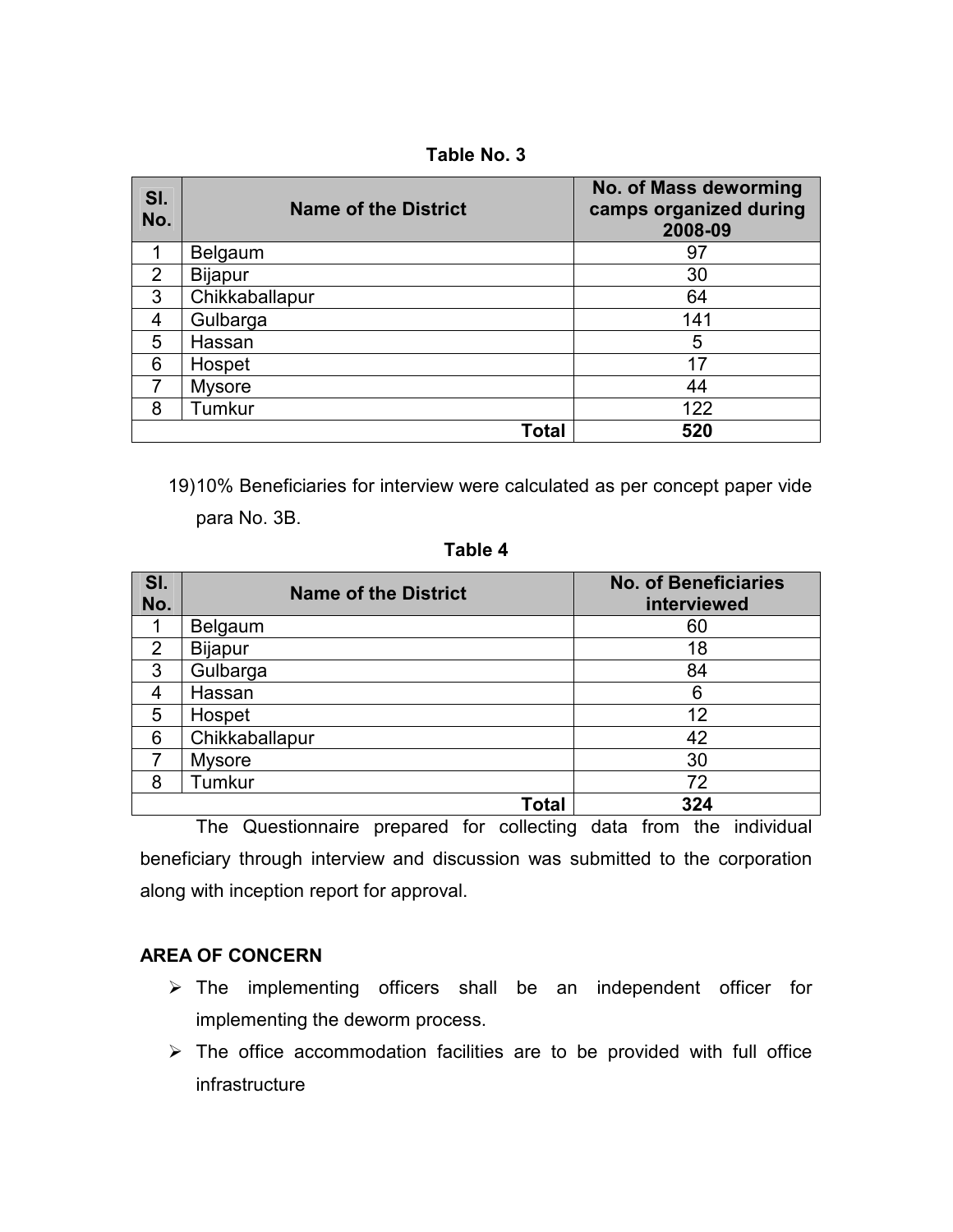- $\triangleright$  At least one SDA / FDA or technical stockmen and Class IV employee shall be posted.
- $\triangleright$  The anthelmentics has to be purchased as per the request and the population of the sheep and Goats in concerned districts.
- $\triangleright$  At present the jurisdiction of the implementing officers is more than one district, which is not possible to attend every mass camps in all districts on the schedule date and time.
- $\triangleright$  The implementing officers are supposed to cover vast area of jurisdiction without transportation facilities may be a difficult task.
- $\triangleright$  At present there are no stockmen at taluk level or sheep centers, or cooperative societies working to assist the implementing officers for deworming purpose.
- $\triangleright$  The implementing officers are facing difficulties to visit all the mass camps without vehicle.
- $\triangleright$  The total population of sheep and Goats at present in Karnataka state is 90 – 100 lakhs. The Anthelmentics required for the above population will cost nearly Rupees 28- 30 crores. The government has to provide the required funds as per the request of the corporations to meet the cost of anthelmentics for deworming the entire sheep and Goats population.
- $\triangleright$  The transportation facility was not provided at present but the transport facility is essential because the area of operation is more than a district. The deworming of sheep and Goats population varies from Rs.3.8 lakhs to Rs.18.00 lakhs. It is suggested that a vehicle can be provided by engaging it on hire basis to the extent of area of operation.
- $\triangleright$  In order to make availability of anthelmentics, the Self Help Groups can be selected for storing of anthelmentics at the village level for easy availability. The Self Help Groups may be given incentive for conducting dewroming. This is another income generating programme for the Self Help Groups and generating employment also.
- $\triangleright$  The educated youths may be trained in a deworming process, thereby full population of Sheep and Goats can be covered for deworming This will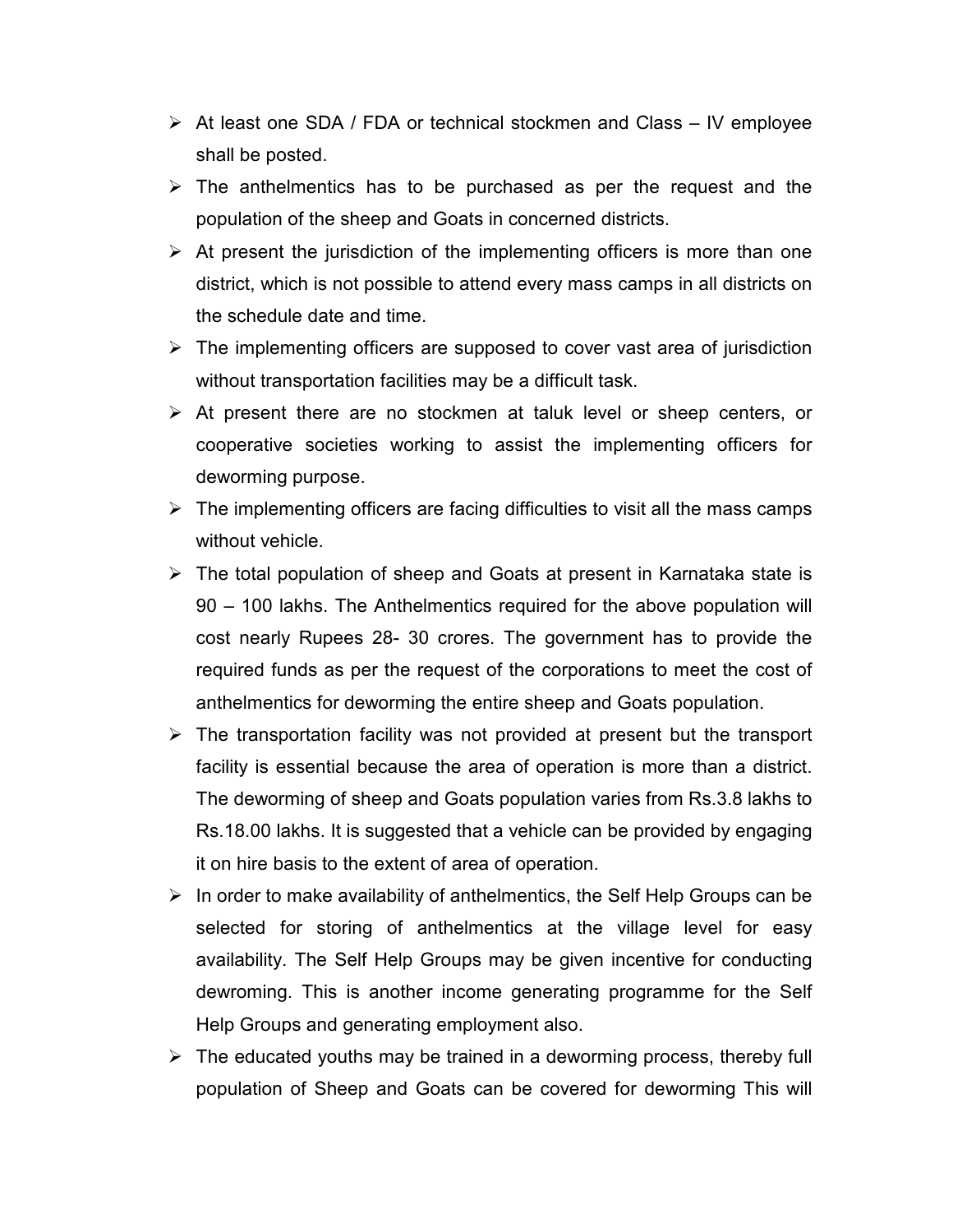also help in solving unemployment problem. The youths can be paid incentive by fixing the number of Sheep and Goats dewormed and number of mass camps organized.

- $\triangleright$  The implementing officers can only supervise the work of the deworming process and also effectiveness of the deworming.
- $\triangleright$  In the evaluation design (1) the consultant is suppose to suggest plan for assessing the requirement of anthelmentics and for procurement of anthelmentics. It is suggested that the population of Sheep and Goats can be assessed by adding 10 to 15 % excess of the present total population.
- $\triangleright$  The corporation has to receive information of the deworming mass camps places and time and dates well in advance. Based on the mass camps organized during the previous year, a calendar of events shall be prepared.
- $\triangleright$  The deworming process is time bound process this can be promoted at least four times in a year.
- $\triangleright$  It was informed during an interview with Implementing officer that there are Sheep centers and they are idle (for Eg. Bijapur District).
- $\triangleright$  During interview with the implementing officers it is also suggested that there are Sheep and Wool producers Cooperative Societies are registered but they are inactive. If these cooperative societies are activated the cycle of deworming can be implemented effectively.
- $\triangleright$  The Government of Karnataka has formed a Governing Body to undertake prompt decision on policy matters for speedy implementation. The Governing body may be provided with some financial power and also delegating to the Governing Body for the purchase of anthelmentics. The Governing Body should meet at least once in a month to review the progress of deworming, supply of anthelmentics, the stock position and transportation facilities and health coverage to sheep and Goats.
- $\triangleright$  It is suggested that the regular officials of KSWDC shall be entrusted with the responsibility of deworming process and Stock centre existing at the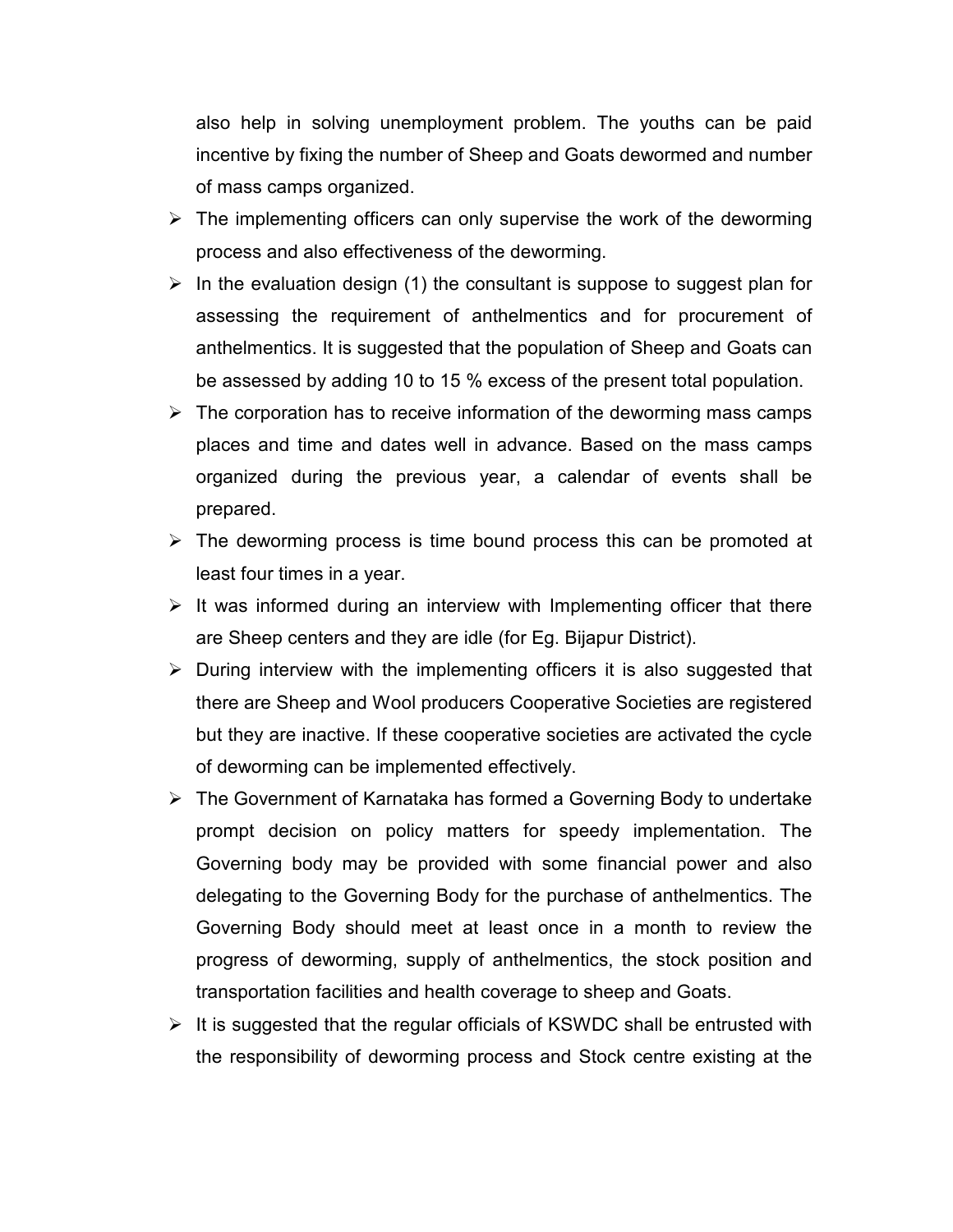village level of all the taluks shall keep the documents related to the utilization of anthelmentics and other relevant records

 $\triangleright$  The implementing officers suggested that the anthelmentics purchases should be decentralized for effective procurement and utilization. But its merits and demerits are to be discussed.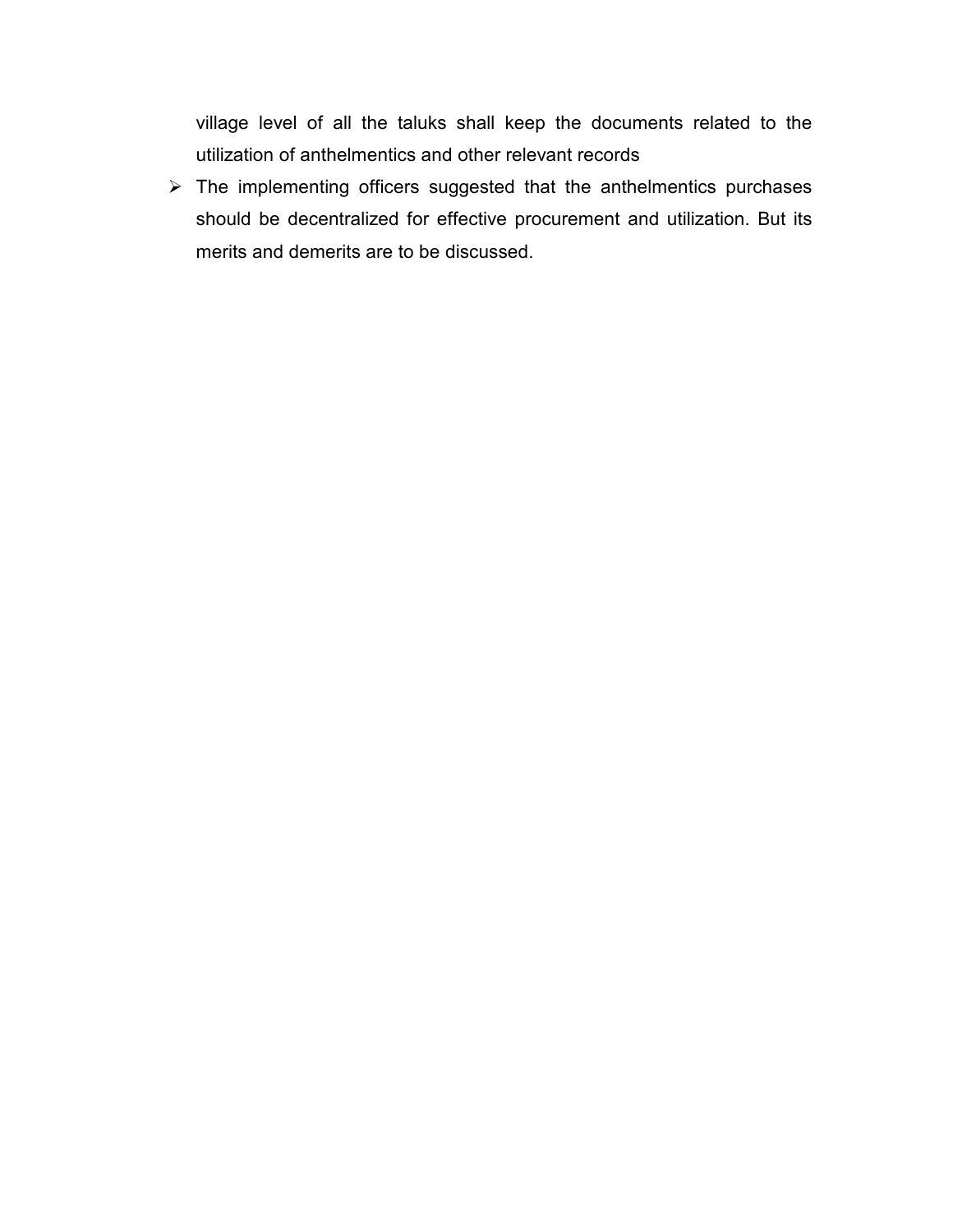# **CHAPTER - 2 INTRODUCTION**

The programme of distribution of anthelmentics to Sheep and Goats in Karnataka under "Health Coverage to Sheep and Goats" is n vogue since 1994 – 1995. At present Karnataka Sheep and Wool Development Corporation is procuring the anthelmentics through the R.C. Holders in the department of Animal Husbandry and Veterinary Services and supplying to the entire state based on the sheep populations in each district. The anthelmentics are being normally supplied to Deputy Director / Assistant Directors of Karnataka Sheep and Wool Development Corporation at district head quarters, in whichever districts they are available and to the Deputy Directors of – Department of Animal Husbandry and Veterinary Services in whichever districts the officers of Karnataka Sheep and Wool Development Corporation are not available. These are further distributed to the sheep / Goats farmers free of cost by the officers of Karnataka Sheep and Wool Development Corporation and officers of Department of Animal Husbandry and Veterinary Services by organizing mass deworming camps.

Karnataka Sheep and Wool Development Corporation is a nodal agency of Government of Karnataka for the Comprehensive development of sheep and Goats in the State. It has the responsibility of providing health coverage, breed improvement, wool shearing services, development of scientific marketing system of sheep and sheep products, training in scientific sheep husbandry. Fodder development, training in carpet weaving, insurance to sheep and shepherds etc.,

Government has constituted a governing body of Karnataka Sheep and Wool Development Corporation to undertake Prompt discussion on policy matters for speedy implementation. Corporation maintaining close liaison with the state Department of Animal Husbandry and Veterinary services, which also co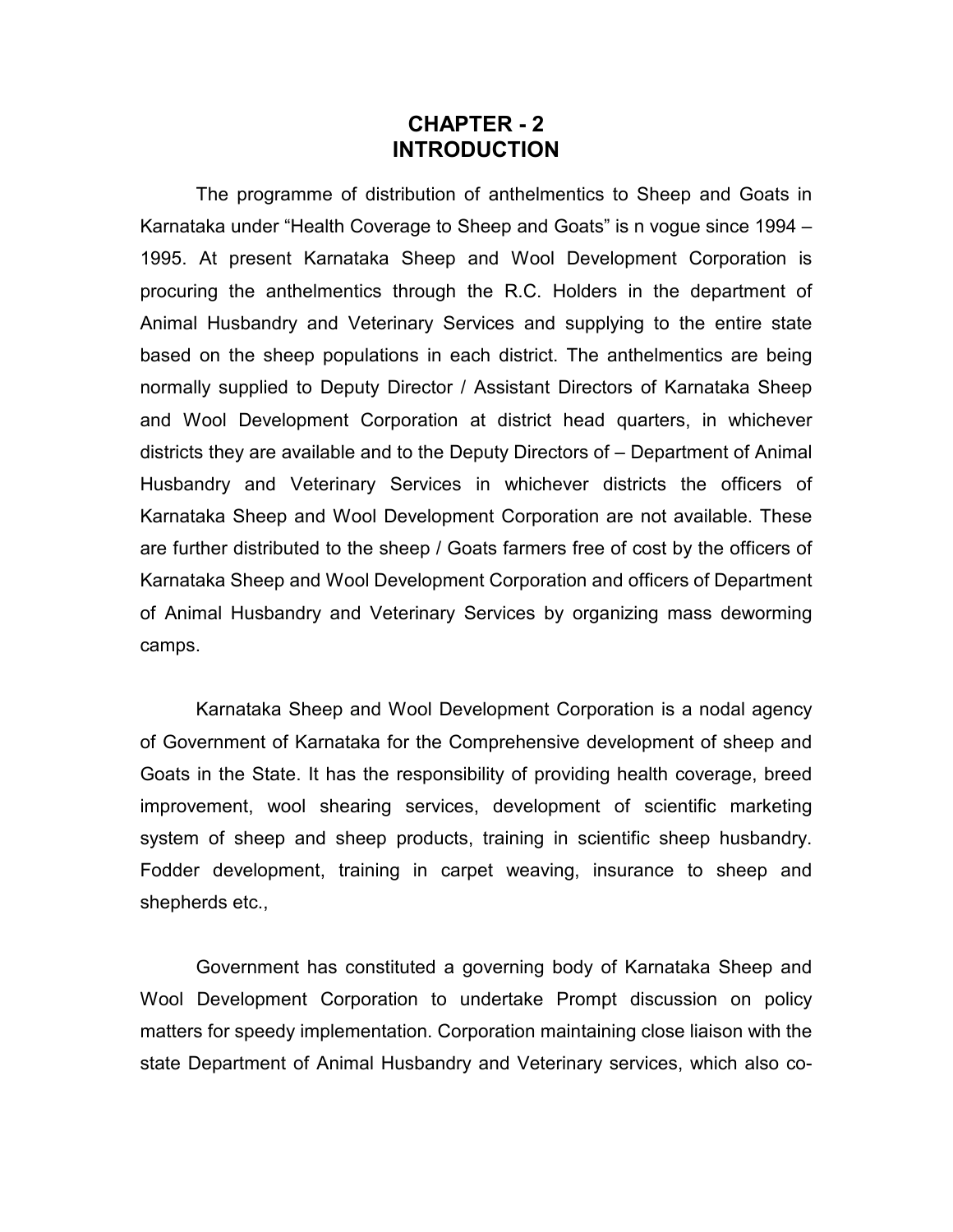ordinates with Karnataka Sheep and Wool Development Corporation for organizing mass deworming camps at the field level.

Sheep and Goats farming is an integral part of agriculture and it a subsidiary occupation of farmers in the state. It is employment generating and helps the marginal, small farmers and unemployed youth particularly women sector to sustain over in drought conditions.

# **OBJECTIVE EVALUATION**

- $\triangleright$  The major objective of Health coverage to Sheep and Goats is through deworming. As the Sheep and Goats are grazing closer to the ground, they are mostly effected by infestation.
- $\triangleright$  The infestation causes health disorder, loss of weight, meat quantity, wool production and lamb production.
- $\triangleright$  The deworming will help in creating employment and subsidiary economic income to the small, marginal and SC/ST farmers. It is integral part of Agricultural.
- $\triangleright$  Deworming will help increasing weight of the animal and quantity of meat, which substitute food component.
- $\triangleright$  The shepherd will have cash in hand through out the year by selling Sheep or Goats or Wool.

# **COVERAGE OF THE SAMPLE SIZE**

- $\triangleright$  The sample districts are communicated through concept papers and are recorded in this report in the executed summary.
- $\triangleright$  The selection of villages, beneficiaries is on random sampling basis.
- $\triangleright$  The procurement plan of anthelmentics for 2 decades.
- $\triangleright$  The coverage of means and ways of effective deworming.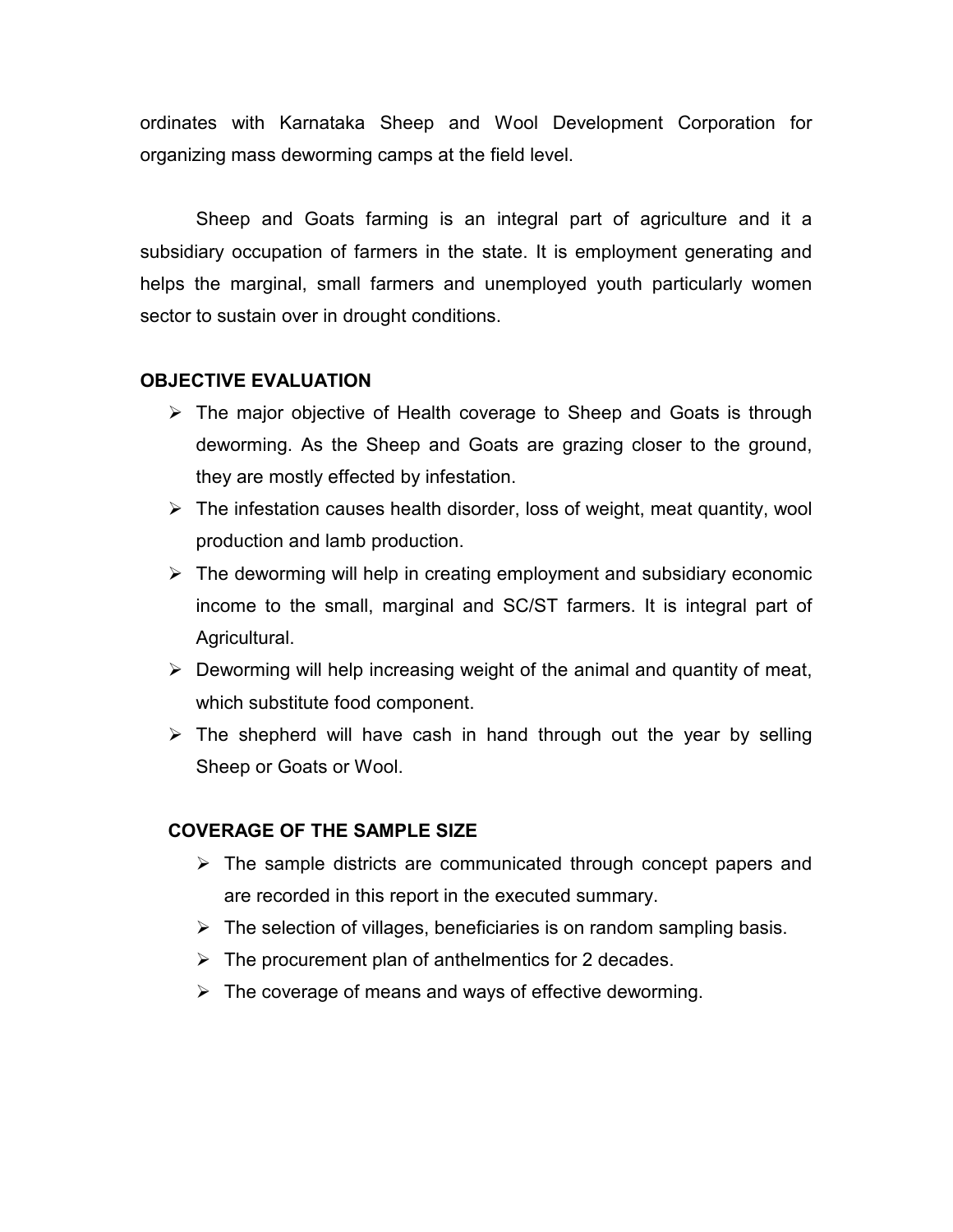# **METHODOLOGY**

- $\triangleright$  The evaluation was conducted by visiting 8 districts and collected the details of mass camps organized during 2008 – 09 by the concerned Implementing Officers.
- $\triangleright$  The villages, the beneficiaries were selected on random basis.
- $\triangleright$  The questionnaire was prepared separately for implementing officers and beneficiary to record the opinion of the officers and beneficiaries.
- $\triangleright$  Taking into account of present situation and procedures adopted for deworming was the main evaluation norms.

# **FIELD WORK**

- $\triangleright$  The following experienced enumerators were engaged in collection of relevant data's from the individual beneficiaries in the prescribed format by contacting personally and interviewing.
- $\triangleright$  The name, District, number of villages and the number of beneficiaries to be contacted are as follows.

| SI.            | Name of                            | Name of          | No of           | Name of<br><b>Beneficiary</b> |                |                  |       |
|----------------|------------------------------------|------------------|-----------------|-------------------------------|----------------|------------------|-------|
| No.            | <b>Enumerator</b>                  | <b>Districts</b> | <b>Villages</b> | <b>SF</b>                     | <b>MF</b>      | SC/<br><b>ST</b> | Total |
| 1.             | Mr. Pradeep                        | <b>Mysore</b>    | 5               | 10                            | 10             | 10               | 30    |
|                |                                    | Hassan           | 1               | $\overline{2}$                | $\overline{2}$ | $\overline{2}$   | 6     |
| 2.             | Mr. Devendra Kumar Chikkaballapura |                  | 7               | 14                            | 14             | 14               | 42    |
| 3.             | Mr. Shiva Kuamr                    | Tumkur           | 13              | 24                            | 24             | 24               | 72    |
| 4.             | Mr. Kari Basavaiah                 |                  |                 |                               |                |                  |       |
| 5.             | Mr. Chikkaiah                      | Gulbarga         | 16              | 28                            | 28             | 28               | 84    |
| 6.             | Mr. Satish                         | Hospet           | $\overline{2}$  | $\overline{4}$                | 4              | $\overline{4}$   | 12    |
| 7 <sub>1</sub> | Mr. Imran                          | Belgaum          | 10              | 20                            | 20             | 20               | 60    |
| 8.             | Mr. Sameer                         | <b>Bijapur</b>   | 3               | 6                             | 6              | 6                | 18    |
|                |                                    | <b>Total</b>     | 57              | 108                           | 108            | 108              | 324   |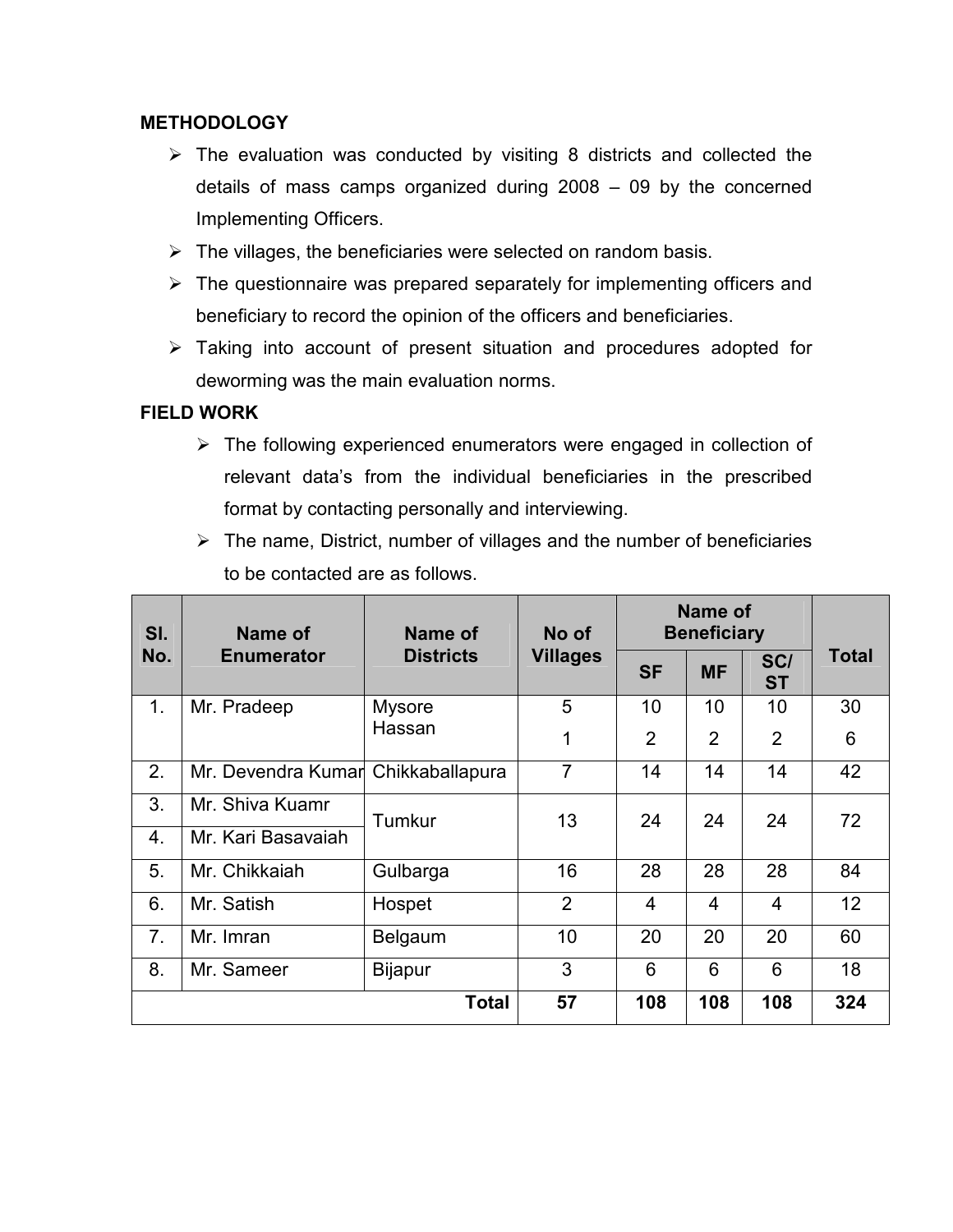| SI.<br>No. | Name of<br><b>Districts</b> | <b>Name of Taluks</b> | <b>Name of Village</b>       | <b>Total</b>   |
|------------|-----------------------------|-----------------------|------------------------------|----------------|
| 1.         | <b>Belgaum</b>              | Athani                | Jugul                        | 1              |
|            |                             | Belgaum               | Kakati                       | 1              |
|            |                             | Bailhoungal           | Muraki Bhavi                 | 1              |
|            |                             | Chikkodi              | Keroor                       | 1              |
|            |                             | <b>Kokak</b>          | Bencha Maradi                | 1              |
|            |                             | Hukkeri               | Sinditatti                   | 1              |
|            |                             | Kanapur               | Itagi                        | 1              |
|            |                             | Rama Durga            | Morav                        | 1              |
|            |                             | Raibag                | K. Chandragiri               | 1              |
|            |                             | Savadatti             | Chachadi                     | 1              |
|            |                             |                       | <b>TOTAL</b>                 | 10             |
| 2.         | <b>Bijapur</b>              | Sindagi               | Malghan                      | 1              |
|            |                             | Muddibihal            | Bidaragundi                  | 1              |
|            |                             | Indi                  | Agarkhed                     | 1              |
|            |                             |                       | <b>TOTAL</b>                 | 3              |
| 3.         | Chikkaballapura             | Chikkaballapura       | Chikkaballapura              | 1              |
|            |                             | Gowribidanoor         | Maralur                      | 1              |
|            |                             | Chinthamani           | Chilakalenepura              | 1              |
|            |                             | Sidlaghatta           | Handiganalu                  | 1              |
|            |                             | <b>Bagepalli</b>      | Billur & Machemani           | 2              |
|            |                             | Gudibandar            | Yelladu                      | 1              |
|            |                             |                       | <b>TOTAL</b>                 | $\overline{7}$ |
| 4.         | Gulbarga                    | Gulbarga              | Kamalapur & Navadagi         | $\overline{2}$ |
|            |                             | Jewargi               | Shakhapur & Aurad            | $\overline{2}$ |
|            |                             | Shahapur              | Sagar<br>Dariyapur<br>&<br>& | 3              |
|            |                             |                       | Veerapur                     |                |
|            | Baradevenahal<br>Shorapur   |                       |                              | 1              |
|            |                             | Aland                 | Madahipparaga                | 1              |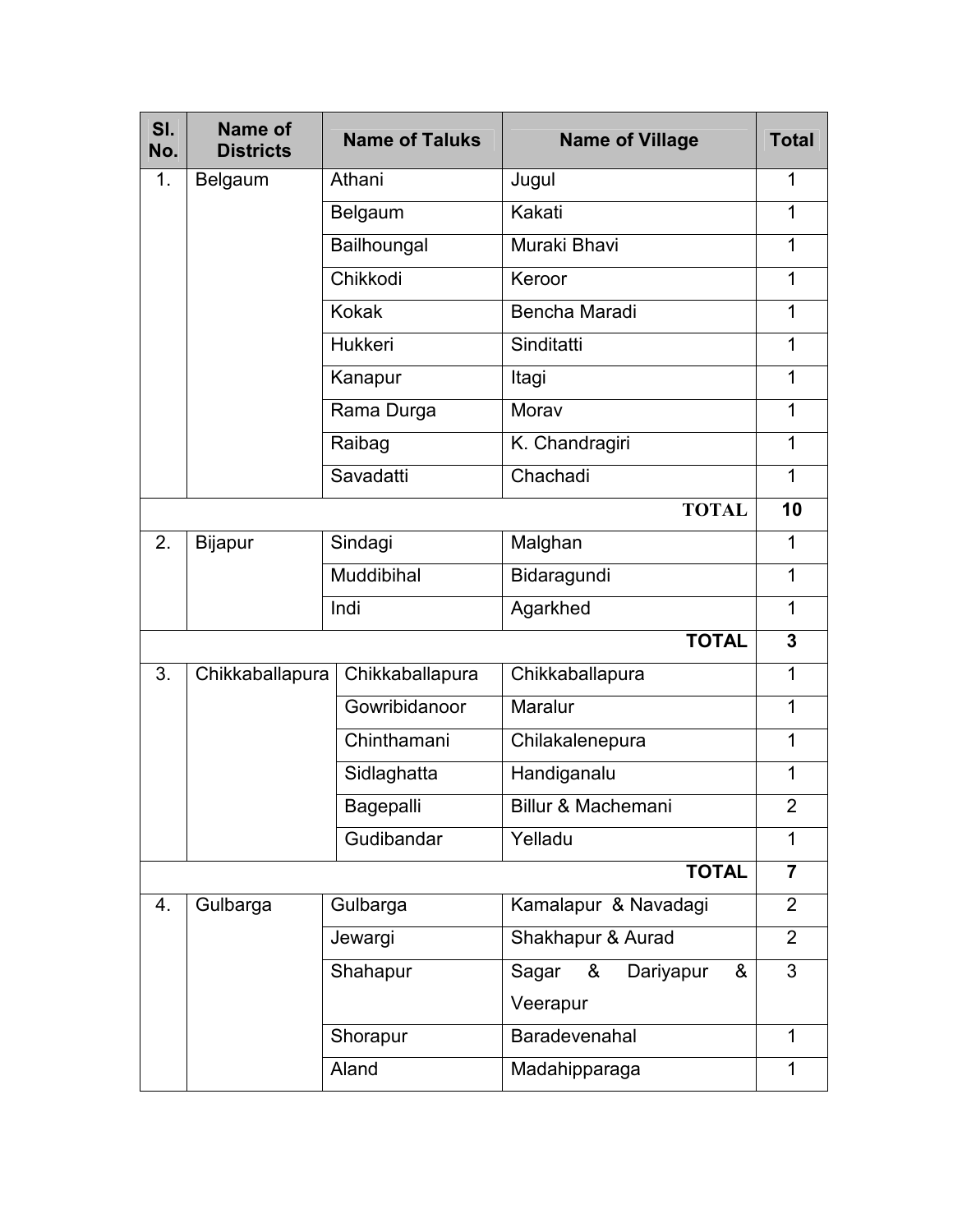|                |               | Afzalapur                        | <b>Bidanur</b>               | 1              |
|----------------|---------------|----------------------------------|------------------------------|----------------|
|                |               | Chincholi                        | Kudla                        | 1              |
|                |               | Chitapur                         | Mudabal                      | 1              |
|                |               | Sedam                            | Neelahalli                   | $\mathbf 1$    |
|                |               | Yadagiri                         | Wadavatti & Allapur          | 3              |
|                |               |                                  | Kanchagaranahalli            |                |
|                |               |                                  | <b>TOTAL</b>                 | 16             |
| 5.             | Hospet        | Gangavathi                       | Dhanapur                     | 1              |
|                |               | Hospet                           | Gajiganur                    | $\mathbf{1}$   |
|                |               |                                  | <b>TOTAL</b>                 | $\mathbf{2}$   |
| 6.             | Hassan        | H.N. Pura                        | Mallappana halli             | 1              |
|                |               |                                  | <b>TOTAL</b>                 | 1              |
| 7 <sub>1</sub> | <b>Mysore</b> | Hunsur                           | Dharmapur                    | 1              |
|                |               | K.R. Nagar                       | <b>Tippiur</b>               | 1              |
|                |               | Nanjangud                        | Devarammanahalli             | 1              |
|                |               | <b>Mysore</b>                    | Sindhuvalli                  | $\mathbf 1$    |
|                |               | T.Narasipura                     | <b>Kuppa</b>                 | $\mathbf 1$    |
|                |               |                                  | <b>TOTAL</b>                 | 5              |
| 8.             | Tumkur        | Gubbi                            | Kurikatanahalli              | 1              |
|                |               | Kunigal                          | Gollarahalli                 | $\mathbf 1$    |
|                |               | Tumkur                           | Kaidal & Golur               | $\overline{2}$ |
|                |               | Turuvikeri                       | Banasandra & Turuvikeri      | $\overline{2}$ |
|                |               | Sira                             | Doddasichi & nadur           | $\overline{2}$ |
|                |               | Madhugiri                        | P.D. Halli & Kodigeranahalli | 2              |
|                |               | Pawgad                           | Odakanakallu                 | $\mathbf 1$    |
|                |               | Chikkanayakanahalli Timmanahalli |                              | $\mathbf{1}$   |
|                |               | <b>Tiptur</b>                    | Albur                        | 1              |
|                |               |                                  | <b>TOTAL</b>                 | 13             |

Total district = 8, Total Taluk = 47, Total No. of Villages covered = 57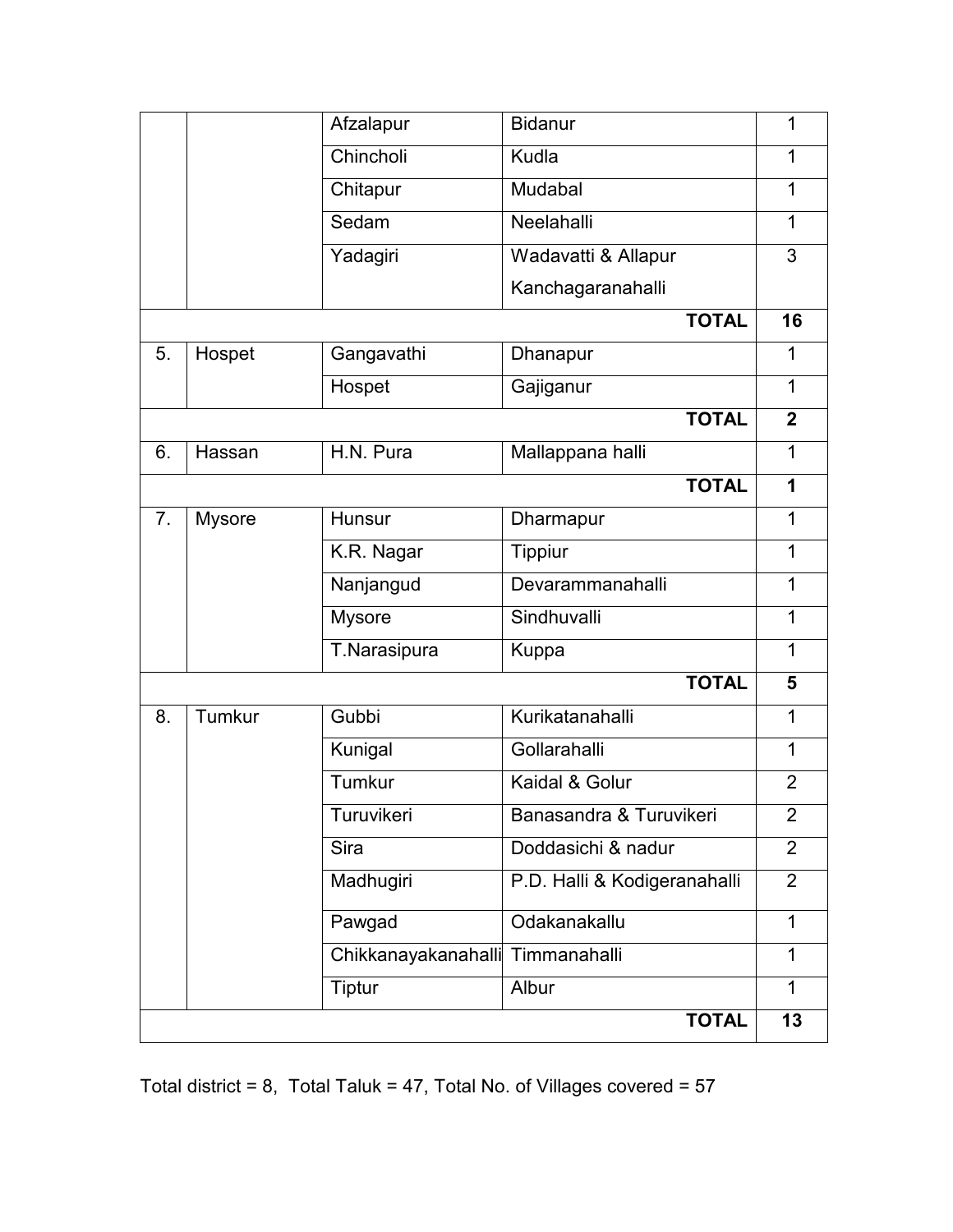Note: 324 beneficiaries are selected from all the 8 districts.

- $\triangleright$  The orientation on the scheme and the pilot survey was conducted in one village and demonstrated the collection of data and the method of interviewing the beneficiaries. Then the enumerators left to their respective districts for further detailed survey and data collection.
- $\triangleright$  The enumerators visited the spot and collected details through the questionnaire and obtained acknowledgement from the beneficiaries after interview
- $\triangleright$  The field coordinator monitored the collection of data by the enumerators.
- $\triangleright$  The field coordinator visited 8 districts and collected the list of mass camps and opinion of the 8 implementing officers in the prescribed format.
- $\triangleright$  The field coordinator visited the Sheep and Wool Development Corporation office at Bangalore and discussed about procurement, supply and maintenance of records of anthelmentics.
- $\triangleright$  The enumerators faced difficulties in contacting individuals as they were out of station from the respective villages.
- $\triangleright$  The field coordinator had faced difficulties in contacting implementing officers as they were out of head quarters for deworming activities.

# **REPORT**

 $\triangleright$  The report is prepared in 3 Chapters. Executive Summary, Introduction and Implementation. The Draft Report was submitted to the review committee and a presentation was made before the committee. The suggestion made in the review meeting is incorporated in the final report .

# **LIMITATION OF EVALUATION**

 $\triangleright$  The field coordinator and field enumerators were contacted all the required personnel and collected relevant document, opinion, in the prescribed format.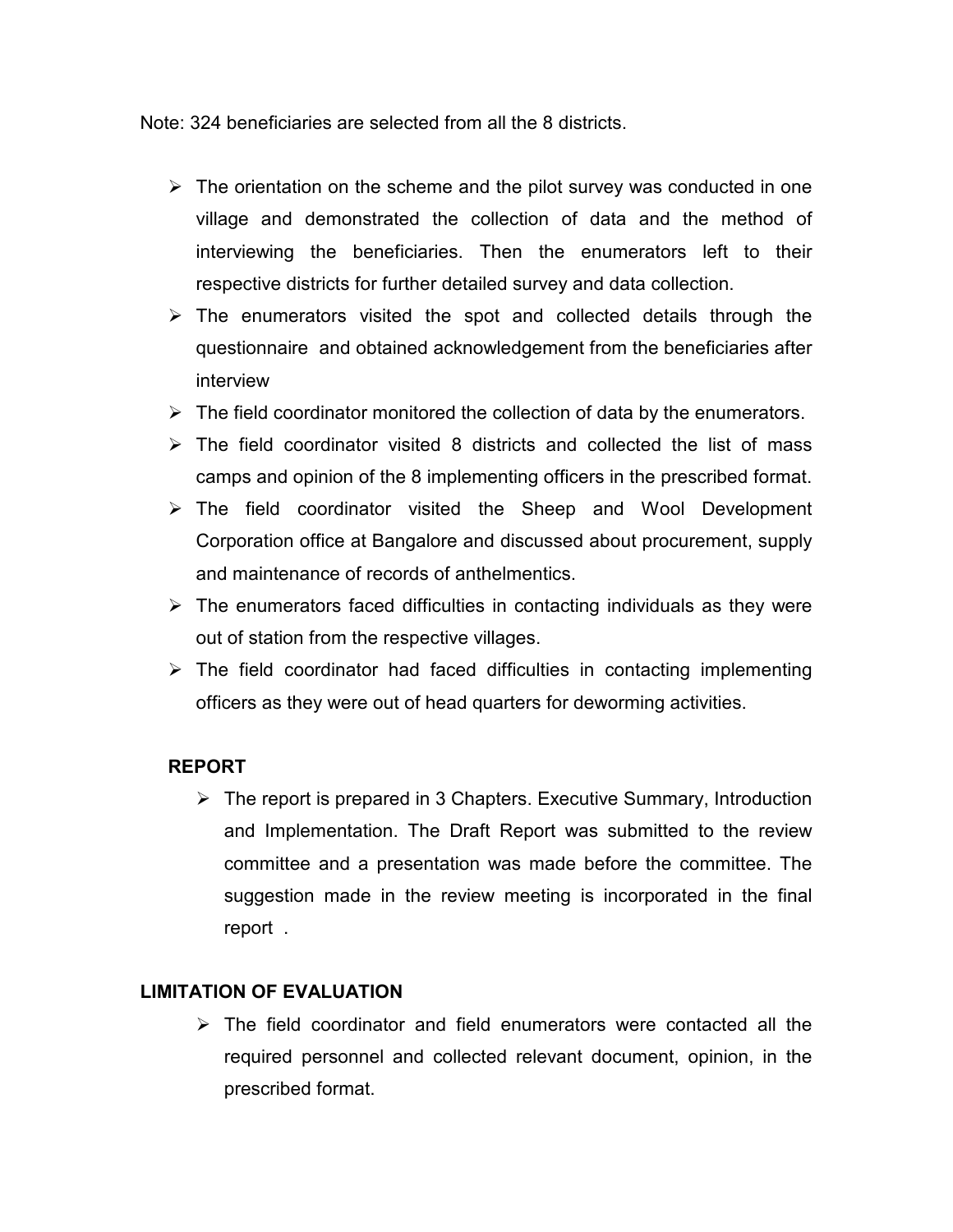- $\triangleright$  The Secondary data was collected from State Level, District level and Taluk level Implementing Officers, and the primary data from the field through Interview/ discussion.
- > The overall deworming process, its benefits, its implementation, supply, storage and distribution of anthelmentics based on our survey and analysis is complied in the Report.
- $\triangleright$  The difficulties encountered by the Implementing Officers were recorded
- $\triangleright$  The opinion of the Implementing Officers and Individual beneficiaries interviewed were recorded to ascertain the present system of deworming.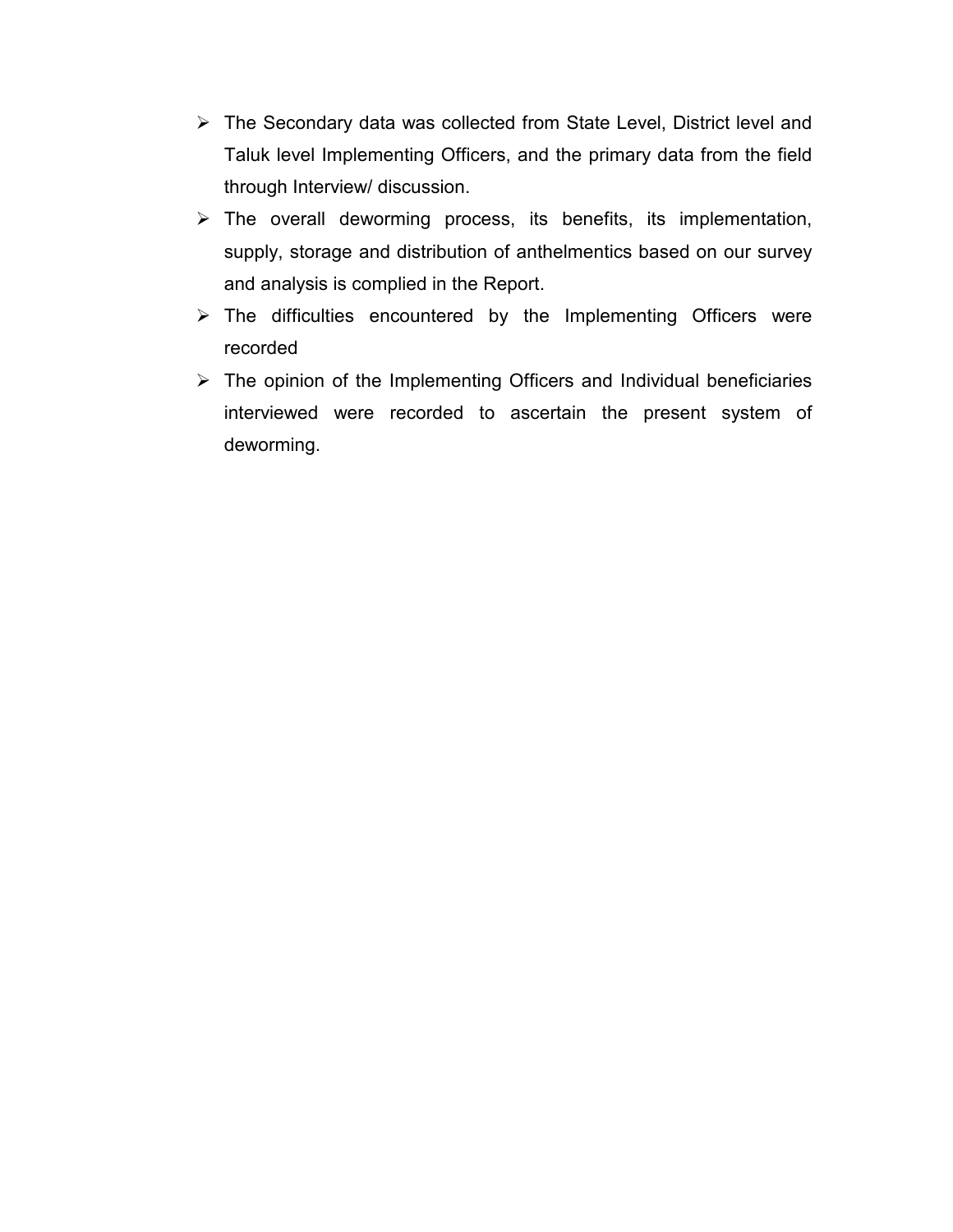# **CHAPTER - 3 IMPLEMENTATION**

The sample selection of Districts, Talukas and Villages were discussed in introduction chapter. The interview with implementation Officers, 324 benecificiaries from 8 Districts will be discussed in this Chapter separately

# **BELGAUM DISTRICT**

| Interview with Implementing Officer      |                      |
|------------------------------------------|----------------------|
| 1. Name of the Implementing Officer      | Dr. Balachandra      |
| (I/C Deputy Director of KSWDC)           |                      |
| 2. Jurisdiction                          | Belgaum and Bagalkot |
| 3. Wheather on Deputation                | Yes on Deputation    |
| 4. Date of assuming the charge of        | February 2009        |
| Implementing Officer                     |                      |
| 5. Total Population of Sheep and Goats - | 15, 10, 144          |
| 6. Date of Interview                     | 5.12.09              |
|                                          |                      |

 The implementing Officer informed that he was holding charge of Deputy Director of Sheep and wool Development Corporation Office since February 2009. As per the records available total mass deworming camps organized were 97 (annexure 1). The individual Implementing Officer can attend deworming 400 to 500 sheep and Goats. He opinined that deworming shall be supplemented by mineral mixture. He informed that there was no office, storage facility for medicine and transportation facilities. He informed that in Belgaum Districts there are 44 Sheep and Wool producers Cooperative Societies and most of them are less functional.

 He informed that as per availability the details of anthelmentics received during 2008 – 09 are as follows: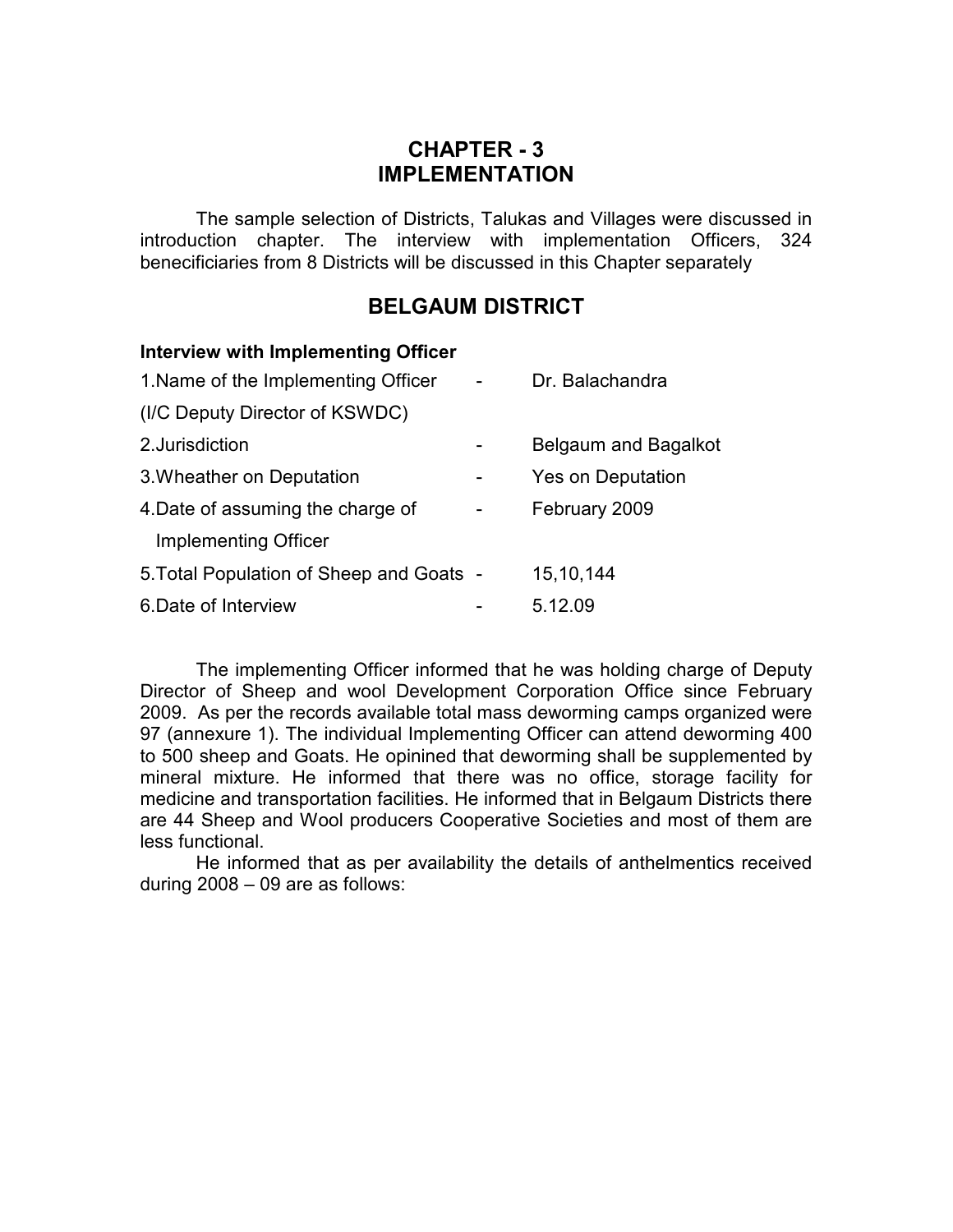# **Details of anthelmentics requirement and supply.**

| <b>Name of the Medicine</b>         | <b>Medicine</b><br><b>Indented</b> | Qty of<br><b>Medicine</b><br><b>Supplied</b> |
|-------------------------------------|------------------------------------|----------------------------------------------|
| Trychlobendazole + Livimisal 250 ml | 13000                              | 6000                                         |
| Albendazole IP 150 mg Tablets       | 20000                              | 13200                                        |
| Fenbendazole BP 150 mg              | 20000                              | 11000                                        |
| Ivermiclin W/V 1% Injection         | 10500                              | 12000                                        |
| Morantal Citrate Bonus 534 mg       | 20000                              | 19500                                        |
| <b>TOTAL</b>                        | 83500                              | 61700                                        |
|                                     |                                    | 73.89%                                       |

The Sheep and Goats population is 15,10,000. The total requirements anthelmentics is worked as under.

# **ACTUAL REQUIREMENT**

| <b>Name of the Medicine</b>         | <b>Sheep &amp; Goats</b><br><b>Population</b> | <b>Qty of Medicine</b><br><b>Required</b> |
|-------------------------------------|-----------------------------------------------|-------------------------------------------|
| Trychlobendazole + Livimisal 250 ml | 15,10,000                                     | 30200 x 250 ml<br>bottle                  |
| Albendazole IP 150 mg Tablets       | 15,10,000                                     | $1,51,000 \times 10$ 's                   |
| Fenbendazole BP 150 mg              | 15,10,000                                     | $1,51,000 \times 10$ 's                   |
| Ivermiclin W/V 1% Injection         | 15,10,000                                     | 37750 x 20 ml<br>bottle                   |
| Morantal Citrate Bonus 534 mg       | 15,10,000                                     | $1,25,833 \times 4's$                     |

The Implementing Officer's opinion was that they should be provided with vehicle, storage facility, stationery, stock and other office facilities. The Implementing Officer opined, they should be one stock center at Taluk level so that they can organize the camps and deworming process will be effective.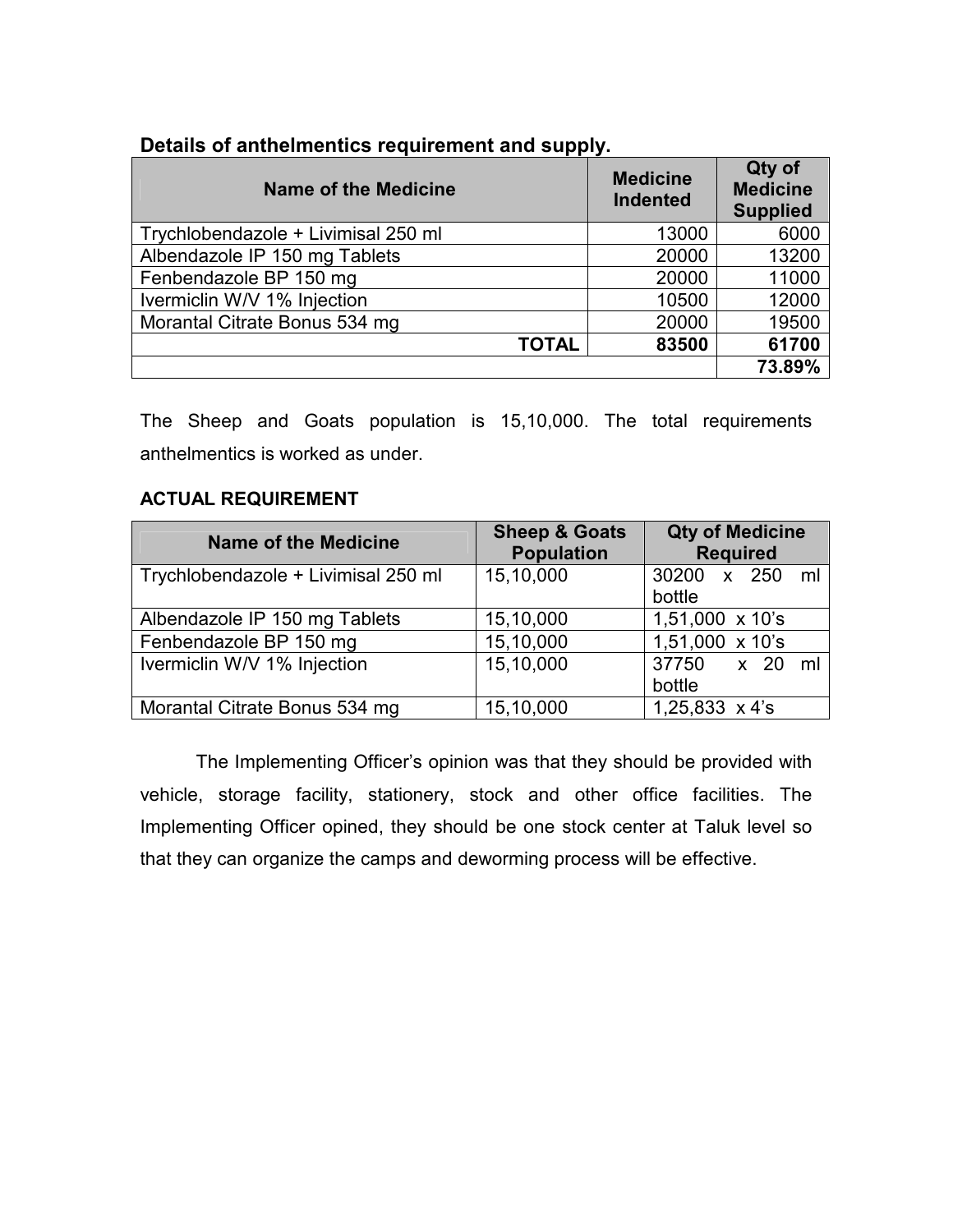# **DETAILS OF INDIVIDUAL BENEFICIARY INTERVIEW**

As per the sample para1(b) two small farmers, two marginal farmers and two SC/ST beneficiaries should be contacted individually interviewed through questionnaires. Accordingly in Belgaum Districts 10 Taluks were considered and 10 sample villages were selected.

| Name of<br><b>Taluk</b> | Name of<br><b>Village</b> | <b>Name of SF</b>      | <b>Name of MF</b> | Name of<br><b>SC/ST</b> |
|-------------------------|---------------------------|------------------------|-------------------|-------------------------|
| <b>Bhilahongal</b>      | Murakabhavi               | Rayappa                | Shivappa          | Ulewappa                |
|                         |                           | Basavantappa           | <b>Basappa</b>    | Berappa                 |
| Ramadurga               | M. Chandragi              | Parappa                |                   | Shivalingappa           |
|                         |                           | Mallikarjunappa        |                   | Nagappa                 |
|                         |                           | <b>Basavanna Gowds</b> |                   |                         |
|                         |                           | Somanna Gowds          |                   |                         |
| Atahni                  | Jugal                     | Karappa                | Shivappa          | Gundappa                |
|                         |                           | Asla M. Hussain        | Vithal            | Appanna                 |
| Savadatti               | Chachadi                  | Mallaisha              | <b>Birappa</b>    | Tippanna                |
|                         |                           | Mallappa               | Fakeerappa        | sadappa                 |
| Raibag                  | Morab                     | Pakirappa              | Hanumatha         | Vittal                  |
|                         |                           | Gundu                  | <b>Basappa</b>    | Durgappa                |
| Chikkodi                | Kerur                     | Siddappa               | Shivappa          | Rayappa                 |
|                         |                           | Malappa                | Rayappa           | Maruthi                 |
| Hukkeri                 | Sindihalli                | Shettappa              | Ajjappa           | Siddappa                |
|                         |                           | Siddu                  | Mayappa           | Lakkappa                |
| Gokak                   | Benchmaralli              | Lagamappa              | Bheemappa         | Shivappa                |
|                         |                           | Mallappa               | Bheemappa         | <b>Basava</b>           |
| Belgaum                 | Kakati                    | Balappa                | Siddgowda         | Chalappa                |
|                         |                           | Maruthi                | <b>Bheemsi</b>    | Ramu                    |
| Khanapur                | Ittigi                    | Siddappa               | Nagappa           | Kariyappa               |
|                         |                           | Ramappa                | Dallappa          | Basavaraju              |

# **The details are under:**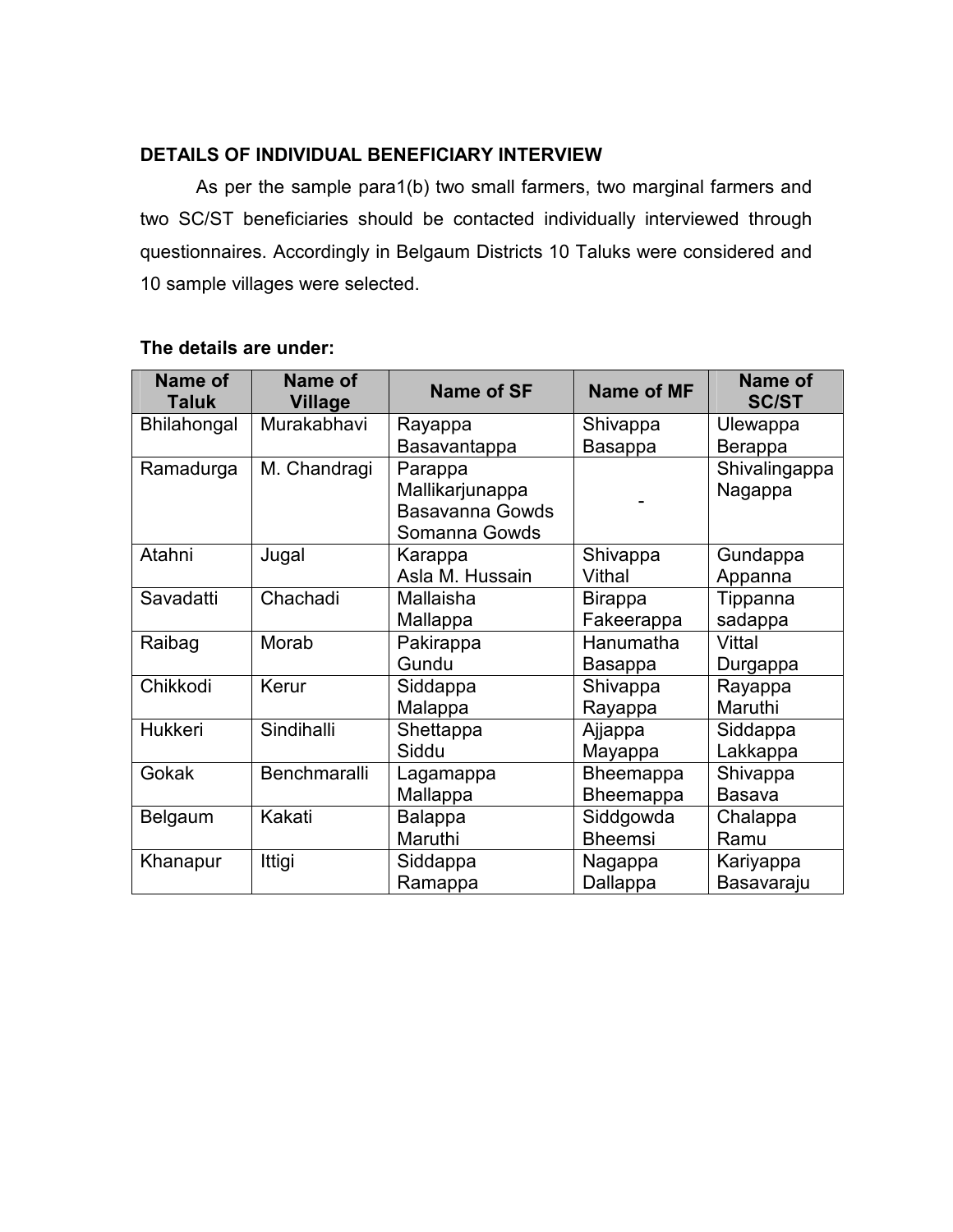| SI.<br>No.     | Name of the<br><b>Taluk</b> | Name of the<br><b>Village</b> | <b>SF</b>      | <b>MF</b>      | <b>SC/ST</b>   |
|----------------|-----------------------------|-------------------------------|----------------|----------------|----------------|
|                | Bhilahongal                 | Murakabhavi                   | $\overline{2}$ | $\overline{2}$ | $\overline{2}$ |
| $\overline{2}$ | Ramadurga                   | M. Chandragi                  | 4              |                | $\overline{2}$ |
| 3              | Atahni                      | Jugal                         | $\overline{2}$ | $\overline{2}$ | 2              |
| 4              | Savadatti                   | Chachadi                      | $\overline{2}$ | $\overline{2}$ | $\overline{2}$ |
| 5              | Raibag                      | Morab                         | $\overline{2}$ | $\overline{2}$ | $\overline{2}$ |
| 6              | Chikkodi                    | Kerur                         | $\overline{2}$ | $\overline{2}$ | $\overline{2}$ |
|                | Hukkeri                     | Sindihalli                    | 2              | $\overline{2}$ | $\overline{2}$ |
| 8              | Gokak                       | Benchmaralli                  | $\overline{2}$ | 2              | $\overline{2}$ |
| 9              | Belgaum                     | Kakati                        | $\overline{2}$ | $\overline{2}$ | $\overline{2}$ |
| 10             | Khanapur                    | Lttigi                        | $\overline{2}$ | $\overline{2}$ | $\overline{2}$ |
|                |                             | <b>Total</b>                  | 22             | 18             | 20             |

#### **ABSTRACT OF THE TOTAL INDIVIDUAL BENEFICIARIES INTERVIEWED:**

#### **INDIVIDUAL BENEFICIARIES INTERVIEW DETAILED BELOW:**

Bhilahongal – Mr. Basappa S/o Siddappa, R/o Murakabhavi of Bhilahongal taluk during interview he informed that he was not aware about the deworming earlier. On hearing about this scheme,the deworming was done to his sheep, which gave increase in weight and good quantity of meat.

Mr. Mallikarjuna S/o Kalegowda of Chandargi of Ramdurga taluk during interview he said that the deworming medicine was very much useful and he got 15 Kg of wool in 6 months from 60 sheep and he sold 8 sheep earned Rs.20,000/-. **He further said that since 50 years of experience he could not earned so much. He appreciated the health coverage scheme**.

Mr. Dundappa S/o Kallaballe, Resident of Jugal of Athani taluk informed during interview that sheep and Goats health was very much improved after he took his sheep and Goats to mass deworming camps.

Mr. Bheerappa S/o Madappa, resident of Chichadi of Soudatti taluk informed during the interview that deworming camp is much useful and such camps should be conducted more than once in a year, so that health of the sheep improve.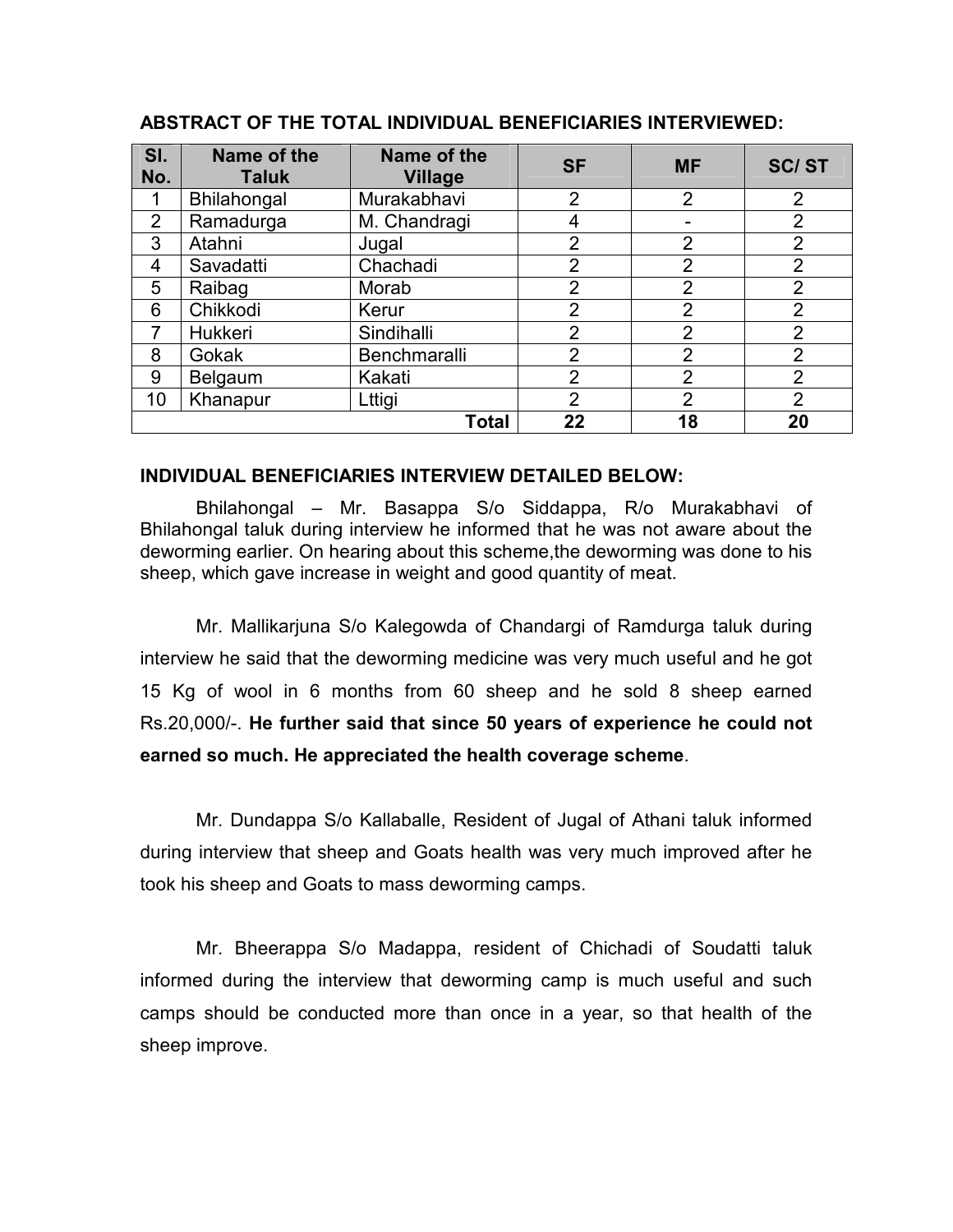Mr. Hanumappa savadatti resident of Marab of Raibag taluk informed that the camps were conducted as per schedule. He got 25 Kg of wool from 40 sheep after effective deworming in mass camps.

Mr. Mallappa S/o Ramupurajari, resident of Kerur of Chikkodi taluk informed that if the deworming camps were conducted four times in a year it would be helpful.

Mr. Lakkappa, Gare resident of Sindhipatti of Hukkeri taluk informed that the deworming medicine were not supplied sufficiently and could not get his sheep and Goats dewormed. He requested for sufficient supply of medicines.

Mr. Bheemappa B. Patil resident of Benchmaralli of Gokak taluk he was not aware of deworming camp because wide publicity was not given and he could not take his sheep for deworming to the camp. He requested to make vide publicity for the camps.

Mr. Siddagowda C. Purajari resident of Kakati of Belgaum taluk informed that deworming camps were very much beneficial and keeps the sheep and Goats healthy.

Mr. Ramappa B. Baligevappanavar resident of Ittege of Kahanapur taluk informed that deworming camps were conducted as per schedule time. The health of sheep and Goats was very much improved.

Concluding the interview with the above beneficiaries it can be ascertained that the deworming camps date, time and place should be widely publisised and informed through the local institutions for bringing their sheep and Goats to the mass camp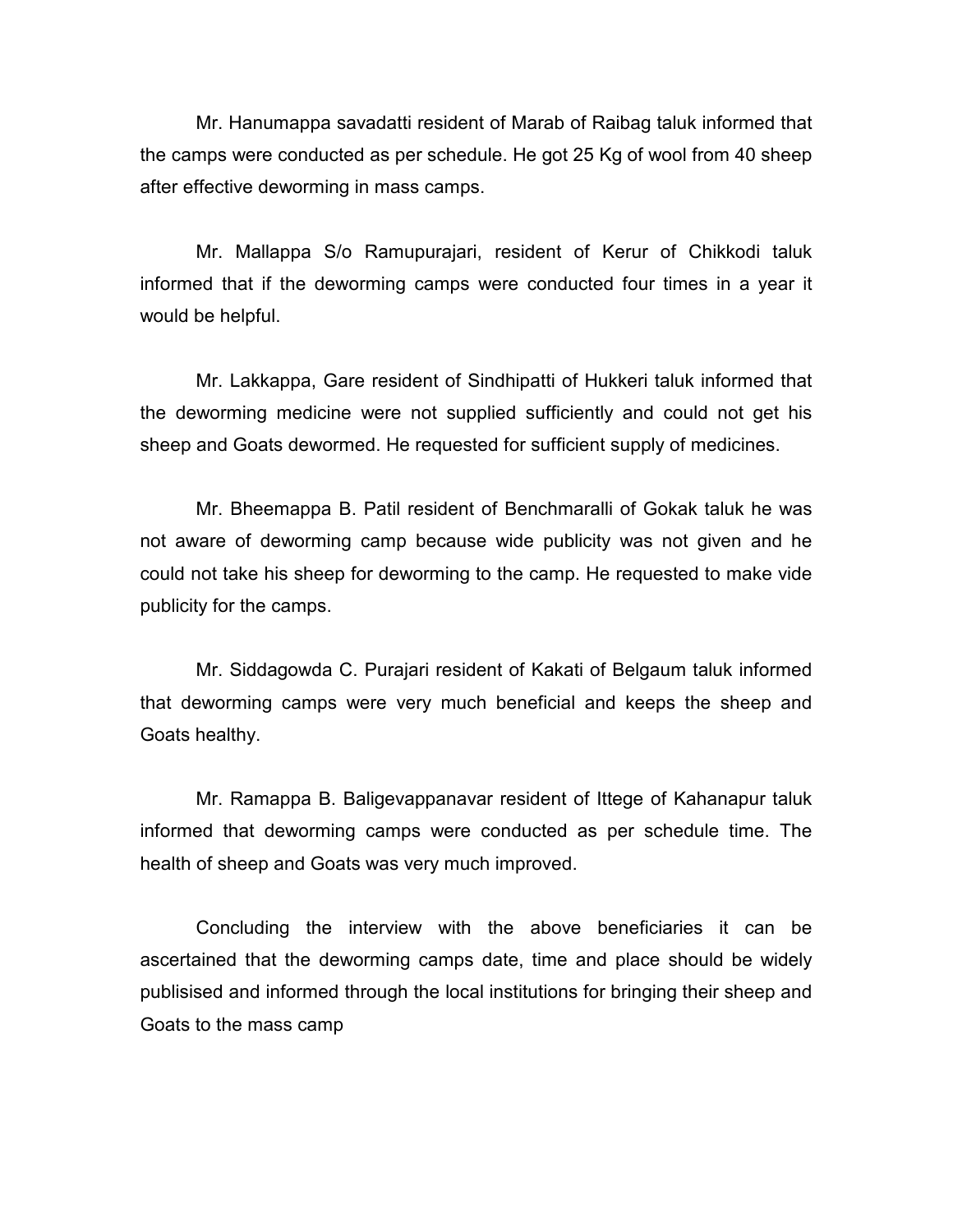# **ANNEXURE – I**

# **The list of villages Mass camps conducted for deworming for the 2008-09 in Belgaum district**

| SI.<br>No.      | Name of the<br><b>Taluk</b> | <b>Name of Village</b> | Sheep &<br><b>Goats</b><br><b>Dewormed</b> |
|-----------------|-----------------------------|------------------------|--------------------------------------------|
| 1               | Athani                      | Mangasooli 28.3.09     | 2504                                       |
| $\overline{2}$  |                             | Kempvada 30.3.09       | 292                                        |
| 3               |                             | Jambagi 28.3.09        | 2566                                       |
| $\overline{4}$  |                             | Ainapura               | 482                                        |
| $\overline{5}$  |                             | Tangadi 29.3.09        | 110                                        |
| $\overline{6}$  |                             | Muragundi 30.3.09      | 617                                        |
| $\overline{7}$  |                             | Telsanga 30.3.09       | 7329                                       |
| 8               |                             | Katageri               | 980                                        |
| 9               |                             | <b>Badachi</b>         | 1960                                       |
| 10              |                             | <b>Burlatti</b>        | 681                                        |
| 11              |                             | sambaragi              | 330                                        |
| 12              |                             | Shiroora               | 280                                        |
| 13              |                             | Aralihatti             | 190                                        |
| 14              |                             | Sedabala 30.3.09       | 1617                                       |
| 15              |                             | Nandganya 26.3.09      | 690                                        |
| 16              |                             | Belavaada 23.2.09      | 150                                        |
| 17              |                             | Kokatanoora 30.3.09    | 7042                                       |
| 18              |                             | Malaabaada 28.3.09     | 482                                        |
| 19              |                             | Ananthapura28.3.09     | 1182                                       |
| 20              |                             | Avarkoda 23.3.09       | 717                                        |
| 21              |                             | Halyala 2.3.09         | 448                                        |
| $\overline{22}$ |                             | Gundevaadi 22.3.09     | 273                                        |
| 23              |                             | Byadarahatti 25.3.09   | 704                                        |
| 24              |                             | Chmakeeri 30.3.09      | 1523                                       |
| 25              |                             | Prarthanahalli 23.3.09 | 1057                                       |
| 26              |                             | Baaligeeri 31.3.09     | 1201                                       |
| 27              |                             | Kirnagi 23.3.09        | 425                                        |
| 28              |                             | Madabavi 21.3.09       | 870                                        |
| 29              |                             | Hnamapura 23.3.09      | 525                                        |
| 30              |                             | Siddevaadi 26.3.09     | 825                                        |
| 31              |                             | Vishnuvadi 27.3.09     | 315                                        |
| 32              |                             | Musaraguppi 27.3.09    | 280                                        |
| 33              |                             | Adalatti 28.3.09       | 640                                        |
| 34              |                             | Adahalli 28.3.09       | 1520                                       |
| 35              |                             | Kohalli 24.3.09        | 1310                                       |
| 36              |                             | Kesakarahatti 29.3.09  | 900                                        |
| 37              |                             | Mangasooli 28.3.09     | 2504                                       |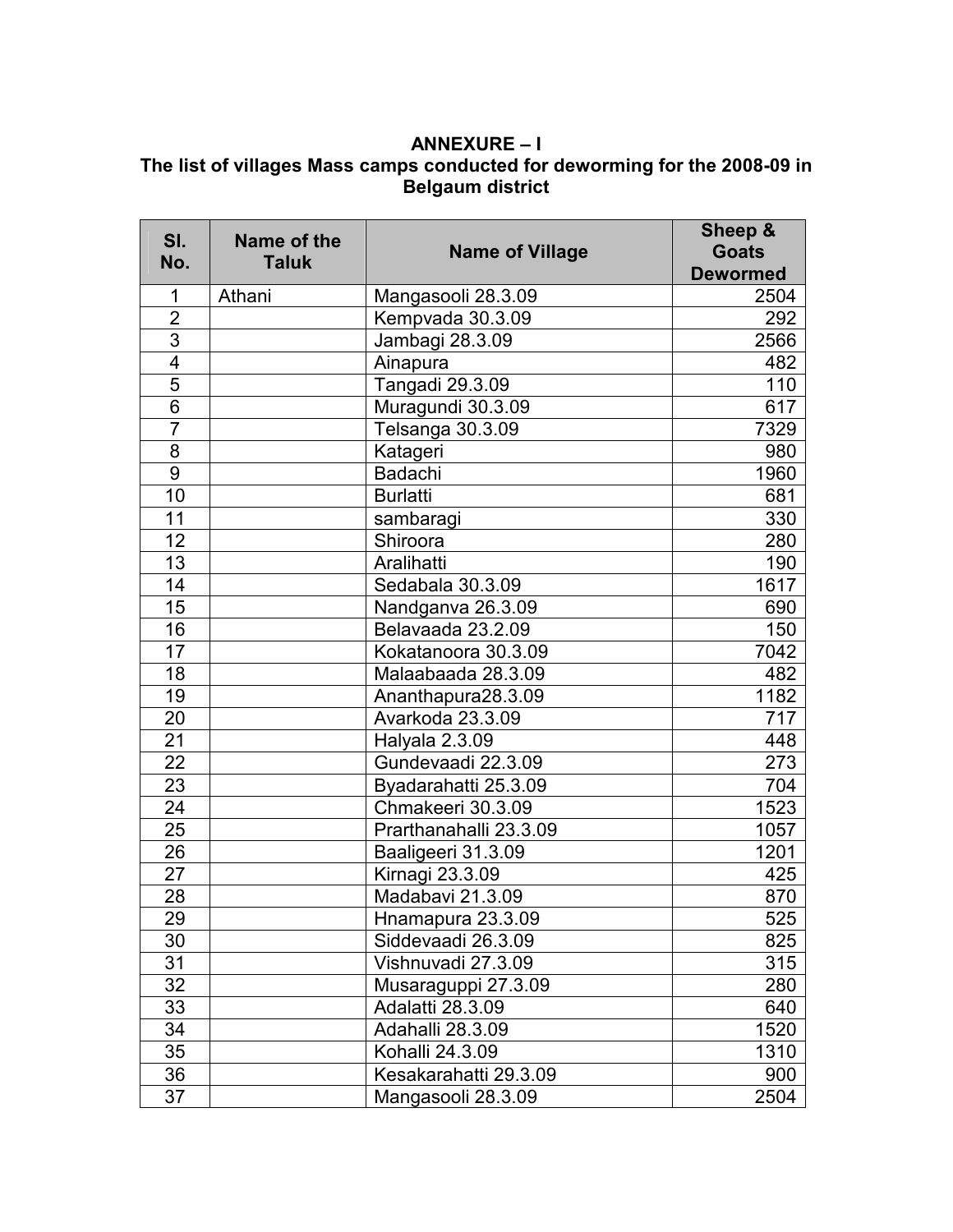| 38 |          | Padataravadi 29.3.09   | 444    |
|----|----------|------------------------|--------|
| 39 |          | Igali 30.3.09          | 1670   |
| 40 |          | Yalhadalagi 3103.09    | 1391   |
|    |          | <b>TOTAL</b>           | 49026  |
| 41 | Belagavi | Kodoli 11.1.09         | 7494   |
| 42 |          | Uchganva 9.3.09        | 15514  |
| 43 |          | peranavaadi            | 6185   |
|    |          | <b>TOTAL</b>           | 29193  |
| 44 | Chikkodi | Bennadi 16.3.09        | 1000   |
| 45 |          | Hunnaragi 14.2.09      | 1000   |
| 46 |          | Pangeri B 2.2.09       | 1000   |
| 47 |          | Boja 19.2.09           | 1000   |
| 48 |          | Akkola 15.2.09         | 4000   |
| 49 |          | Galatagaa              | 7000   |
| 50 |          | Jatrata 15.3.09        | 2000   |
| 51 |          | Kurli 13.3.09          | 4000   |
| 52 |          | Kunnooru 15.3.09       | 1000   |
| 53 |          | Koganolli              | 4000   |
| 54 |          | Yamagarni 20.3.09      | 10119  |
| 55 |          | Kdakalata 14.3.09      | 11000  |
| 56 |          | Yakamba 23.3.09        | 1450   |
| 57 |          | <b>Umarani 17.3.09</b> | 5000   |
| 58 |          | Sadalaga 23.3.09       | 4000   |
| 59 |          | Yadoora 8.3.09         | 500    |
| 60 |          | Nagaranala 23.3.09     | 2000   |
| 61 |          | Karadagaa 12.3.09      | 10000  |
| 62 |          | Keroora 13.2.09        | 5682   |
| 63 |          | Kadapura 6.1.09        | 550    |
| 64 |          | Jodkurli 24.3.09       | 12768  |
| 65 |          | Nagaramunnoli 18.3.09  | 24200  |
| 66 |          | Karaganva 27.3.09      | 800    |
|    |          | <b>TOTAL</b>           | 114069 |
| 67 | Gokak    | Kalloli                | 3200   |
| 68 |          | Duradundi 23.3.09      | 2010   |
| 69 |          | Naganoru 17.2.09       | 4730   |
| 70 |          | Yadavaada 1.3.09       | 5458   |
| 71 |          | Sindikurabeta 18.2.09  | 6159   |
| 72 |          | Dopadala 19.2.09       | 3173   |
| 73 |          | Knaganva               | 9948   |
| 74 |          | Betageri 9.3.09        | 2590   |
| 75 |          | Tukkaantti 13.2.09     | 1956   |
| 76 |          | Ankalagi 23.3.09       | 2193   |
| 77 |          | Madavala 4.3.09        | 427    |
| 78 |          | Arabavi 19.2.09        | 2032   |
| 79 |          | Nandaganva 31.2.09     | 2578   |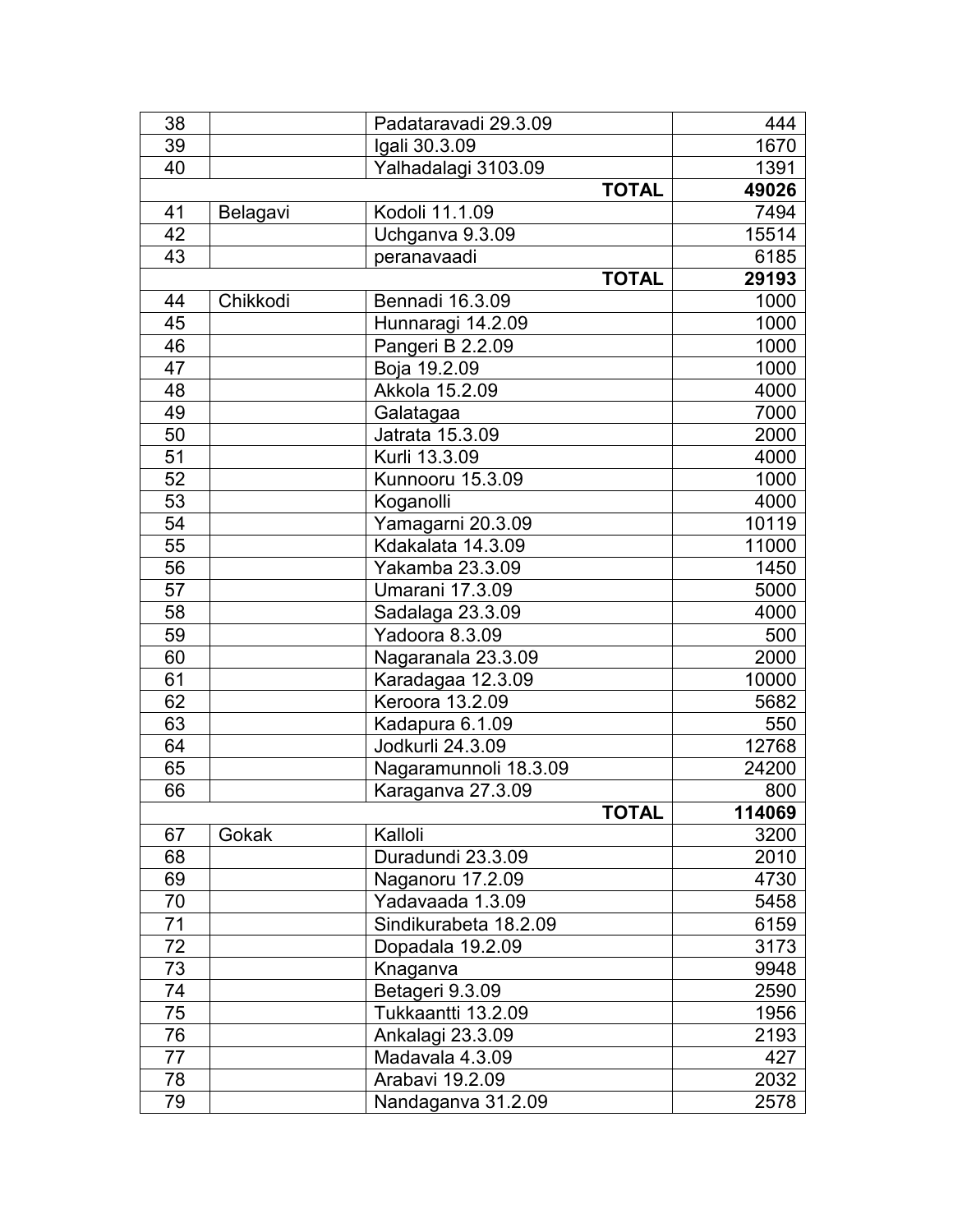| 80  |         | Balobala / nallanatti 18.3.09 | 2925   |
|-----|---------|-------------------------------|--------|
| 81  |         | Vaderahatti 18.3.09           | 1933   |
| 82  |         | Mamadapura 2.3.09             | 6275   |
| 83  |         | Makkalageri 14.3.09           | 5945   |
| 84  |         | Tilaginahatti 4.2.09          | 4622   |
| 85  |         | Talakatnala 28.1.09           | 2331   |
| 86  |         | Melavanki 11.2.09             | 1681   |
| 87  |         | Tavaga 28.1.09                | 11023  |
| 88  |         | Konnooru 16.3.09              | 1940   |
| 89  |         | Hallura 15.4.09               | 1745   |
| 90  |         | Darmatti 19.3.09              | 5010   |
| 91  |         | Kadabagatti 2.2.09            | 4765   |
| 92  |         | Makkageri 2.2.09              | 7460   |
| 93  |         | Benachimurdi 18.3.09          | 11834  |
| 94  |         | Tpasi 12.2.09                 | 1288   |
|     |         | <b>TOTAL</b>                  | 117231 |
| 95  | Hukkeri | Sarapura 10.3.09              | 395    |
| 96  |         | Shirahatti kedi 10.3.09       | 1111   |
| 97  |         | Shirahatti bike 10.3.09       | 160    |
| 98  |         | Kadahalli 10.3.09             | 750    |
| 99  |         | Be. Bagevadi 18.3.09          | 1635   |
| 100 |         | Hukkeri 10.3.09               | 7880   |
| 101 |         | Arjunavadi 13.3.09            | 2268   |
| 102 |         | Madhahalli 18.3.09            | 946    |
| 103 |         | Yadaguda 18.3.09              | 3790   |
| 104 |         | Kesthi 16.3.09                | 5264   |
| 105 |         | Baada 16.3.09                 | 1087   |
| 106 |         | U.kanapura                    | 3024   |
| 107 |         | Kanagala 16.3.09              | 592    |
| 108 |         | Sultanapura 16.3.09           | 1430   |
| 109 |         | Shiraganva 16.3.09            | 233    |
| 110 |         | Bendavada 16.3.09             | 725    |
| 111 |         | Avaragola 16.3.09             | 312    |
| 112 |         | Ammanagi 16.3.09              | 3633   |
| 113 |         | Nidasosi 17.3.09              | 397    |
| 114 |         | Gouvanala 19.3.09             | 2785   |
| 115 |         | Yamakana Mardi 19.3.09        | 2306   |
| 116 |         | Konakeri 19.3.09              | 709    |
| 117 |         | Hatti Aluru 19.3.09           | 2640   |
| 118 |         | Bassapura 19.3.09             | 2021   |
| 119 |         | Sindhehatti 19.3.09           | 2546   |
| 120 |         | Belavi 6.2.09                 | 1213   |
| 121 |         | <b>Hulloli 7.2.09</b>         | 1221   |
| 122 |         | Sankesvara 2.2.09             | 2965   |
| 123 |         | Hebbala 20.3.09               | 2785   |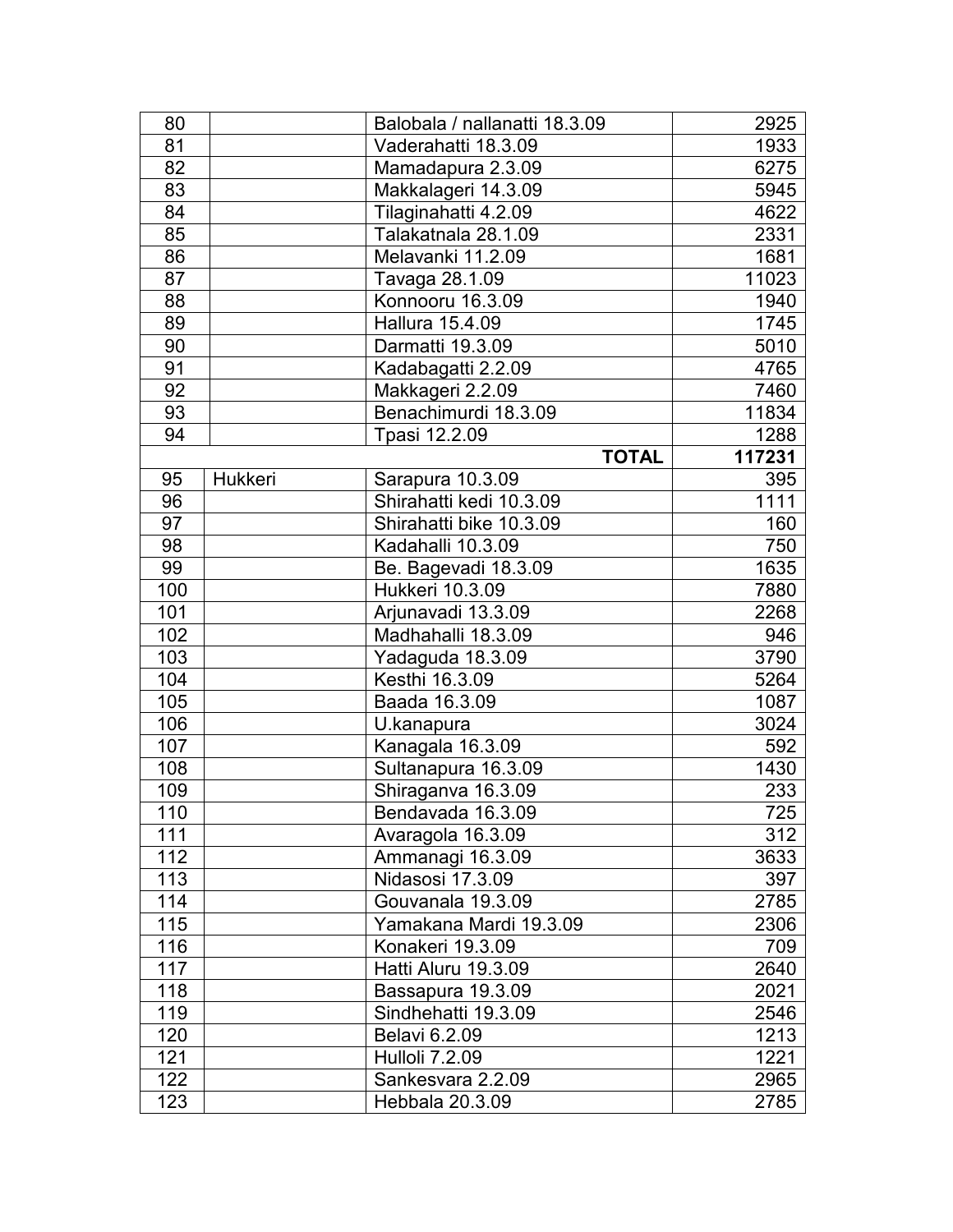| 124 |           | Badakandri 28.1.09     | 5545  |
|-----|-----------|------------------------|-------|
| 125 |           | Hosur R.C. 27.1.09     | 5075  |
| 126 |           | Salavadi 21.9.09       | 3655  |
| 127 |           | Bidrevadi 22.1.09      | 1225  |
|     |           | <b>TOTAL</b>           | 72323 |
| 128 | Khanapura | Sagare 25.3.09         | 2816  |
| 129 |           | Etagi 26.2.09          | 1986  |
|     |           | <b>TOTAL</b>           | 4802  |
| 130 | Ramadurga | Narasapura 25.3.09     | 3793  |
| 131 |           | Katakola 25.3.09       | 3275  |
| 132 |           | Halagatti 25.3.09      | 1702  |
| 133 |           | Gatanur 25.3.09        | 1330  |
| 134 |           | Dadabavi 9.3.09        | 5700  |
| 135 |           | Maganur 9.3.09         | 795   |
| 136 |           | Mallapura 9.3.09       | 1054  |
| 137 |           | Bochabala 9.3.09       | 2530  |
| 138 |           | Gonaganur 9.3.09       | 498   |
| 139 |           | Hosakote 9.3.09        | 2491  |
| 140 |           | Ladonakoppa 9.3.09     | 1851  |
| 141 |           | Kallur 9.3.09          | 630   |
| 142 |           | Jalikatti 9.3.09       | 2010  |
| 143 |           | Mudakavi 9.3.09        | 452   |
| 144 |           | Kallapura 9.3.09       | 1200  |
| 145 |           | M. Kanapira 10.3.09    | 219   |
| 146 |           | M. Timmapura 11.3.09   | 346   |
| 147 |           | Karadiguddi 10.3.09    | 378   |
| 148 |           | Hosakeri 10.3.09       | 205   |
| 149 |           | Edagala 10.3.09        | 775   |
| 150 |           | Lingadala 10.3.09      | 891   |
| 151 |           | Hiremallangi 22.1.09   | 648   |
| 152 |           | Bannur 22.1.09         | 1195  |
| 153 |           | Chikkatadasi 22.1.09   | 846   |
| 154 |           | Chikkamallangi 10.2.09 | 865   |
| 155 |           | Avaradi 10.2.09        | 1670  |
| 156 |           | Munihala 10.2.09       | 730   |
| 157 |           | Revadikoppa 10.2.09    | 555   |
| 158 |           | Hulakoppa 10.2.09      | 960   |
| 159 |           | Maradagi 10.2.09       | 580   |
| 160 |           | Chikkoppa 9.2.09       | 686   |
| 161 |           | Kallala 25.2.09        | 360   |
| 162 |           | Asaguppi 25.2.09       | 974   |
| 163 |           | Kallada Dielti 4.2.09  | 1178  |
| 164 |           | Hanamapura 10.2.09     | 959   |
| 165 |           | <b>Umatara 25.3.09</b> | 1490  |
| 166 |           | <b>Mudenur 25.2.09</b> | 3843  |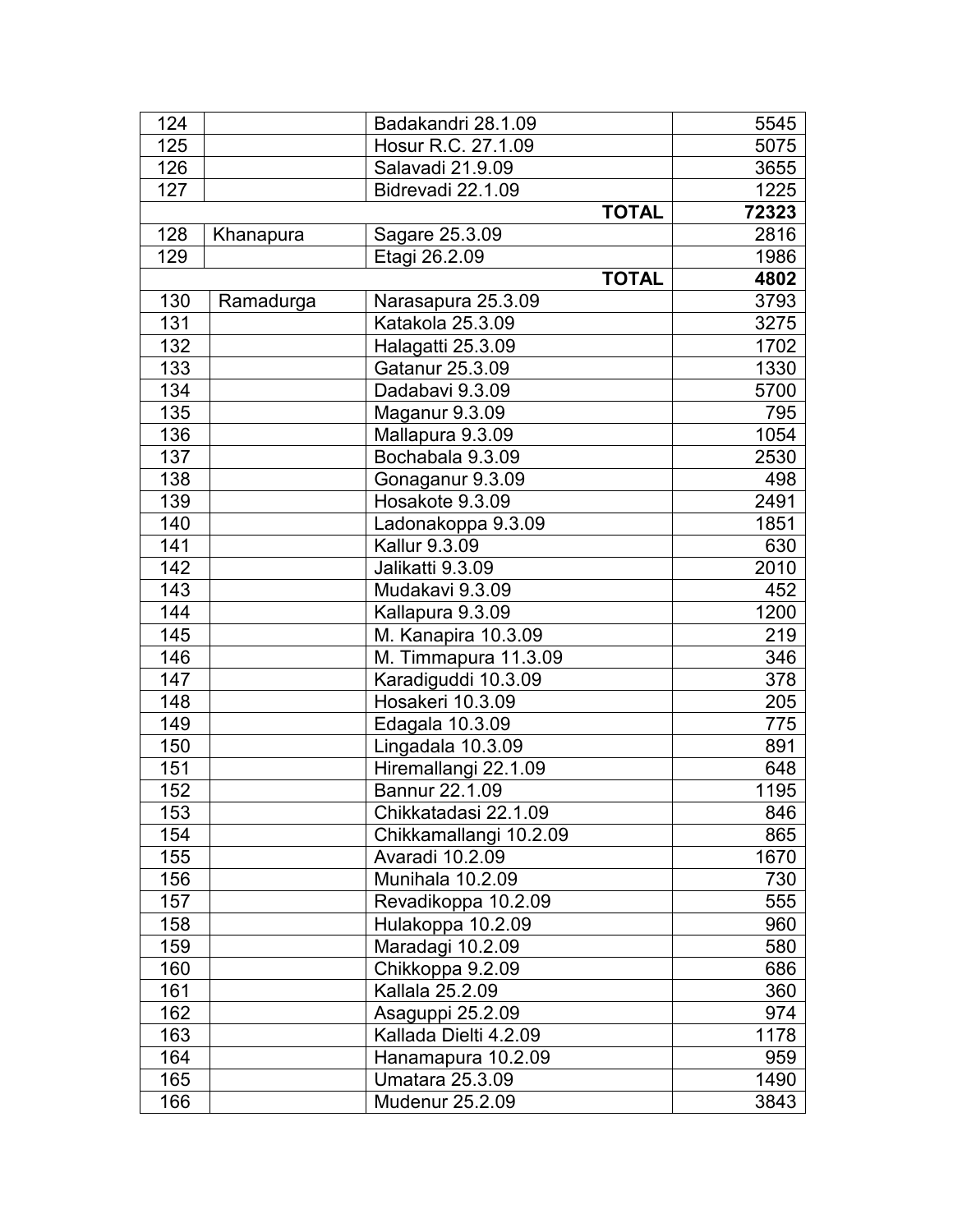| 167 |           | Obalapura 25.2.09          | 3095  |
|-----|-----------|----------------------------|-------|
| 168 |           | Obalapura dalt/slt 25.3.09 | 978   |
| 169 |           | Soppadlla 25.2.09          | 1378  |
| 170 |           | Chumchanur 18.2.09         | 6000  |
| 171 |           | Saramapura 17.2.09         | 2572  |
| 172 |           |                            | 5783  |
|     |           | <b>TOTAL</b>               | 69470 |
| 173 | Savadatti | Ataragal 9.3.09            | 4471  |
| 174 |           | Hallur 7.3.09              | 6105  |
| 175 |           | Karikatte 7.3.09           | 428   |
| 176 |           | Inchala 16.3.09            | 785   |
| 178 |           | Tallur 16.3.09             | 3936  |
| 179 |           | Mubanur 2.3.09             | 9156  |
| 180 |           | Muragoda 16.3.09           | 4743  |
| 181 |           | Jakabala 9.3.09            | 2787  |
| 182 |           | Yakkeri 7.3.09             | 434   |
| 183 |           | Mu. Tandaa 19.3.09         | 3501  |
| 184 |           | Basaragi 9.3.09            | 1956  |
| 185 |           | Munavalli 2.3.09           | 2080  |
| 186 |           | Marikatti 23.2.09          | 2705  |
| 187 |           | Hulikatti 23.2.09          | 1538  |
| 188 |           | Shirsangi 23.2.09          | 1975  |
| 189 |           | Basidoni 23.2.09           | 940   |
| 190 |           | Gavanakoppa 26.2.09        | 1160  |
| 191 |           | Hulikatti 25.2.09          | 1088  |
| 192 |           | Huli 25.2.09               | 610   |
| 193 |           | Chikkambi 25.2.09          | 871   |
| 194 |           | Ugarakoda 25.2.09          | 1191  |
| 195 |           | Vaderahatti 25.2.09        | 517   |
| 196 |           | Kagadala 25.2.09           | 252   |
| 197 |           | Chulaki 25.2.09            | 1355  |
| 198 |           | Hanchinala 25.2.09         | 1690  |
| 199 |           | Hirekumbi                  | 1532  |
| 200 |           | Yadravi 28.2.09            | 232   |
| 201 |           | Asundi 25.2.09             | 1788  |
| 202 |           | <b>Vetasur 25.2.09</b>     | 696   |
| 203 |           | Kemcharamana halli 25.2.09 | 1430  |
| 204 |           | Sangrahanakoppa 25.2.09    | 200   |
| 205 |           | Enamahongala 25.2.09       | 569   |
| 206 |           | Soudatti 25.2.09           | 2305  |
| 207 |           | Shangarakoppa 25.2.09      | 2103  |
|     |           | <b>TOTAL</b>               | 67129 |
| 208 | Rayabhaga | Savadatti 30.1.09          | 10813 |
| 209 |           | Nidagundi 3.3.09           | 16801 |
| 210 |           | Kankanavaadi 2.2.09        | 10528 |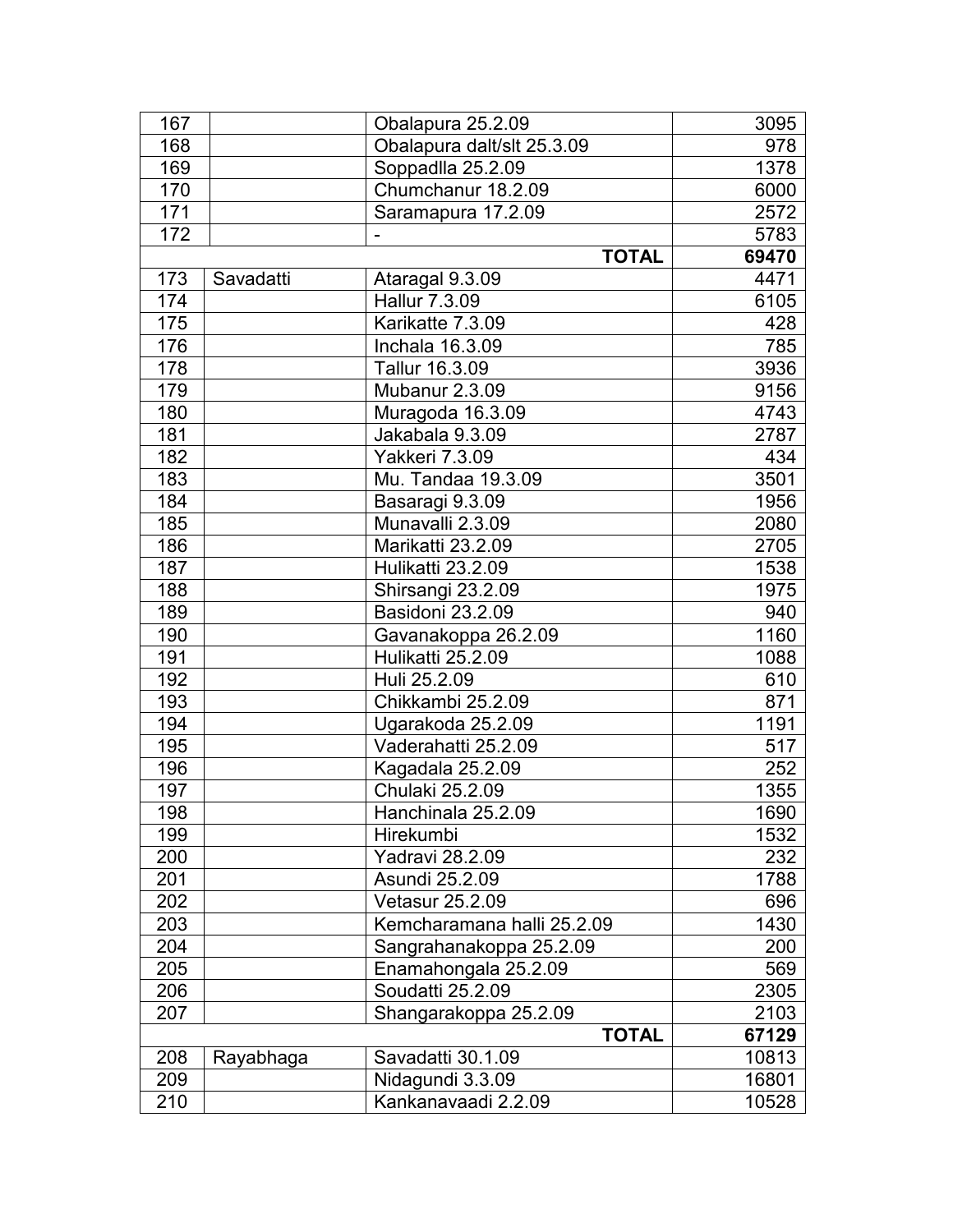| 211 |              | Nasalapura 30.3.09     | 15094 |
|-----|--------------|------------------------|-------|
| 212 |              | Byakuda 21.2.09        | 17538 |
|     |              | <b>TOTAL</b>           | 70774 |
| 213 | Bailahongala | Mugabasava 5.3.09      | 202   |
| 214 |              | Budihala 7.3.09        | 590   |
| 215 |              | Kenganur 10.3.09       | 730   |
| 216 |              | Sidda Samudhra 11.3.09 | 420   |
| 217 |              | Budarakatti 12.3.09    | 1320  |
| 218 |              | <b>Udakeri 13.3.09</b> | 1130  |
| 218 |              | Bidaragatti 14.3.09    | 620   |
| 220 |              | Belavadi 14.3.09       | 1440  |
| 221 |              | Dudavadi 15.3.09       | 1601  |
| 222 |              | Gydakatti 19.3.09      | 2859  |
| 223 |              | Sanpagany 19.3.09      | 800   |
| 224 |              | Hanabarahatti 8.3.09   | 1691  |
| 225 |              | Sunakumppi 4.3.09      | 462   |
| 226 |              | Gajamanala 4.3.09      | 618   |
| 227 |              | Masthimaradi 11.3.09   | 1888  |
| 228 |              | Mekalamaradi 3.3.09    | 1795  |
| 229 |              | Neginahala 5.3.09      | 2228  |
| 230 |              | Vannur 30.3.09         | 5829  |
|     |              | <b>TOTAL</b>           | 26223 |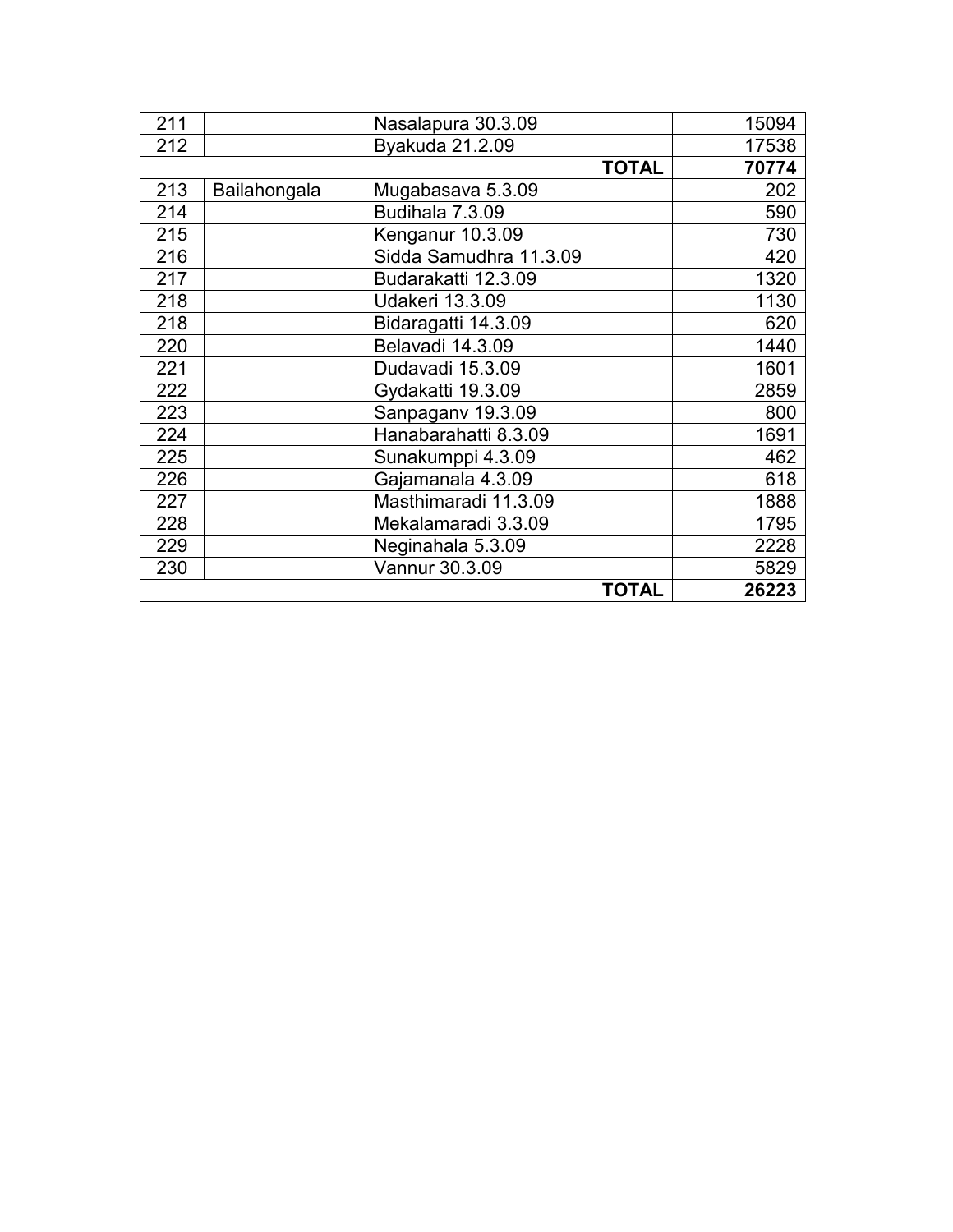# **BIJAPUR DISTRICT**

#### **Interview with the Implanting Officers of Sheep and Wool Development Department**

- 1 Name of the Implementing Officers **Dr. K.R. Joshi**
- 2 Area of Operation **Bijapur**
- 3 Date of assuring Charge 21.11.2007
- 4 Total population of Sheep and Goats 7.8 lakhs
- 5 Whether regular or on deputation **On Deputation** and he is

Incharge of Dy. Director of Animal Husbandry and implementing officer of Sheep and wool development corporation

Dr. K.R. Joshi is Assistant Director of Animal Husbandry holding additional charges of Dy. Director and he is Implementing Officer of Sheep and wool development corporation, as he is holding so many charges he could not devote full time for deworming of sheep and Goats. During 2008-09 only 30 mass camps of deworming could be organized. In the capacity of Dy. Director of Animal Husbandry he exercised the power of Dy. Director for taking assistance of the regular departmental officers for deworming purpose. The requirement of anthelmentics were not indented as per the sheep population. The corporation had supplied according to availability of funds.

# **The detailed dates of medicine issued during 2008-09 are as follows.**

6.9.2008, 8.1.2008, 31.10.200814.2.2009 and 16.2.2009. The total sheep population was 7.8 lakhs. The anthelmentics was worked out for 7.8 lakhs population but actual receipt is detailed below.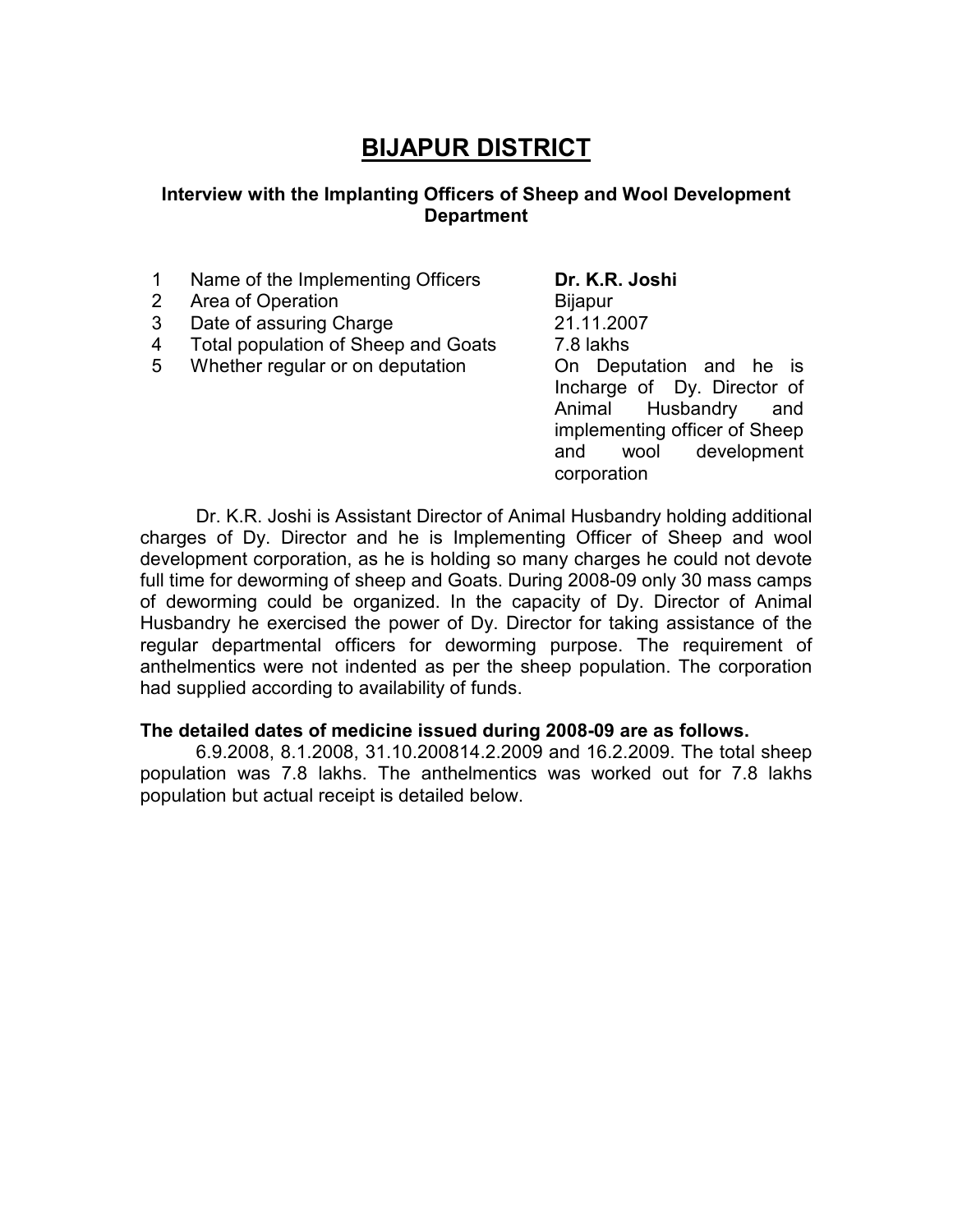| <b>Name of the Medicine</b>         | <b>Medicine</b><br><b>Indented</b> | Qty of<br><b>Medicine</b><br><b>Supplied</b> |
|-------------------------------------|------------------------------------|----------------------------------------------|
| Trychlobendazole + Livimisal 250 ml | 4000                               | 1100                                         |
| Albendazole IP 150 mg Tablets       | 25000                              | 3200                                         |
| Fenbendazole BP 150 mg              | 10000                              | 3300                                         |
| Ivermiclin W/V 1% Injection         | 5000                               | 4580                                         |
| Morantal Citrate Bonus 534 mg       | 10000                              | 7050                                         |
| <b>TOTAL</b>                        | 540000                             | 19230                                        |
|                                     |                                    | 35.61%                                       |

#### **Details of anthelmentics requirement and supply.**

He further informed that, since he is holding the charge of Dy. Director he could able to attended mass camp for deworming as the vehicle is available. He informed that he had used the Dy. Director power for using the government vehicle. There are 8 sheep centers, which are defunct for want of staff, furniture and other veterinary centre requirement. If these centers are activated the deworming camps can be attended on need base, schedule time covering most of the sheep and Goats.

The centers are located around the Bijapur town proper. If these centers are shifted to taluk places the utility of centes will be more effective.

- 1. Jalagere
- 2. Madhuvane
- 3. Kanmadagi
- 4. Chikkota
- 5. Babaleshwara
- 6. Kannur
- 7. Bijapur
- 8. Babanagar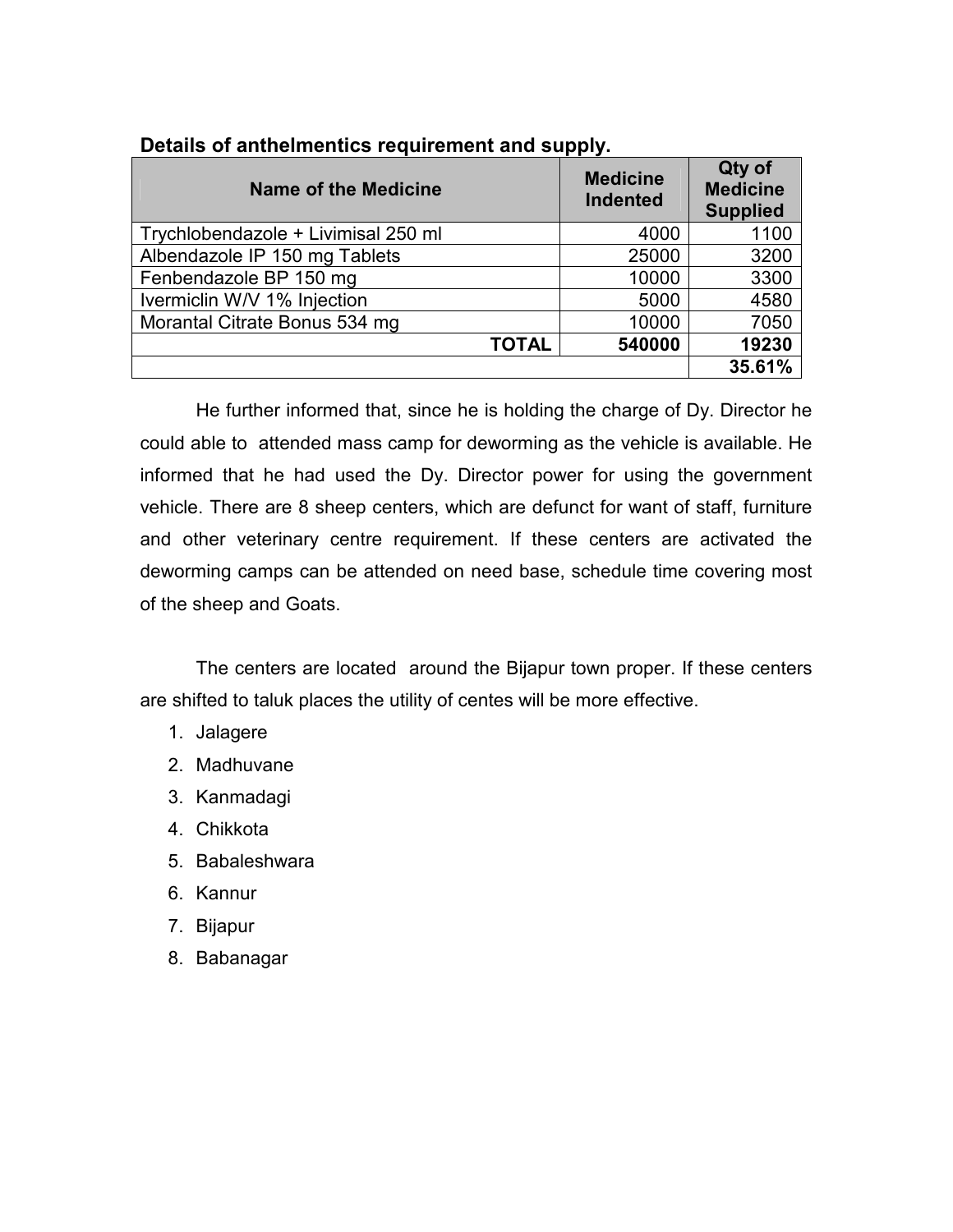| Name of<br><b>Taluk</b> | Name of<br><b>Village</b> | <b>Name of SF</b> | Name of MF  | <b>Name of SC/ST</b> |
|-------------------------|---------------------------|-------------------|-------------|----------------------|
| Muddebihala             | <b>Bidarkund</b>          | Mahadev           | Hanumath    | Pavadappa            |
|                         |                           | <b>Bheemanna</b>  | Siddappa    | Basappa              |
| Sindhagi                | Malagana                  | Hanumappa         | Mohammed    | Kasim sab            |
|                         |                           | Mohamad           | Sab         | <b>Khadar Sab</b>    |
|                         |                           | Pasha             | Hussain Sab |                      |
| Indi                    | Agarkhed                  | Poojappa          | Basha sab   | Saibanna             |
|                         |                           | Kallappa          | Kariyappa   | Sharanappa           |

**The details of SF, MF and SC/ST are as follows (selected for sample interview)**

#### **ABSTRACT OF THE TOTAL INDIVIDUAL BENEFICIARIES INTERVIEWED:**

| SI.<br>No. | Name of the<br><b>Taluk</b> | Name of the<br><b>Village</b> | <b>SF</b> | <b>MF</b> | <b>SC/ST</b> |
|------------|-----------------------------|-------------------------------|-----------|-----------|--------------|
|            | Muddebihal                  | <b>Bidarkund</b>              |           |           |              |
|            | Sindhagi                    | Malagana                      |           |           |              |
| J          | Indi                        | Agarhed                       |           |           |              |
|            |                             | Total                         |           |           |              |

#### **Individual beneficiaries Interview details:**

- $\triangleright$  The beneficiary informed during interview that deworming helped much. Deworming controlled the normal diseases. The production of sheep and Goats is increased. The deworming was done twice during 2008-09.
- Mr. L. Siddappa Bagewadi R/o Bidarkund of Muddebihal taluk informed during interview that deworming mass camps were organized in schedule date and time. it was much helpful in achieving good quantity of meat
- Mr. Hanumanthappa Kammathagi R/o Malghan of Sindhagi taluk informed during interview that he did not know the mass camps dates and he could not take his folk for deworming.
- Mr. Parappa S/o Shivappa poojari R/o Agarkhed of Indi taluk informed during interview that the schedule of deworming camps have to be informed well in advance, at least 10-12 days before the camps so that he could bring the sheep and Goats for deworming camps. The deworming camp has helped him a lot.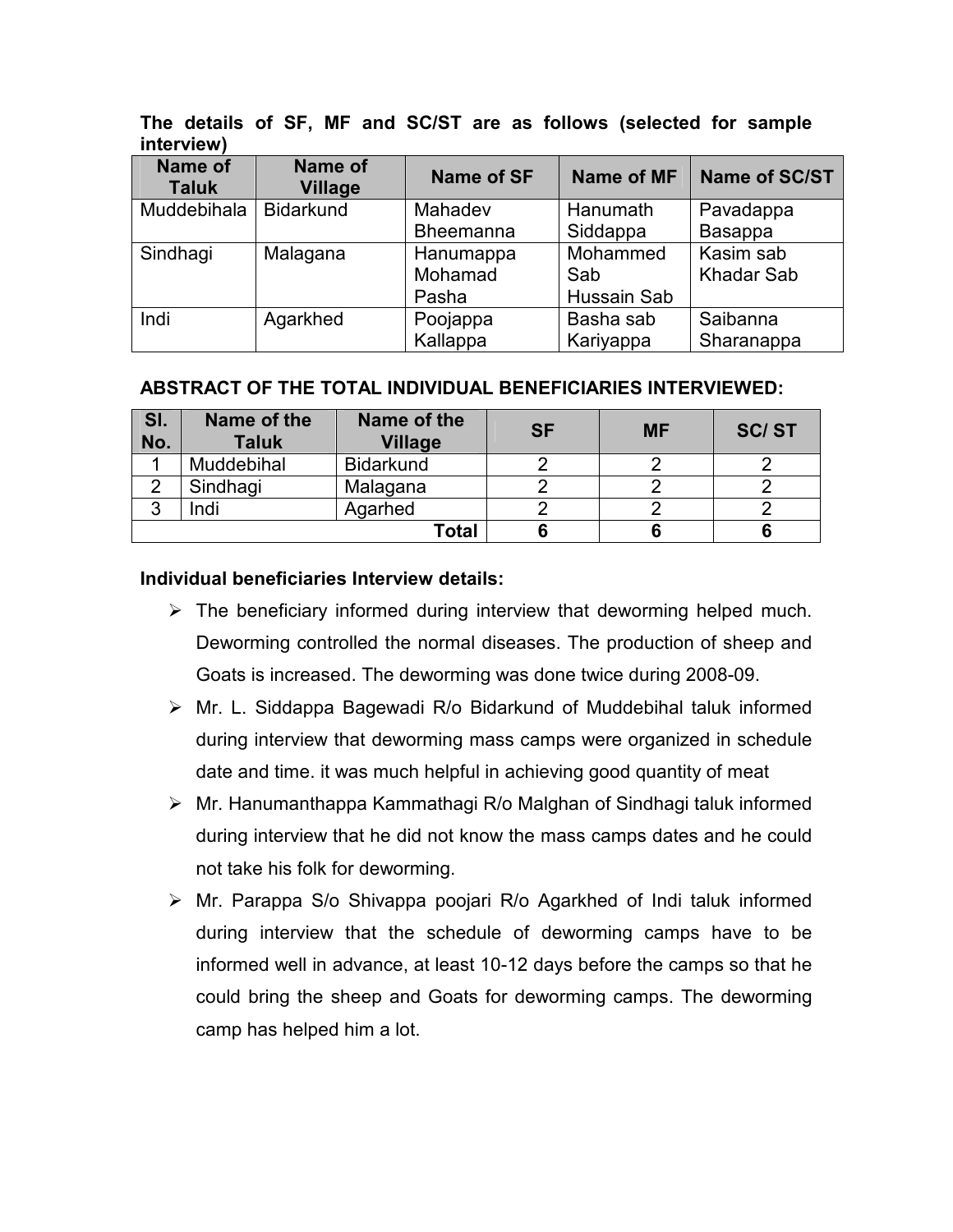#### **ANNEXURE – II**

| SI.             |                          |                        | Sheep &         |
|-----------------|--------------------------|------------------------|-----------------|
| No.             | <b>Name of the Taluk</b> | <b>Name of Village</b> | <b>Goats</b>    |
|                 |                          |                        | <b>Dewormed</b> |
| 1               | <b>Bijapura</b>          | Angaladi 14.6.08       | 4650            |
| $\overline{2}$  | Bijapura                 | Babaleshvara 20.6.08   | 2400            |
| $\overline{3}$  | Vijapura                 | Madabhavi 2.8.08       | 4725            |
| $\overline{4}$  | Indi                     | Rajnala 3.11.08        | 3783            |
| $\overline{5}$  | Vijapura                 | Kannur 7.11.08         | 2005            |
| $\overline{6}$  | Muddebihali              | Bidarakundi 17.11.08   | 4200            |
| $\overline{7}$  | sindagi                  | Malakhana 28.11.08     | 5000            |
| $\overline{8}$  | <b>Bijapura</b>          | Amkalagi 29.11.08      | 2010            |
| $\overline{9}$  | <b>Bijapura</b>          | Honnutagi 19.11.08     | 600             |
| 10              | <b>Bijapura</b>          | Makanapura 3.12.08     | 1980            |
| 11              | <b>Bijapura</b>          | Shiranala 10.12.08     | 990             |
| 12              | Muddebihali              | Hagaragonda 19.12.08   | 2800            |
| 13              | Muddebihali              | Balavata 24.12.08      | 2600            |
| 14              | Muddebihali              | Davalagi 25.12.08      | 1800            |
| 15              | Muddebihali              | Shivpura 28.12.08      | 2806            |
| 16              | Vijapura                 | Kavalgi 20.12.08       | 1014            |
| 17              | Vijapura                 | Jambagi 24.12.08       | 1501            |
| 18              | Vijapura                 | Vijapura 29.12.08      | 9000            |
| 19              | <b>B.</b> Bagevadi       | B. Bagevadi 28.12.08   | 3007            |
| 20              | <b>Bijapura</b>          | Arakeri 5.1.09         | 2000            |
| $\overline{21}$ | <b>Bijapura</b>          | Aheri 8.1.09           | 1200            |
| 22              | Muddebihali              | <b>Madari 9.1.09</b>   | 1194            |
| 23              | B. Bagevadi              | Kanagaala 21.1.09      | 3275            |
| 24              | <b>B.</b> Bagevadi       | Managuli 27.1.09       | 3430            |
| 25              | Bijapura                 | Devara gennur 9.2.09   | 4500            |
| $\overline{26}$ | Indi                     | Endi 10.2.09           | 7500            |
| 27              | <b>Bijapura</b>          | Jumanala 16.2.09       | 4500            |
| 28              | B. Bagevadi              | Yaranala 23.2.09       | 4070            |
| 29              | <b>B.</b> Bagevadi       | Hatarakihala 23.2.09   | 2190            |
| 30              | Indi                     | Agarakeda 28.2.09      | 4131            |
|                 |                          | <b>TOTAL</b>           | 94861           |

#### **The list of villages Mass camps conducted for deworming for the 2008-09 in Bijapur district**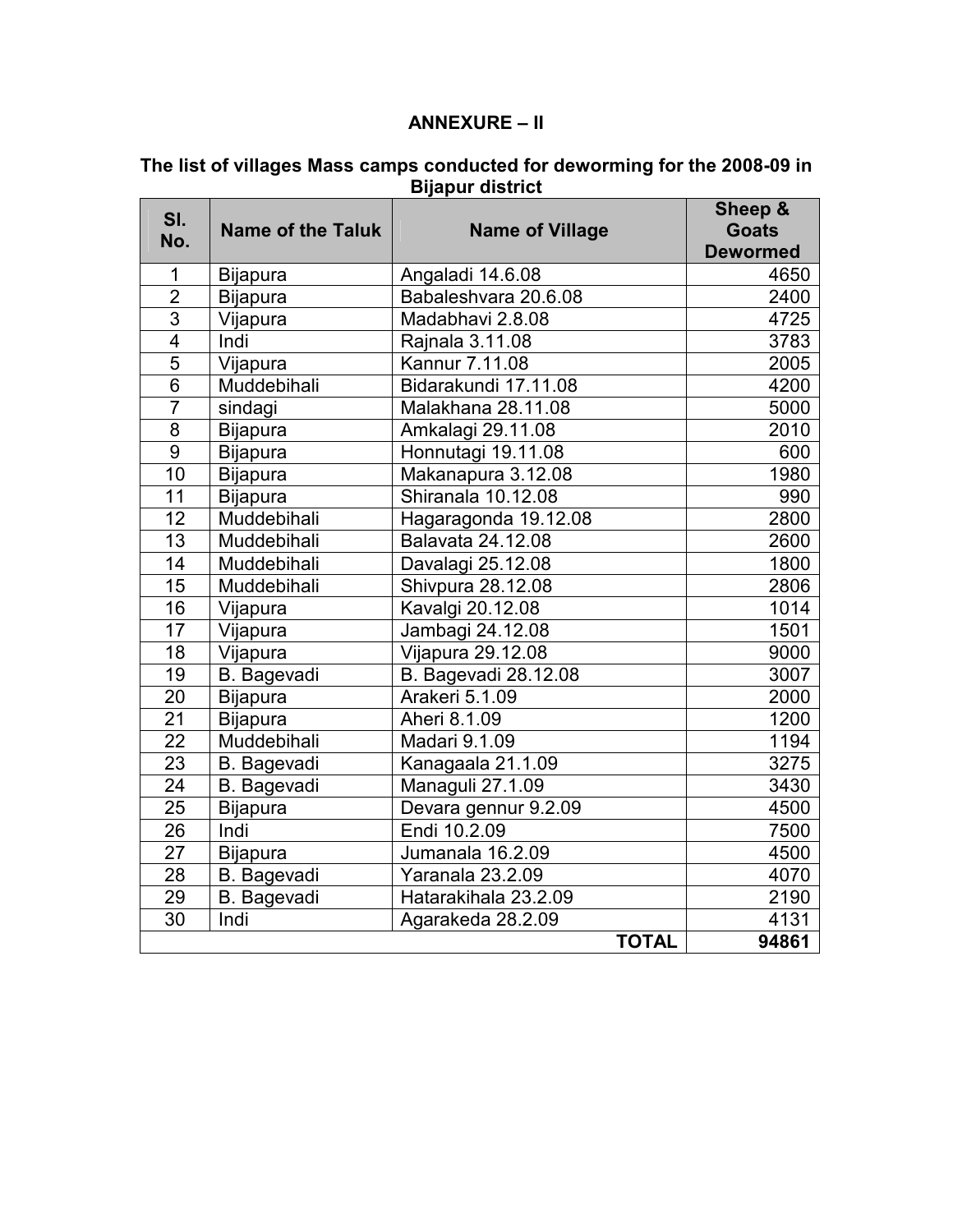# **TUMKUR DISTRICT**

#### **Interview with the Implimenting Officers of Sheep and Wool Development Department**

1 Name of the Implementing Officers **Dr. B.S. Hawaldar** 

- 
- 3 Date of assuring Charge 25.11.08
- 4 Total population of Sheep and Goats 12,06,788
- 5 Whether regular or on deputation Deputation

2 Area of Operation Tumkur, Chikkamagalur and Bangalore Rural.

 The implementing Officer is Asst. Director, of KSWDC. He informed that he assumed charge recently. The total Deworming camps conducted during 2008 – 09 were 126. He informed that to effectively conduct mass deworming camps, he has to rely upon office Staff for arranging mass camps and helping in deworming process. The deworming medicine supplied was not as per the requirement of Sheep and Goats population. He told that he had no separate Office, and related facilities. Further he informed that he need sufficient staff to maintain the Information system. If any staff applied leave entire mass camp would be ineffective and the beneficiaries will not attend for mass camps in future. He opinined that deworming shall be supplemented by mineral mixture.

 During the year 2008-09 the medicine anthelmentics received are as under: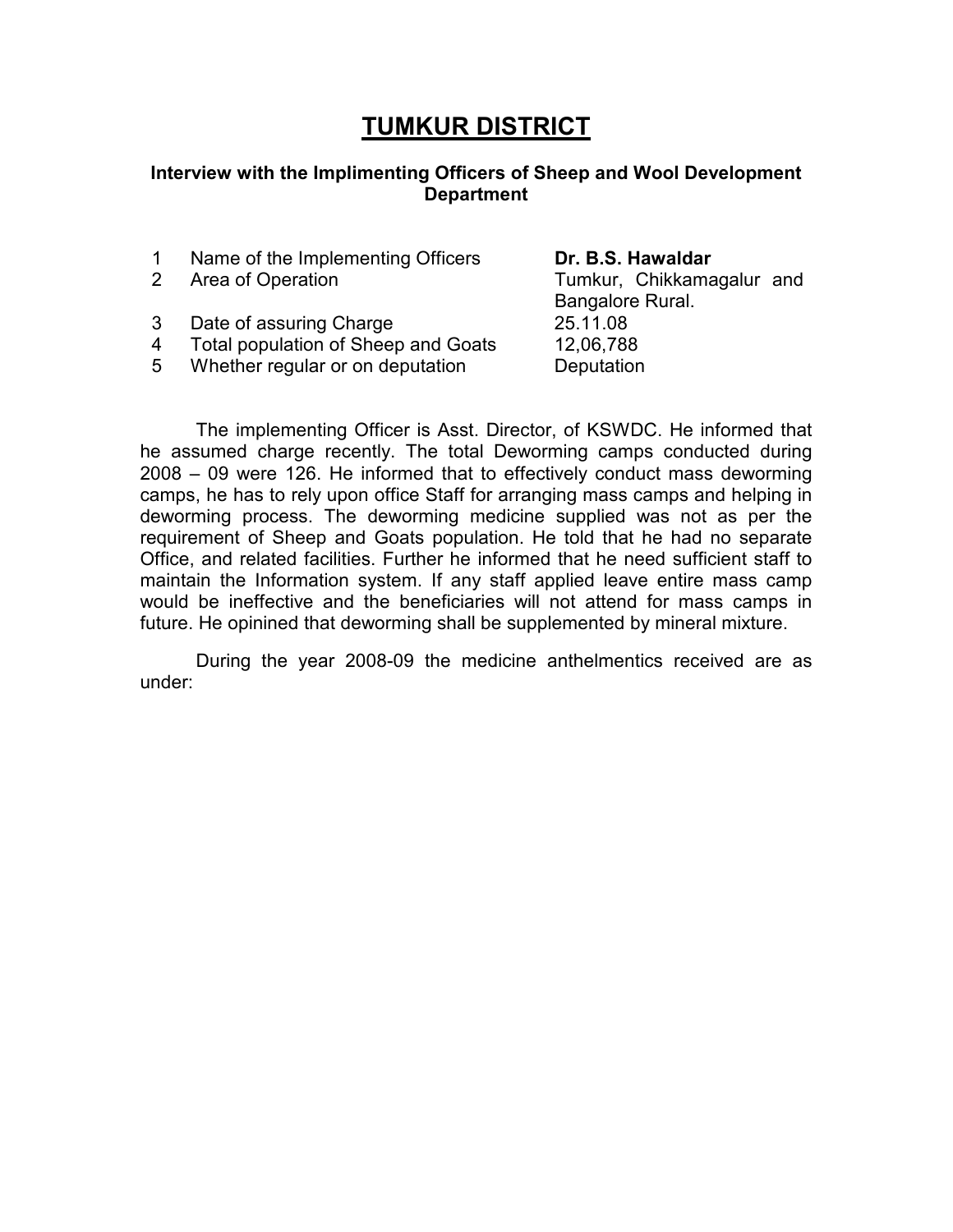| <b>Name of the Medicine</b>         | <b>Medicine</b><br><b>Indented</b> | Qty of<br><b>Medicine</b><br><b>Supplied</b> |
|-------------------------------------|------------------------------------|----------------------------------------------|
| Trychlobendazole + Livimisal 250 ml | 10000                              | 8700                                         |
| Albendazole IP 150 mg Tablets       | 2500                               | 2500                                         |
| Fenbendazole BP 150 mg              | 2500                               | 2500                                         |
| Ivermiclin W/V 1% Injection         | 6250                               | 9250                                         |
| Morantal Citrate Bonus 534 mg       | 3250                               | 9050                                         |
| <b>TOTAL</b>                        | 24500                              | 32000                                        |
|                                     |                                    | 130.61%                                      |

#### **Details of anthelmentics requirement and supply.**

But the total population of sheep and Goats as stated by the implementing officer was 12,06,788/- the requirement of medicine for entire sheep and Goats population was not supplied.

#### **ACTUAL REQUIREMENT**

| <b>Name of the Medicine</b>         | Sheep &<br><b>Goats</b><br><b>Population</b> | <b>Qty of Medicine</b><br><b>Required</b> |
|-------------------------------------|----------------------------------------------|-------------------------------------------|
| Trychlobendazole + Livimisal 250 ml | 1300000                                      | 26,000 x 250 ml bottle                    |
| Albendazole IP 150 mg Tablets       | 1300000                                      | 1,30,000 x 10's                           |
| Fenbendazole BP 150 mg              | 1300000                                      | 1,30,000 x 10's                           |
| Ivermiclin W/V 1% Injection         | 1300000                                      | 32,500 x 20 ml bottle                     |
| Morantal Citrate Bonus 534 mg       | 1300000                                      | $1,08,333 \times 4's$                     |

 He further informed that the medicine requirement received in the month of October where as he had placed requirement order during April in the Staff meeting. There was abnormal delay in the supply of medicine from corporation.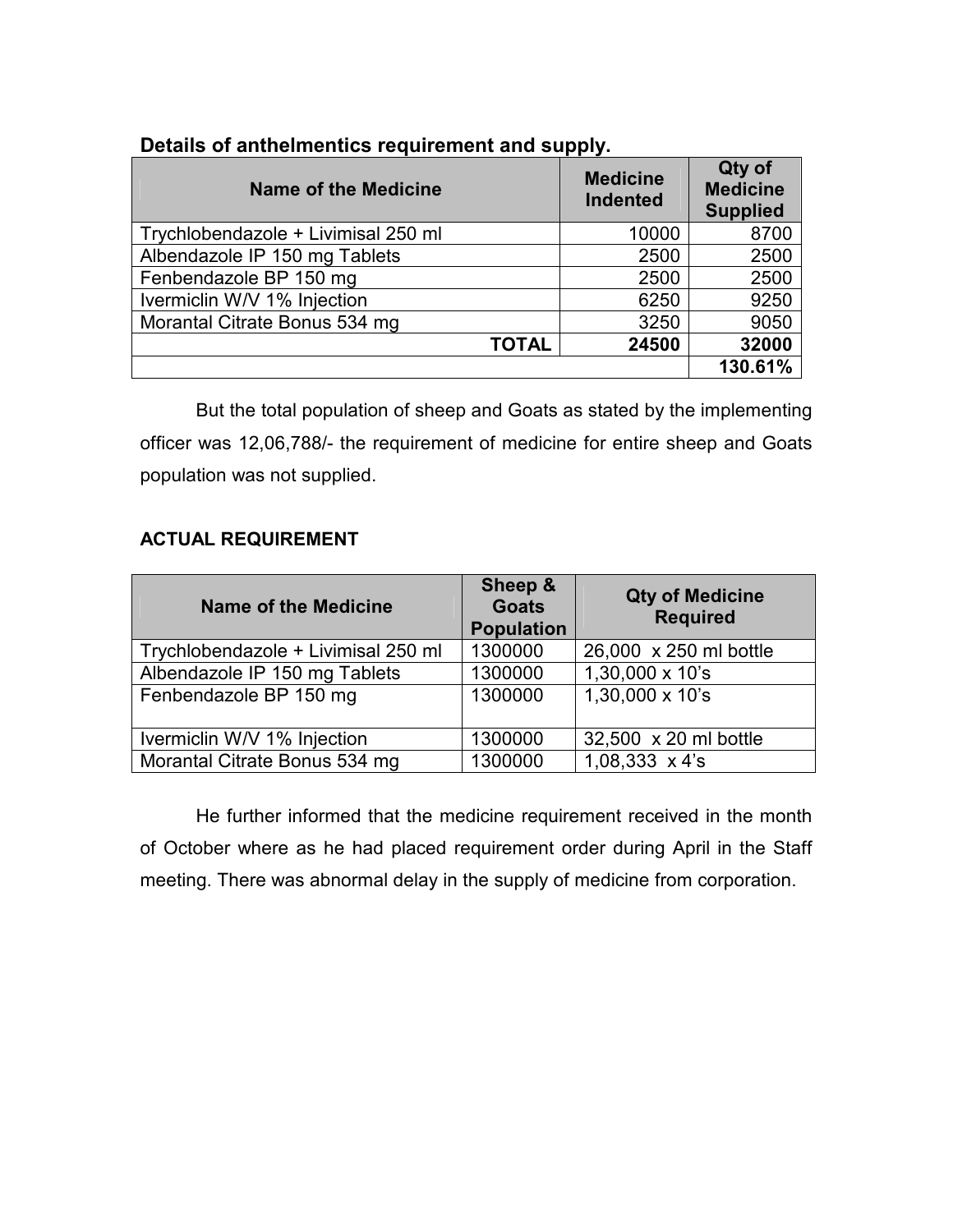### **The details are under**

| <b>Name of Taluk</b>    | Name of<br><b>Village</b> | <b>Name of SF</b>                 | <b>Name of MF</b>                                                | <b>Name of</b><br><b>SC/ST</b>          |
|-------------------------|---------------------------|-----------------------------------|------------------------------------------------------------------|-----------------------------------------|
| Chikkanayakan<br>ahalli | Timmanahalli              | Kanthanna<br>Krishnnaiah          | San Timmaiah<br>Pampanna                                         | Kari<br>Timmanna<br>Jayanna             |
| Gubbi                   | Kurikatanahalli           | Krishnappa<br>Sidbasappa          | Shivanna<br>Sugayya                                              | Guddaiaha<br>Doodekaraiah<br>а          |
| Kunigal                 | Gollarahalli              | Mallaiha<br>Shivaiaha             | Giriyappa<br>Mahalinga                                           | ChiMariyappa<br>Timmaiha                |
| Madugiri                | Kodiganahalli             | Nagareddy<br>Ravendra<br>Reddy    | <b>Balagi Reddy</b><br>Shankarappa                               | Sajappa<br>Nagaraju                     |
|                         | P.D. Halli                | Beeraiaha<br>Ajatahppa            | Chkkaiaha<br>Venu Gopal<br>Reddy                                 | Beetappa<br>Hanumanthara<br>yappa       |
| Pawgada                 | Vadakanakallu             | Basava Reddy<br>Ramlu Reddy       | Mokasi Rao<br>Tippa yappa                                        | Basaveshwara<br>iaha<br>Keshwa<br>Reddu |
| Sira                    | Dodseebe<br>halli         | Narasimha<br>Nayaka<br>Rama Nayak | Mallanna<br>Shivanna                                             | Nagaraju<br>Dodkemppaia<br>ha           |
|                         | Nadur                     | Heeranna<br>Ramkrishnappa         | Heeranna<br>Heeranna                                             | Hanumantaray<br>appa<br>Nagaraju        |
| Tiptur                  | Albur                     | Linge Gowda<br><b>Bore Gowda</b>  | Nanjundappa<br>Sanna<br>Sangappa<br>nanjappa<br>Kashi<br>Ramanna |                                         |
| Tumkur                  | Kaidal / Golur            | Hanumanthaiha<br>Vasanth Kumar    | Hanumaiaha<br>Narayanappa                                        | Madhurangaia<br>ha<br>Krishnappa        |
| Turivikere              | Turuvikere                | Siddappa<br>Kempamma              | Hanumanthaia<br>ha<br>Anjanappa                                  | Nanjappa<br>Subba B                     |
|                         | <b>Banasansra</b>         | Basavaraju<br>Sanje Gowda         | Subbanna<br>Kariyappa                                            | Timmappa<br>Budrangaiaha                |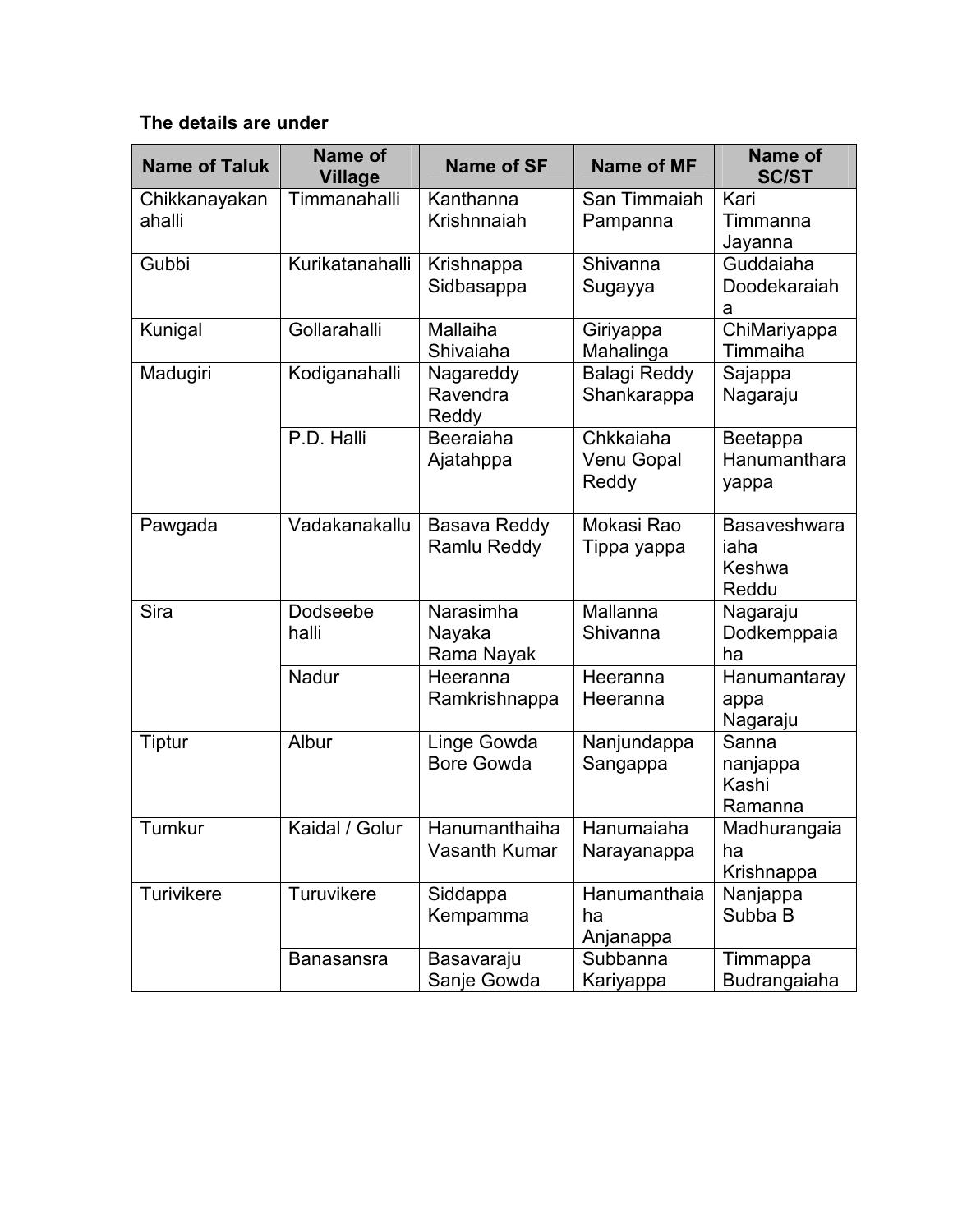| SI.<br>No.              | <b>Name of the Taluk</b> | Name of the<br><b>Village</b> | <b>SF</b>      | <b>MF</b>      | <b>SC/ST</b>   |
|-------------------------|--------------------------|-------------------------------|----------------|----------------|----------------|
| 1                       | Chikkanayakanahalli      | Timmanahalli                  | $\overline{2}$ | $\overline{2}$ | $\overline{2}$ |
| 2                       | Gubbi                    | Kurikatanahalli               | $\overline{2}$ | $\overline{2}$ | $\overline{2}$ |
| 2                       | Kunigal                  | Gollarahalli                  | $\overline{2}$ | $\overline{2}$ | $\overline{2}$ |
| 4                       | Madugiri                 | Kodiganahalli                 | $\overline{2}$ | $\overline{2}$ | $\overline{2}$ |
|                         |                          | P.D. Halli                    | 2              | $\overline{2}$ | $\overline{2}$ |
| 5                       | Pawgada                  | Vadakanakallu                 | $\overline{2}$ | $\overline{2}$ | $\overline{2}$ |
| 6                       | <b>Sira</b>              | Dodseebe halli                | $\overline{2}$ | $\overline{2}$ | $\overline{2}$ |
|                         |                          | <b>Nadur</b>                  | $\overline{2}$ | $\overline{2}$ | $\overline{2}$ |
| $\overline{7}$          | Tiptur                   | Albur                         | $\overline{2}$ | 2              | $\overline{2}$ |
| 8                       | Tumkur                   | Kaidal / Golur                | $\overline{2}$ | $\overline{2}$ | $\overline{2}$ |
| 9                       | Turivikere               | Turuvikere                    | $\overline{2}$ | $\overline{2}$ | $\overline{2}$ |
|                         |                          | <b>Banasansra</b>             | $\overline{2}$ | 2              | $\overline{2}$ |
| 24<br>24<br>24<br>Total |                          |                               |                |                |                |

#### **ABSTRACT OF THE TOTAL INDIVIDUAL BENEFICIARIES INTERVIEWED:**

#### **Individual beneficiaries Interview details:**

The beneficiary Mr. Shivanna Seegaiah resident of Kuntakanahally of Gubbi taluk said during interview that the deworming medicine was useful for the health of sheep and Goats. **This year sheep delivered 2 lambs extra as compared to previous year.** 

Mr. Sajjanappanawar resident of Kendaganahally of Madhugiri taluk told during the interview that deworming was done once this year. It gave good results improvement in health and quantity of meat. **He sold 6 sheep and received Rs.15,000/- which he said it was a good amount in recent past.**

Mr. Ajjatappa S/o Dodda Hanumanthappa resident of P.R. Halli of Madhurigi taluk informed during interview that he was rearing 90 sheep and 5 Goats. The deworming was done twice during last year. He further informed that in the absence of village stockmen centre 2 sheep were died due to foot and mouth disease. He further informed that he received 15 kg of wool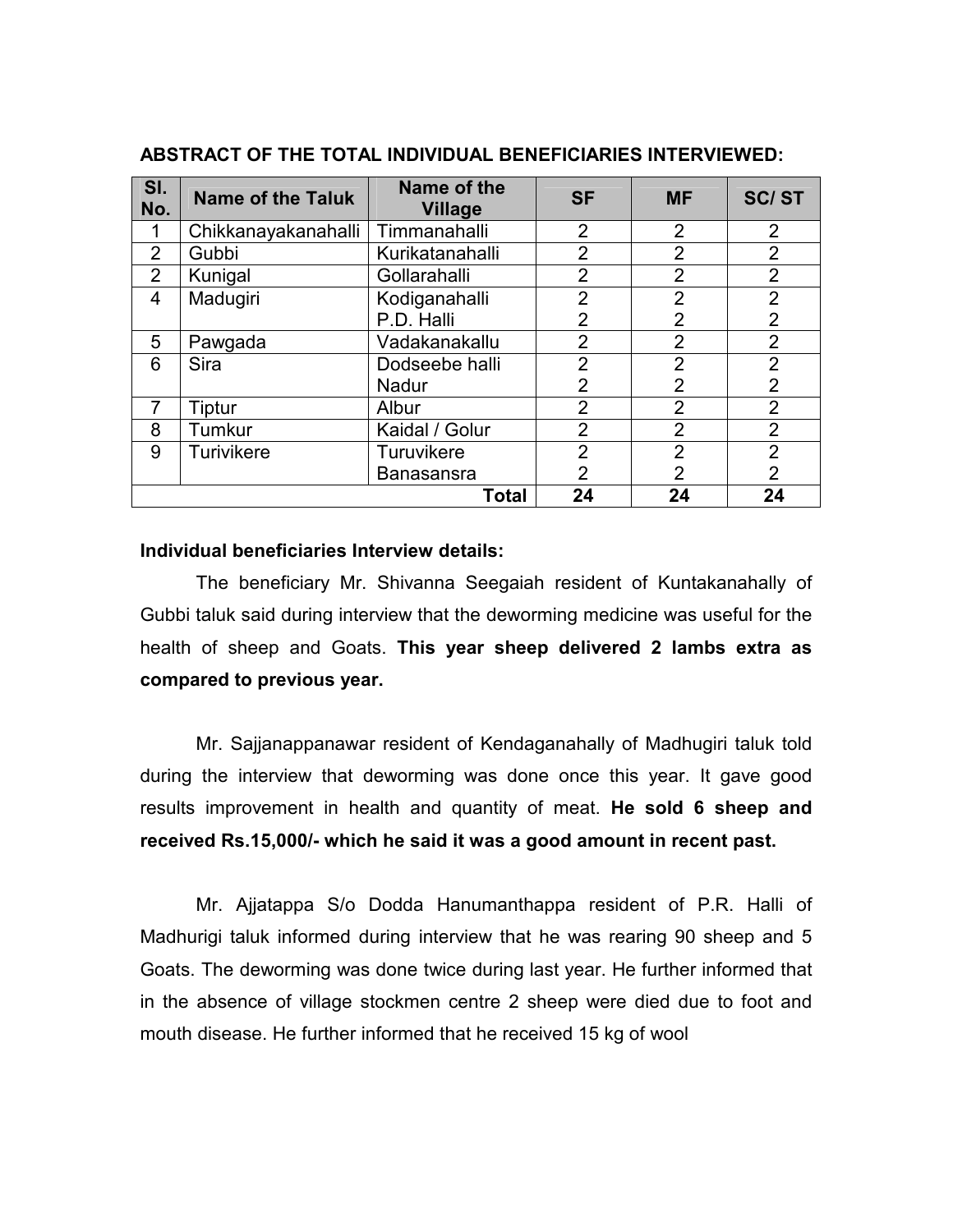Mr. Mokashi Rao resident of Vadakanakattee of Pavagada taluk said during interview that deworming was done once last year the health of the sheep improved and helped in higher production in sheep.

Mr. Ramakrishnappa Hegde resident of Nadur of Sira taluk informed during interview that the deworming was done once during year and the health of the sheep and Goats was improved than the previous year. He sold 2 Goats and got Rs.4,000/- before that he was not earning so much.

Mr. Ramanaik resident of Doddaseebi of Sira taluk informed that he had good opinion on deworming. The sheep were healthy and yielded twice during last year. He further also informed that the quantity of meat was also increased.

Mr. Hanumaiah resident of Golur of Tumkur taluk said that the deworming helped in improvement of the health of sheep and Goats. He sheared the wool and got 15 kg wool more. The wool quality was soft and fetched good price.

Mr. Muddurangaiah, resident of Kaidale of Tumkur taluk informed during interview that deworming was done twice during last year. He said that he had received 15 kg of wool from 25 sheep. He told that wool fetched good price. He was also given awareness about deworming during mass camps.

Mrs. Nanjamma resident of Turuvekere informed during the interview that deworming was done once last year. The health of the sheep and Goats were improved she earned 12 kg of wool from 26 sheep.

Mr. Hanumappa, resident of Banasandra of Turuvekere taluk informed that the deworming process helped in improvement of health to sheep and Goats. He said that he received 20 kg of wool within 6 months from 40 sheep. He said that the quantity of wool is good.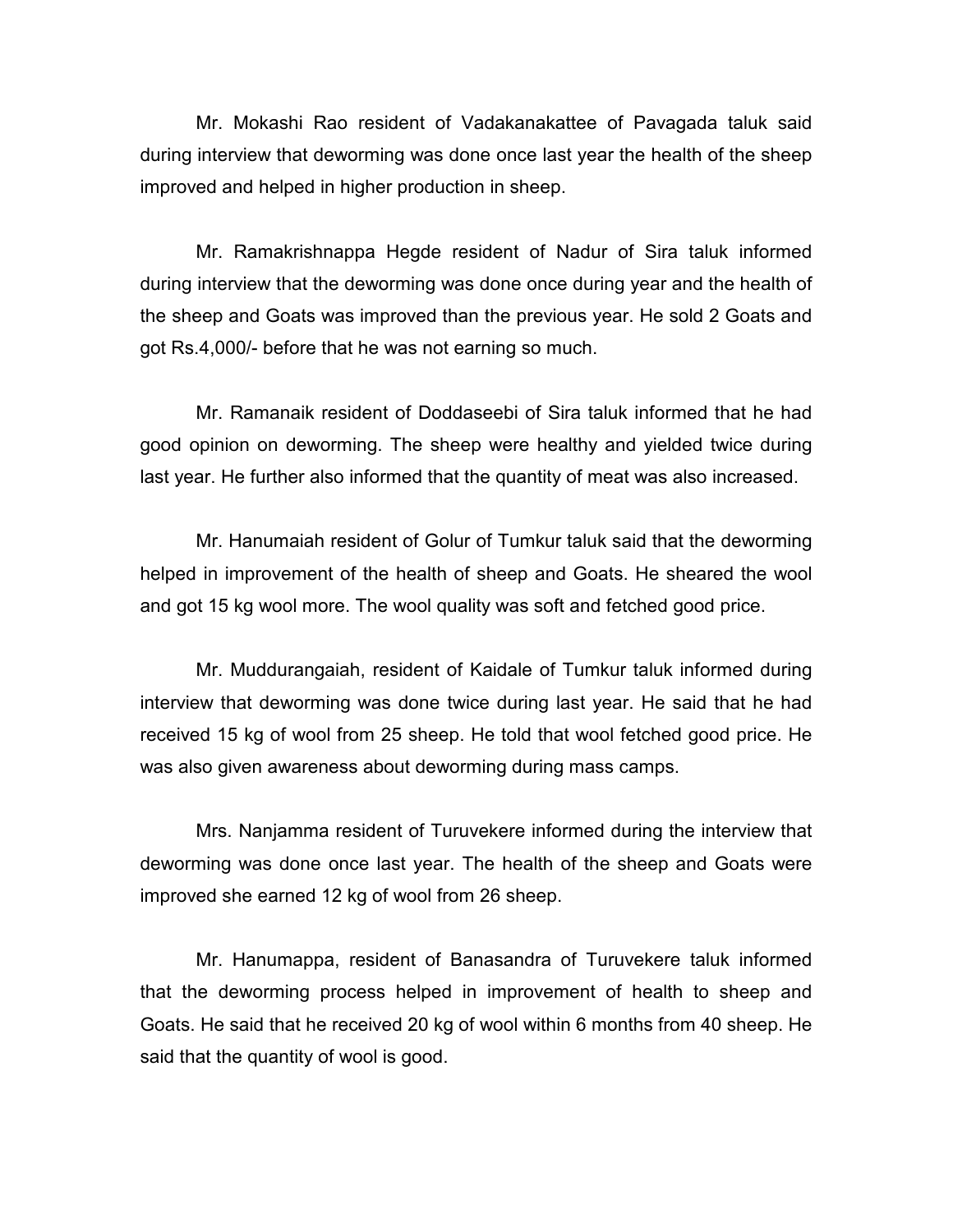Mr. Sanna Nanjappa, resident of Albru of Tiptur taluk informed during the interview that he had earned 15 kg of wool from 25 sheep in 6 months. He told that after deworming there was improvement of health and meat yield.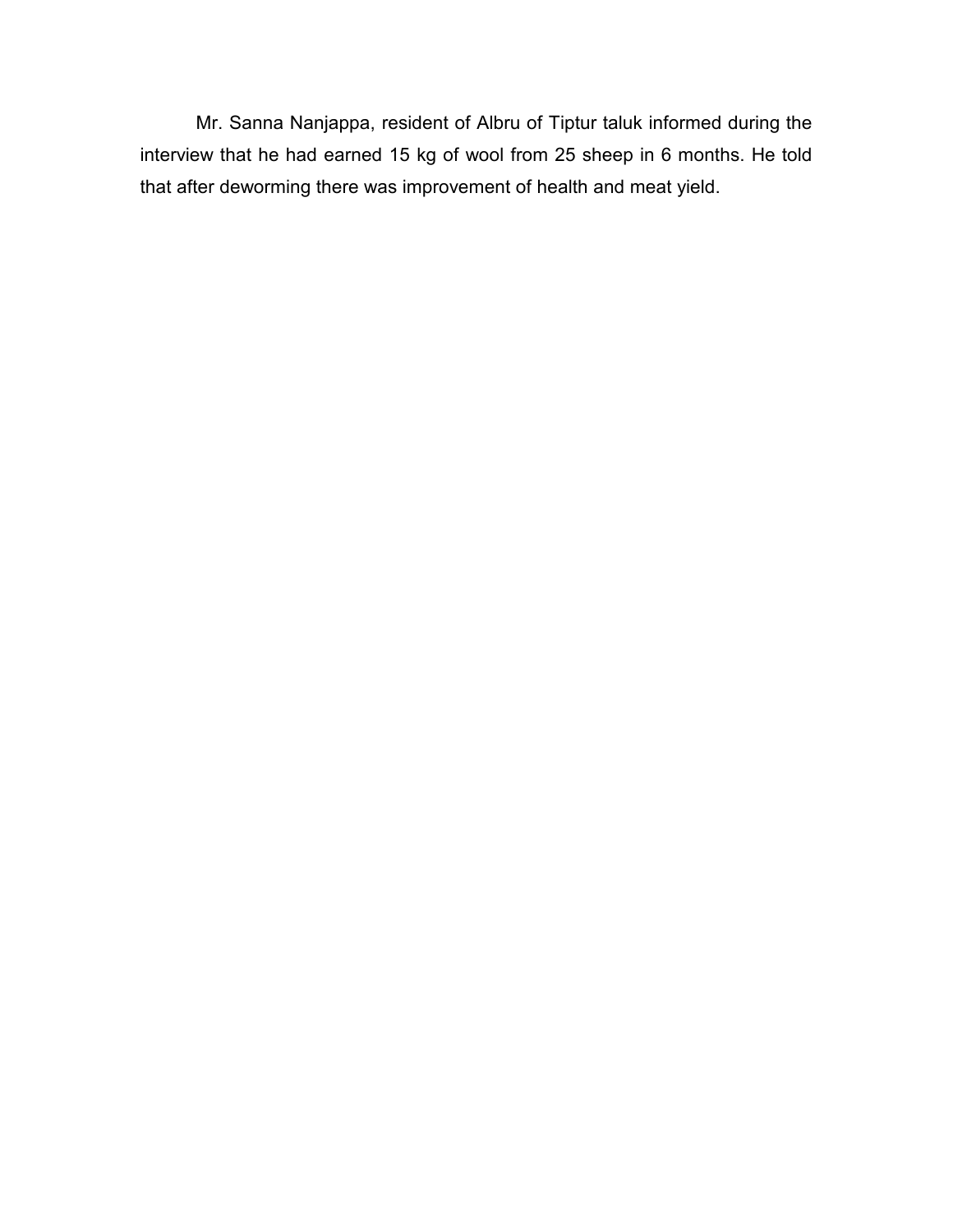#### **ANNEXURE – III**

#### **The list of villages Mass camps conducted for deworming for the 2008-09 in Tumkur district**

| SI.<br>No.              | Name of the<br><b>Districts</b> | <b>Name of the Villages</b> | No. of Sheep<br>dewormed |
|-------------------------|---------------------------------|-----------------------------|--------------------------|
| 1                       | Tumkur                          | Gubbi 11.4.08               | 3744                     |
| $\overline{2}$          |                                 | Doddachngavi 13.4.08        | 748                      |
| 3                       | Gubbi                           | Manchaladore 19.4.08        | 3000                     |
| $\overline{\mathbf{4}}$ |                                 | <b>Bidire 23.4.08</b>       | 1600                     |
| 5                       |                                 | G.K. Temple 2.5.08          | 1128                     |
| $\overline{6}$          |                                 | Doddagunni 7.5.08           | 3630                     |
| $\overline{7}$          |                                 | Kondi 8.5.08                | 2000                     |
| 8                       | Shira                           | Pattanayakanahalli 10.5.08  | 3700                     |
| $\overline{9}$          |                                 | Naduru 11.5.08              | 4350                     |
| 10                      | Shira                           | Sbramhasandra 13.5.08       | 2750                     |
| 11                      |                                 | Chikkanayakanahalli 14.5.08 | 4350                     |
| 12                      |                                 | Shittikere 15.5.08          | 5317                     |
| 13                      | Chikkanayak<br>ana halli        | Timmana halli 17.5.08       | 3560                     |
| 14                      |                                 | Kadaba 23.5.08              | 4320                     |
| 15                      |                                 | Somapura 28.5.08            | 1136                     |
| 16                      |                                 | Hagalavadi 30.5.08          | 6000                     |
| 17                      |                                 | Hosakere 4.6.08             | 3000                     |
| 18                      |                                 | Ajjalagatti 8.6.08          | 1500                     |
| 19                      |                                 | Akkasandra 9.6.08           | 3000                     |
| 20                      |                                 | Pawgada 16.6.08             | 2986                     |
| 21                      |                                 | Kallabella 28.6.08          | 4735                     |
| 22                      | Turuvekere                      | Turuvekere 29.6.08          | 5380                     |
| 23                      |                                 | Shira 13.7.08               | 3750                     |
| 24                      | Madhugiri                       | I.D. halli 17.8.08          | 1350                     |
| 25                      |                                 | Midukeshi 23.8.08           | 2350                     |
| 26                      |                                 | Madhugiri 3.9.08            | 1753                     |
| 27                      |                                 | <b>Tiptur 7.9.08</b>        | 2350                     |
| 28                      | Turuvekere                      | Banasandra 13.9.08          | 1350                     |
| 29                      | Kunigal                         | Huliyuru Durga 3.10.08      | 3215                     |
| 30                      |                                 | Huliyuru 13.10.08           | 1350                     |
| 31                      |                                 | Gowdagere 17.10.08          | 2115                     |
| 32                      |                                 | Debbegetta 25.10.08         | 1320                     |
| 33                      | Tumkur                          | Goluru 11.11.08             | 763                      |
| 34                      | Madhugiri                       | Kodugenahalli 1.12.08       | 3895                     |
| 35                      |                                 | Bukkapattana 2.12.08        | 1941                     |
| 36                      |                                 | Gollamhatti 5.12.08         | 1750                     |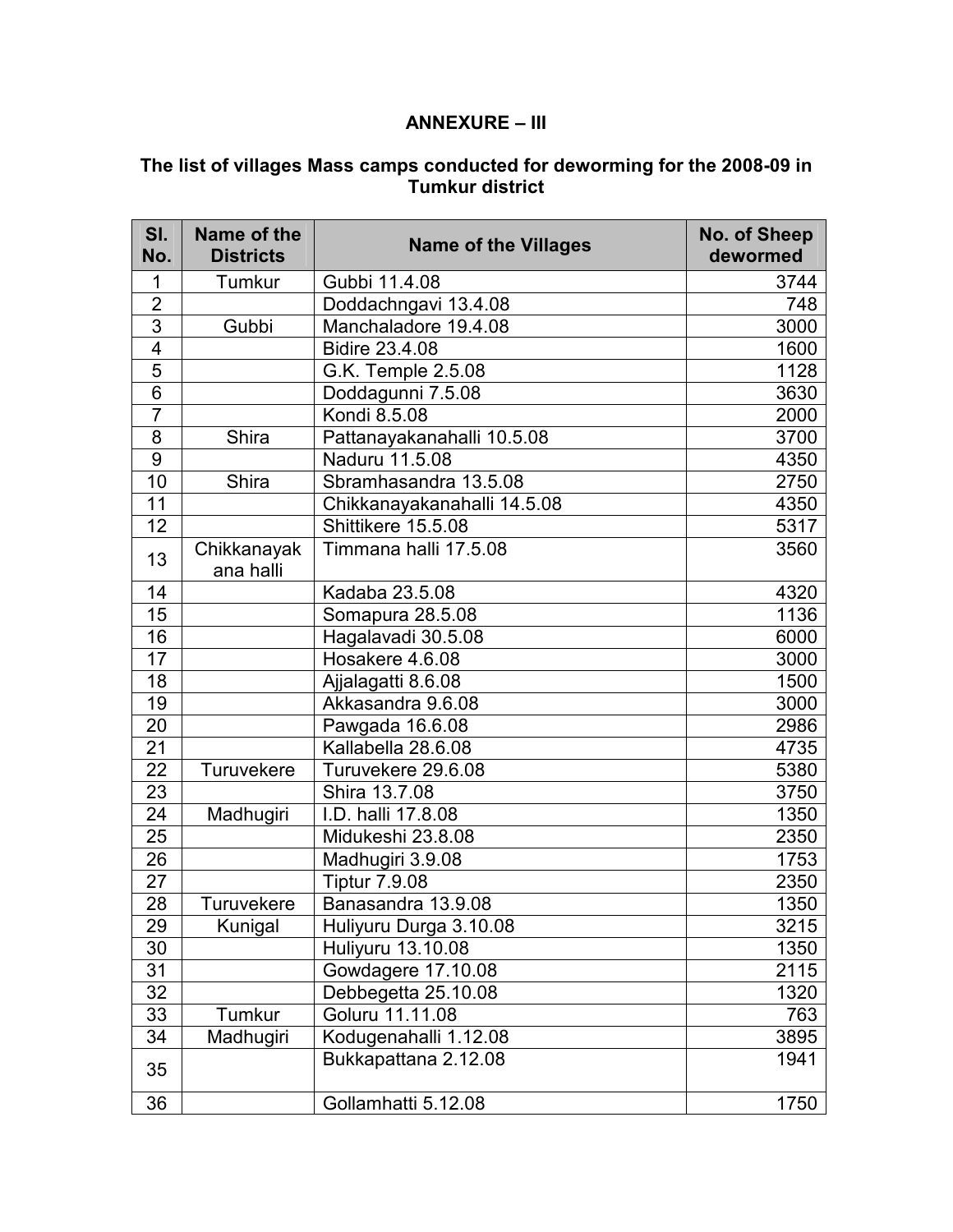| 37              |         | Madgere 6.12.08                 | 1330 |
|-----------------|---------|---------------------------------|------|
| 38              |         | Hunsemareanahalli 22.12.08      | 3820 |
| 39              |         | Katagana halli 23.12.08         | 3820 |
| 40 <sup>7</sup> |         | Byalya 10.5.08                  | 1650 |
| $\overline{41}$ |         | Kotekere 26.12.08               | 2360 |
| 42              |         | B.T. palya 26.12.08             | 2360 |
| 43              |         | Pattanayakana halli 29.12.08    | 4730 |
| 44              |         | T. gollarahatti 31.12.09        | 530  |
| 45              |         | Timmanahalli 7.1.09             | 3851 |
| 46              | Tiptur  | Nonavinakere 2.1.09             | 260  |
| 47              |         | S. Gollarahatti 5.1.09          | 700  |
| 48              |         | D. Rampurahatti 7.1.09          | 2970 |
| 49              |         | Hoysalakatte 12.1.09            | 4164 |
| 50              |         | Beguru 13.1.09                  | 2568 |
| 51              |         | Guttanahalli 21.1.09            | 1535 |
| 52              |         | Mallashettihalli 31.1.09        | 2015 |
| 53              |         | Hunasehalli 4.2.09              | 1170 |
| 54              |         | Burudegetti/nonavinakere 5.2.09 | 1230 |
| 55              |         | Honglammakere Kshethra 6.2.09   | 1300 |
| $\overline{56}$ |         | R. hosakote 11.5.09             | 3500 |
| 57              |         | Burudehatti 12.2.09             | 1230 |
| 58              |         | Manakikere 13.2.09              | 320  |
| 59              |         | Daasayyanahatti 14.12.09        | 850  |
| 60              | Pawgada | Vadanakallu 14.2.09             | 850  |
| $\overline{61}$ |         | Banahalli 15.2.09               | 765  |
| 62              |         | R. Hosakote 15.2.09             | 765  |
| 63              |         | Virupagondanahalli 9.3.09       | 1320 |
| 64              |         | Maagondanahalli 9.3.09          | 1320 |
| 65              |         | D. Kaimara 5.3.09               | 875  |
| 66              |         | Kempabennuru 6.3.09             | 374  |
| 67              |         | Rantvalalu 10.3.09              | 437  |
| 68              |         | Vadrahatti 11.3.09              | 1334 |
| 69              |         | Balasandragollaratti 13.3.09    | 1120 |
| 70              |         | Murukalakatte 17.3.09           | 641  |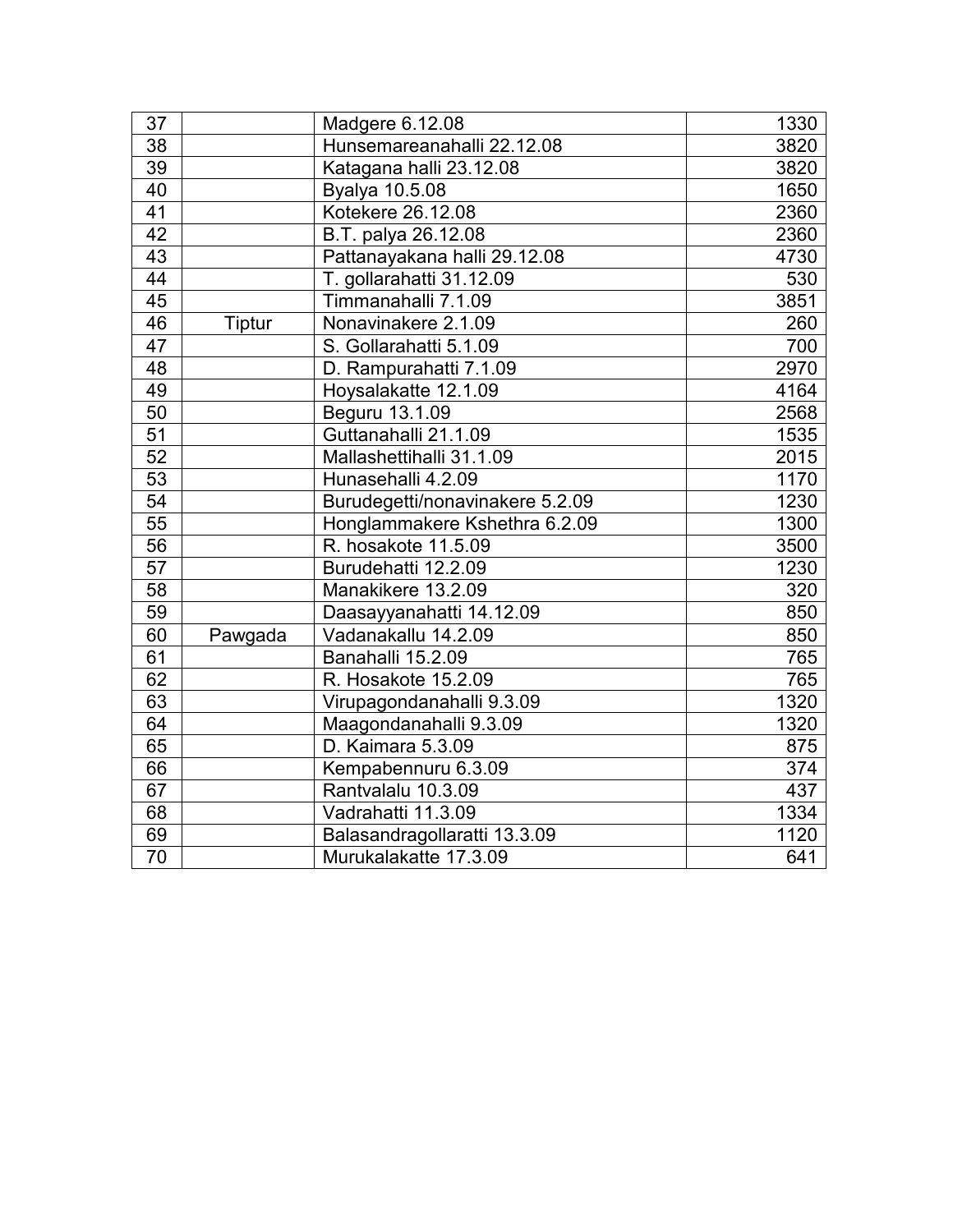# **CHIKKABALLAPURA DISTRICT**

#### **Interview with the Implanting Officers of Sheep and Wool Development Department**

- 1 Name of the Implementing Officers **Dr. K.V. Shashidhar**
- 2 Area of Operation **Archarge Contract Contract Archarge Contract Archarge Archarge Contract Archarge Contract Archarge Archarge Contract Archarge Archarge Archarge Archarge Archarge Archarge Archarge Archarge Archarge Arc**
- 3 Date of assuring Charge 15.10.2007
- 4 Total population of Sheep and Goats 11.50 lakhs
- 5 Whether regular or on deputation On Deputation

Bangaore Urban

The implementing officer informed that the indent for supply of medicine was placed during April 2008 by the implementing officer. The sheep and wool development corporation, Bangalore, placed purchase order during August 2008. Actually stock was received by the implementing officer during September 2008. The time consumed for actual receipt of medicine was 5 months. Hence mass camps were delayed. The mass camps were executed with the help of departmental staff. With the help of the departmental officer it was possible to deworm only 5000 sheep and Goats. The implementing officer had to depend on regular departmental support for transportation for the assistance during mass camps. The implementing officer could conduct 64 mass camps during 2008-09 and dewormed 3.20 lakhs of sheep and Goats but the total sheep and Goats population of his jurisdiction was 11.50 lakhs the remaining 8.30 lakhs sheep and Goats could not be dewormed only 27.82% could be dewormed. He opinined that deworming shall be supplemented by mineral mixture.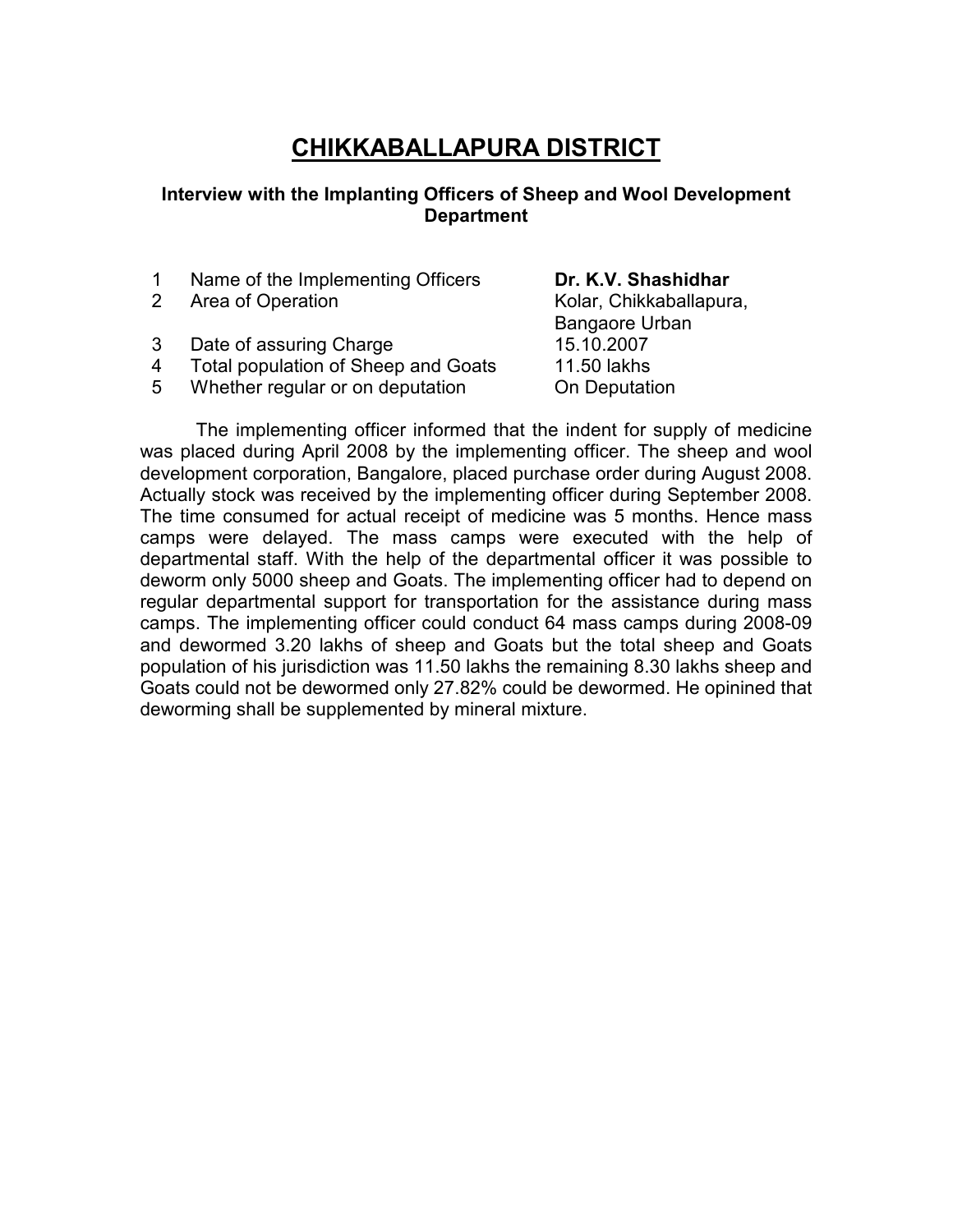### **Details of anthelmentics requirement and supply.**

| <b>Name of the Medicine</b>         | <b>Medicine</b><br><b>Indented</b> | Qty of<br><b>Medicine</b><br><b>Supplied</b> |
|-------------------------------------|------------------------------------|----------------------------------------------|
| Trychlobendazole + Livimisal 250 ml | Not received                       | Not received                                 |
| Albendazole IP 150 mg Tablets       | 54000                              | 4700                                         |
| Fenbendazole BP 150 mg              | 58700                              | 24000                                        |
| Ivermiclin W/V 1% Injection         | 3000                               | 4000                                         |
| Morantal Citrate Bonus 534 mg       | 25000                              | 13700                                        |
| <b>TOTAL</b>                        | 140700                             | 46400                                        |
|                                     |                                    | 32.98%                                       |

#### **ACTUAL REQUIREMENT**

| <b>Name of the Medicine</b>         | Sheep &<br><b>Goats</b><br><b>Population</b> | <b>Qty of Medicine</b><br><b>Required</b> |
|-------------------------------------|----------------------------------------------|-------------------------------------------|
| Trychlobendazole + Livimisal 250 ml | 11,50,000                                    | 23,000 x 250 ml Bottle                    |
| Albendazole IP 150 mg Tablets       | 11,50,000                                    | $1,15,000 \times 10$ 's                   |
| Fenbendazole BP 150 mg              | 11,50,000                                    | $1,15,000 \times 10$ 's                   |
| Ivermiclin W/V 1% Injection         | 11,50,000                                    | 28,750 x 20 ml bottle                     |
| Morantal Citrate Bonus 534 mg       | 11,50,000                                    | 95833 x 4's                               |

He further suggested instead of supplying all these five components of medicine it would be better if liquid anthelmentics is supplied it will be more useful to carry to the spot for deworming and also for storing.

The details of survey conducted in randomly selected villages and taluks at the rate of 2 MF, 2 SF and 2 SC/ST beneficiaries of each mass camps, is detailed below.

| Name of<br><b>Taluk</b> | Name of<br><b>Village</b> | Name of SF     | Name of MF     | <b>Name of SC/ST</b> |
|-------------------------|---------------------------|----------------|----------------|----------------------|
| Bagepalli               | <b>Billur</b>             | Venkataramappa | Ped            |                      |
|                         |                           | Iniaitulla     | Venkataramappa |                      |
|                         |                           | Sattarshab     | Fakruddin shab |                      |
|                         |                           |                | Fakruddin shab |                      |
|                         | <b>Mettimari</b>          | Narasimhappa   | Ibrahim Shab   | Venkataramanap       |

#### **The details are under**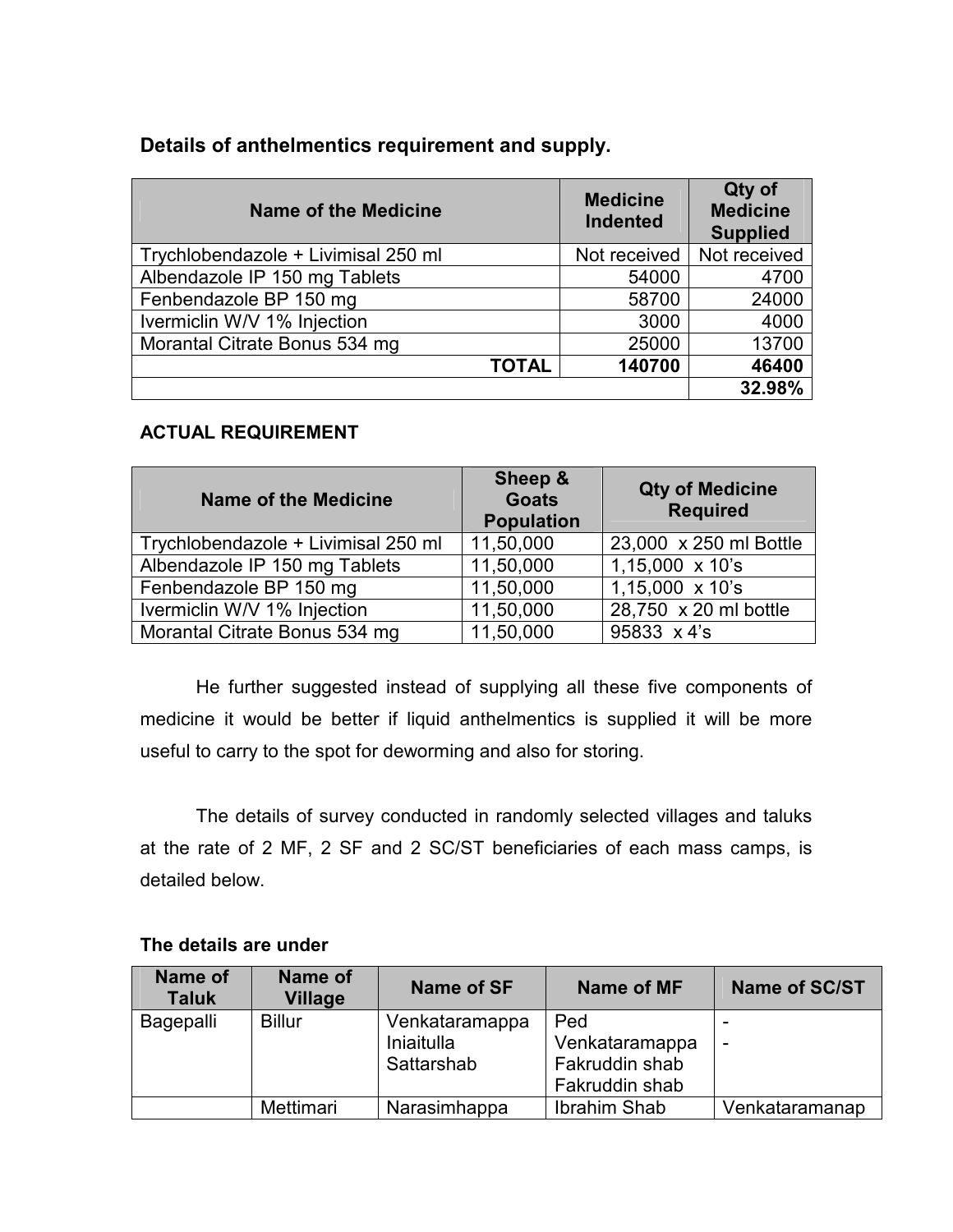|                           |                            | Ramachandrappa                       | Subbanna                                 | pa<br>Talahari<br>subbanna                        |
|---------------------------|----------------------------|--------------------------------------|------------------------------------------|---------------------------------------------------|
| Chikka<br><b>Ballapur</b> | Chikka<br><b>Ballapura</b> | Sabjanshab<br>Rajanna                | Venkatesh<br>Pilla                       | Narasimhaiah<br>Tirumallappa                      |
|                           |                            |                                      | Venkataswamy                             |                                                   |
| Chintamani                | Chilakalana<br>pura        | Kadeerappa<br>A.H.<br>Narasimhaiah   | M.F. Papanna<br>D.V. Narasappa           | Narasimhappa<br>Hare Krishnappa                   |
| Gowribidan<br>ur          | Maralur                    | Rangaswamy<br>Narasimhaswamy         | Nafratulla khan<br>M.R.<br>Narasimhaiah  | Chik<br>venkataramanas<br>wamy<br>Chik narasasiah |
| Gudibanda                 | Yellondu                   | Srinivasareddy<br>Narasimhareddy     | Doddanarasimha<br>ppa<br>Harinarayanappa | Narasimha<br>Murthy<br>Hanumanthappa              |
| Siddaghatta               | Handiganalu                | Chikmuthathilapp<br>a<br>Narayanappa | Marappa<br>Narasimhamurthy               | Ramdas<br>V. Govindappa                           |

## **ABSTRACT OF THE TOTAL INDIVIDUAL BENEFICIARIES INTERVIEWED:**

| SI.<br>No.     | Name of the<br><b>Taluk</b> | <b>Name of the Village</b> | <b>SF</b> | <b>MF</b> | <b>SC/ST</b> |
|----------------|-----------------------------|----------------------------|-----------|-----------|--------------|
|                | Bagepalli                   | <b>Billur</b>              | 3         | ົ         |              |
| $\overline{2}$ |                             | Mettimari                  | າ         | C         | າ            |
| 3              | Chikka Ballapur             | Chikka Ballapura           | 2         |           |              |
| 4              | Chintamani                  | Chilakalana pura           | 2         |           |              |
| 5              | Gowribidanur                | Maralur                    | າ         |           |              |
| 6              | Gudibanda                   | Yellondu                   | າ         | c         |              |
|                | Siddalaghatta               | Handiganalu                | 2         |           |              |
|                |                             | Total                      | 15        | 15        | 12           |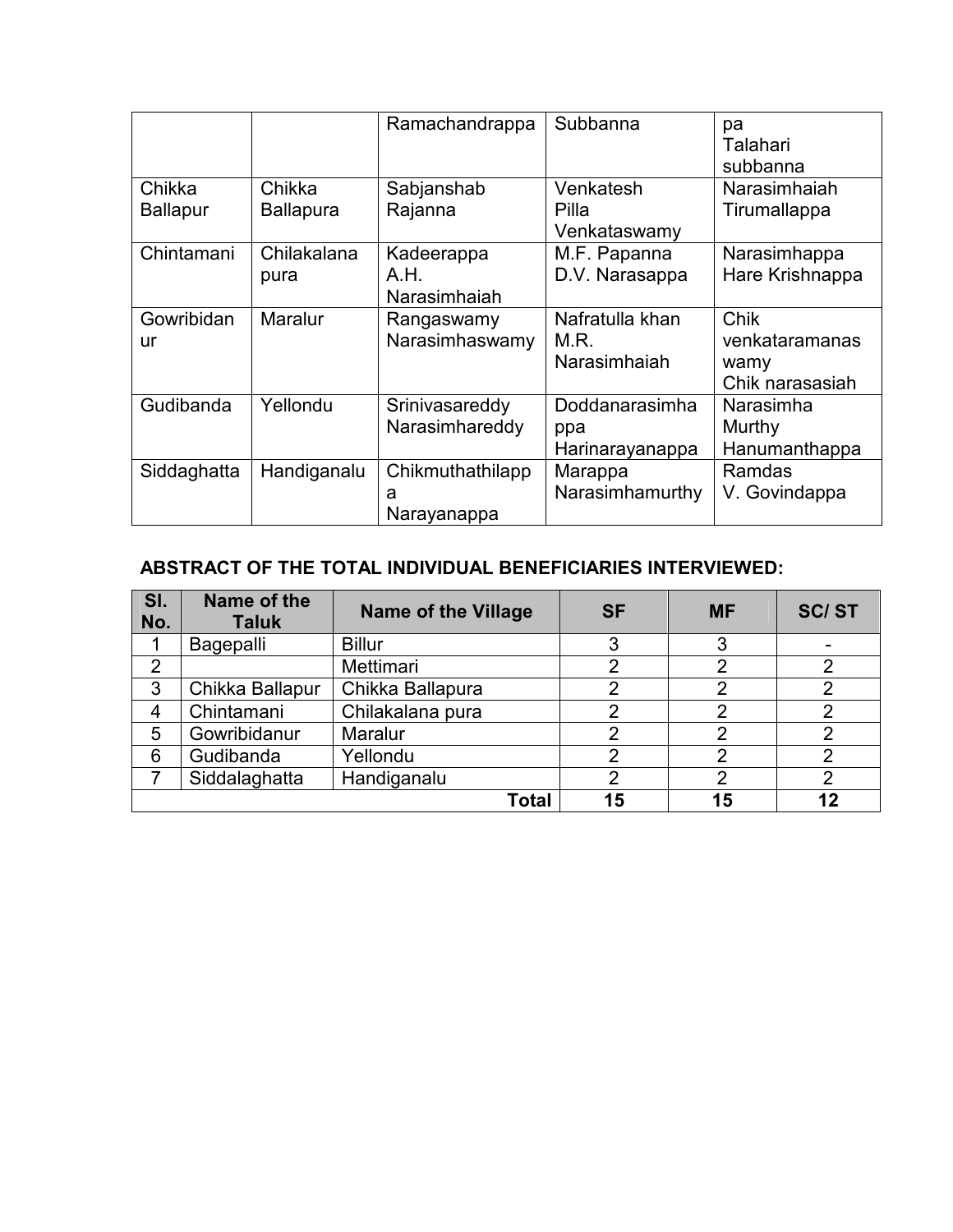#### **Individual beneficiaries Interview details:**

- Narullakhan resident of Maralur of Gowribidanur taluk had informed during interview that one day orientation of deworming is required however deworming was done once which helped in improvement of health of sheep and Goats.
- $\triangleright$  Mr. Papanna resident of Chilakanalpura of chintamani taluk informed that the veterinary doctor visited the village and inspected the health of sheep and Goats. Deworming was done once but the result could not be assessed.
- $\triangleright$  Mr. Marappa resident of Handiganalu of siddlaghatta taluk informed during interview that wide publicity is required before conducting deworming camps. The deworming was done once and the result could not be assessed.
- $\triangleright$  Mr. Narasimhaiah resident of Chikkaballapura of Chikkaballapura taluk informed during interview that the awareness about the deworming is required to all the beneficiaries. There should be local veterinary institute to help deworming camps regularly. further he informed that the deworming was effective.
- $\triangleright$  Mr. Inayatulla, R/o of Billur, Bagepalli taluk informed during interview that mass camp should be conducted in all villages so as to enable the Shepards to bring all sheep and Goats at a fixed place and date. However deworming was very useful and he received more quantity of wool per sheep.
- Mr. Srinivasa reddy resident Yellodu of Gudibanda taluk informed during interview that a survey should be conducted before conducting deworming camps. This would help number of sheep and Goats to be brought for deworming and also the quantity of medicine to be brought could be calculated according to the stock available.
- $\triangleright$  Mr. Narasimhappa resident of Mittemari of Bagepalli taluk informed during interview that deworming was done twice during 2008-09. He had 40 sheep. He received 5 kg of wool twice during 2008-09. **He sold 8 sheep**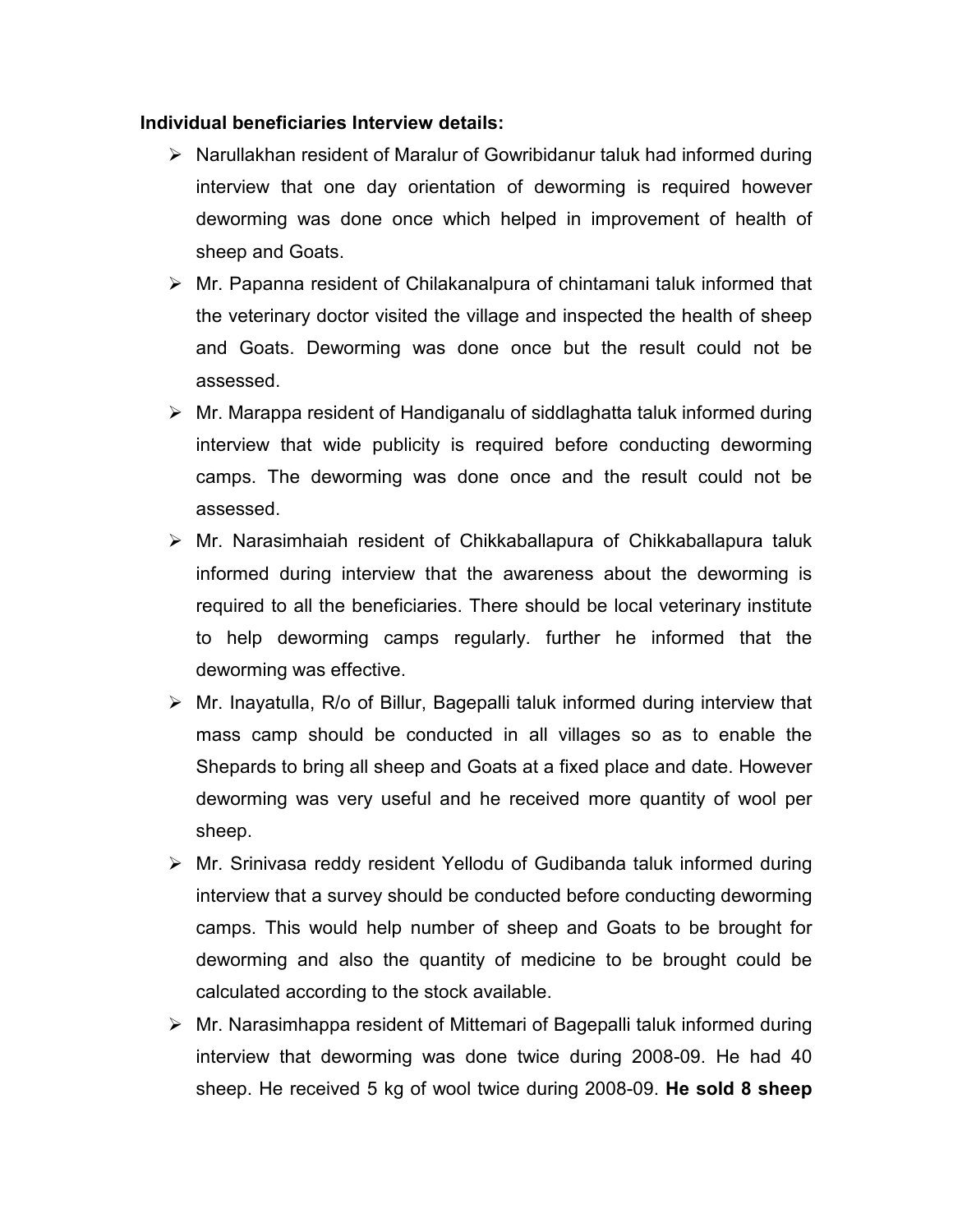**and earned Rs.34,000/- there was improvement in production and weight of sheep and Goats.**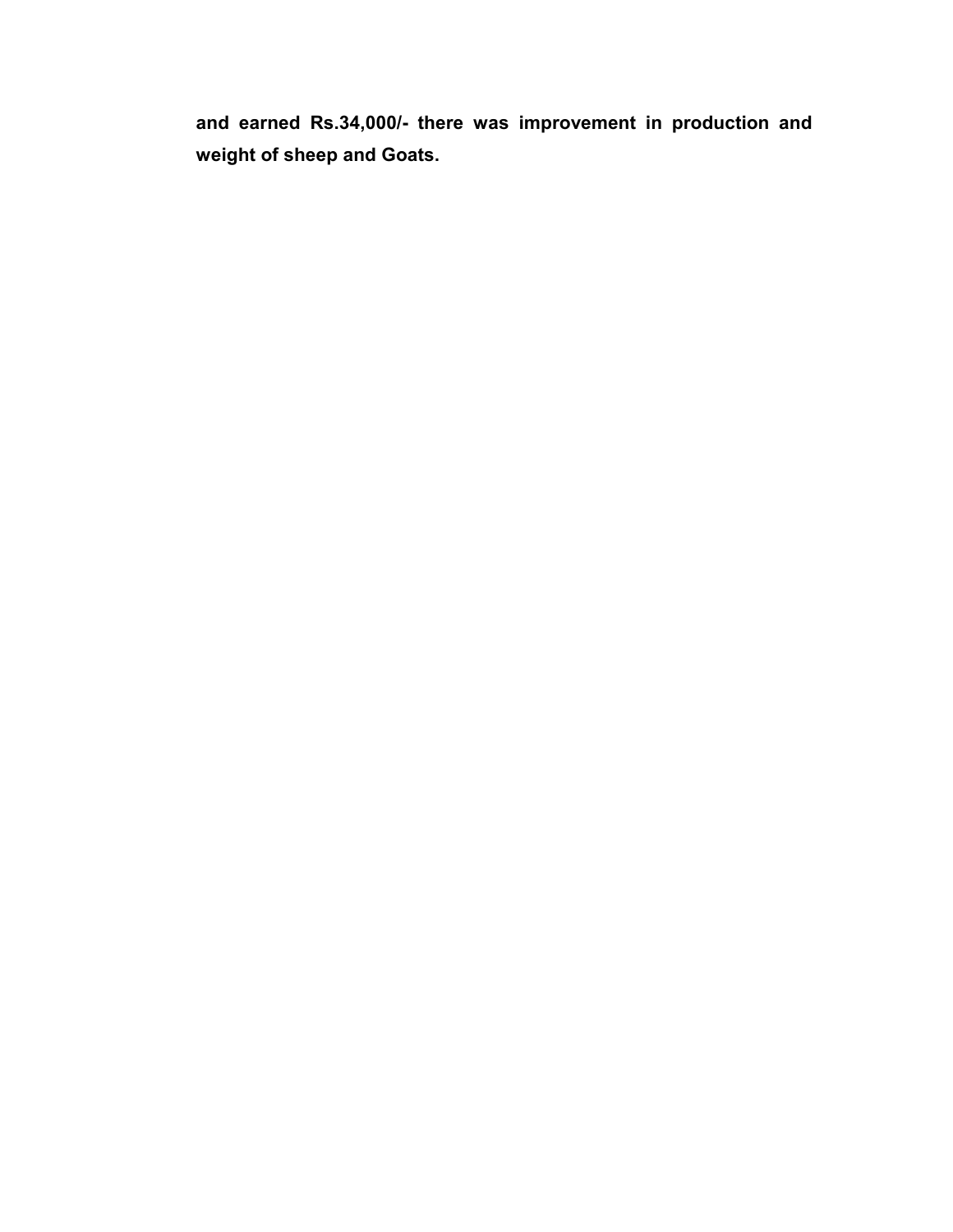## **ANNEXURE – IV**

#### **The list of villages Mass camps conducted for deworming for the 2008-09 in Chikkaballapura district**

| SI.<br>No.     | Name of the<br><b>Taluk</b> | <b>Name of Village</b>         | Sheep &<br><b>Goats</b><br><b>Dewormed</b> |
|----------------|-----------------------------|--------------------------------|--------------------------------------------|
| $\mathbf 1$    | Chikkaballapura             | Chikkaballapura 16.10.08       | 1280                                       |
| $\overline{2}$ | Shidalagatta                | Handiganala 12.12.08           | 1025                                       |
| 3              | Shidalagatta                | Shidlagatta 16.12.08           | 1473                                       |
| $\overline{4}$ | Chintamani                  | Chilakanerpu 20.12.08          | 7800                                       |
| 5              | Chintamani                  | Salamakalahalli 24.12.08       | 2479                                       |
| 6              | Shidalagatta                | Bennenahalli 27.12.08          | 567                                        |
| $\overline{7}$ | Shidalagatta                | Chmbigemaradhalli 24.12.08     | 1039                                       |
| 8              | Gudibande                   | Pemmenhalli 26.12.08           | 8974                                       |
| 9              | Gudibande                   | Eralakkenahalli 26.12.08       | 415                                        |
| 10             | Gudibande                   | Chikka Kurubara halli 29.12.08 | 1054                                       |
| 11             | Gudibande                   | Elloda 25.12.08                | 2131                                       |
| 12             | Gudibande                   | <b>Tirumani 24.12.08</b>       | 1200                                       |
| 13             | Bagepalli                   | Pathapalya 7.12.08             | 6000                                       |
| 14             | Bagepalli                   | Mittemari 6.12.08              | 2710                                       |
| 15             | Bagepalli                   | <b>Belluru 3.12.08</b>         | 2090                                       |
| 16             | Bagepalli                   | Gidibande 5.1.09               | 4394                                       |
| 17             | Bagepalli                   | Shidlagatta 27.1.09            | 9600                                       |
| 18             | Chintamani                  | Bennappallahalli 9.2.09        | 1941                                       |
| 19             | Chintamani                  | Chintamani 5.2.09              | 1200                                       |
| 20             | Chintamani                  | Mailandahalli 18.2.09          | 822                                        |
|                |                             | <b>TOTAL</b>                   | 58,194                                     |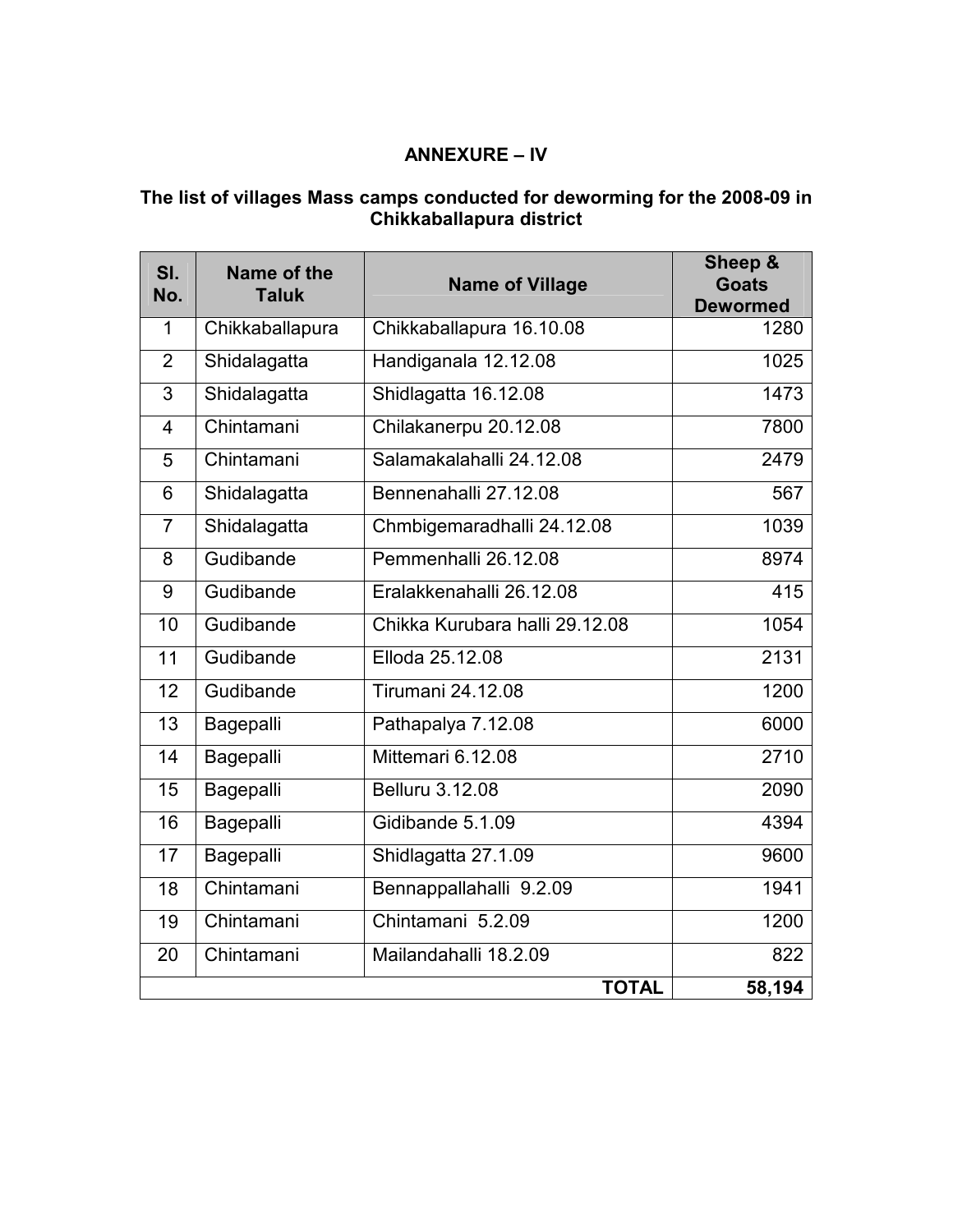# **GULBARGA DISTRICT**

#### **Interview with the Implanting Officers of Sheep and Wool Development Department**

- 1 Name of the Implementing Officers **Dr. Sharanappa Neelangi**
- 2 Area of Operation **Calculation** Gulbarga and Bidar
- 3 Date of assuring Charge May 2009
- 4 Total population of Sheep and Goats 8 lakhs
- 5 Whether regular or on deputation The Dy. Director Post of

# Sheep and Goats development Officer on additional charge

The implementing officer informed that he was holding additional charge of Dy. Director of Sheep and Wool Development corporation since May 2009. 141 Mass camps were conducted during 2008-09 (Annexure – V). Since he was holding regular Dy. Directory of Animal Husbandry, he could not devote more attention to the mass camps. The implementing officer in a day camp can deworm 400-600 Sheep or Goats. The corporation had not provided any separate, vehicle, staff and storage facility to the sheep and wool development office. The regular departmental godown, vehicle, staff are being used in the capacity of regular Dy. Director. The implementing officer suggested to intimate the corporation office for posting of Dy. Director, Sheep and and Wool development officer. One stockman may be posted to each taluk for providing the required assistance in implementing mass camps. The vehicle may be provided for visiting all the mass camps.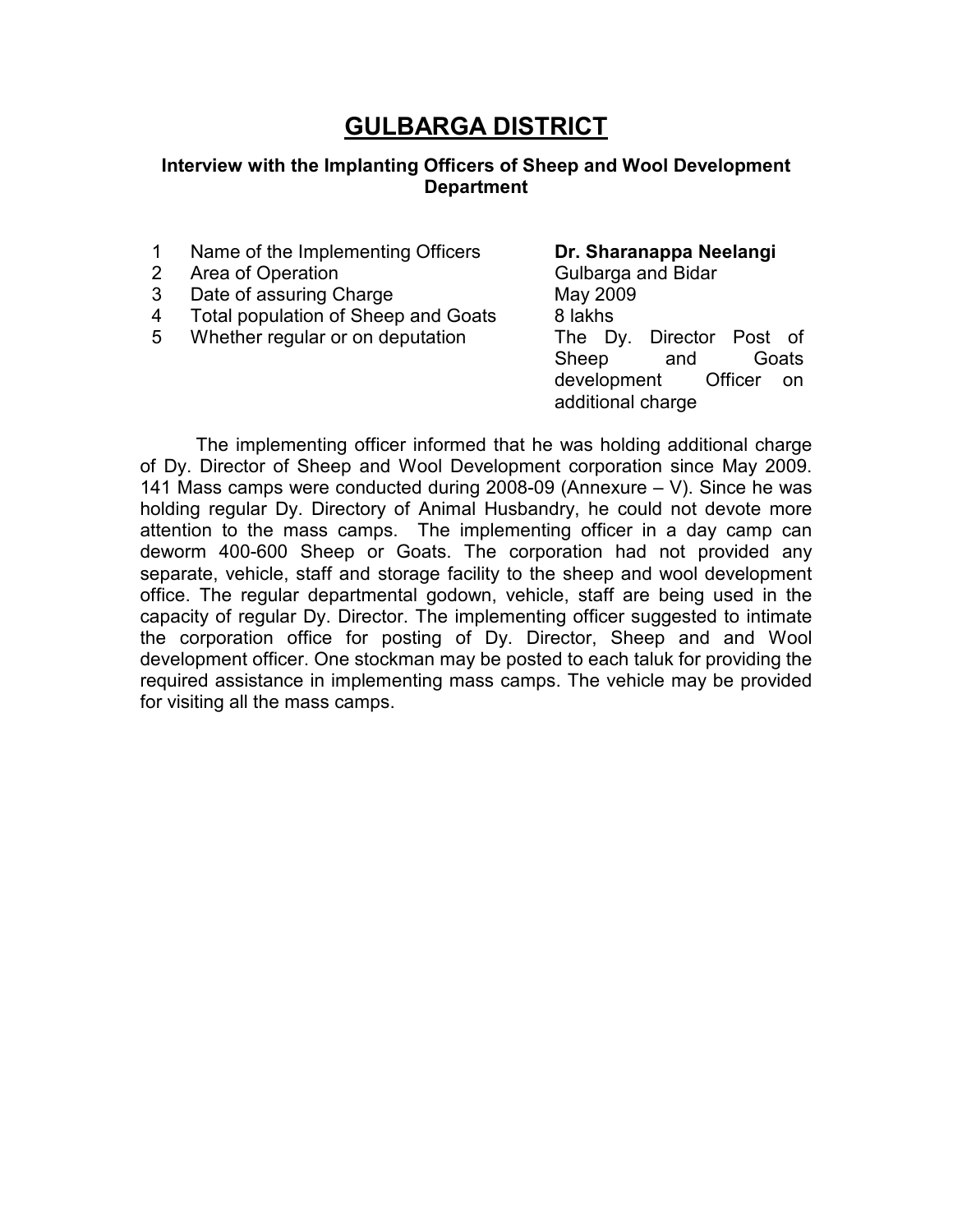#### **Details of anthelmentics requirement and supply.**

| <b>Name of the Medicine</b>         | <b>Medicine</b><br><b>Indented</b> | Qty of<br><b>Medicine</b><br><b>Supplied</b> |
|-------------------------------------|------------------------------------|----------------------------------------------|
| Trychlobendazole + Livimisal 250 ml | 4000                               | 2300                                         |
| Albendazole IP 150 mg Tablets       | 5000                               | 5000                                         |
| Fenbendazole BP 150 mg              | 5000                               | 5000                                         |
| Ivermiclin W/V 1% Injection         | 2500                               | 4050                                         |
| Morantal Citrate Bonus 534 mg       | 25000                              | 15970                                        |
| <b>TOTAL</b>                        | 41500                              | 32320                                        |
|                                     |                                    | 77.88%                                       |

But the total population of sheep and Goats as stated by the implementing officer was 8 lakhs the requirement of medicine for 8 lakhs as suggested as under.

#### **ACTUAL REQUIREMENT**

| <b>Name of the Medicine</b>            | <b>Sheep &amp; Goats</b><br><b>Population</b> | <b>Qty of Medicine</b><br><b>Required</b> |
|----------------------------------------|-----------------------------------------------|-------------------------------------------|
| Trychlobendazole + Livimisal 250<br>ml | 800000                                        | 16000 x 250 ml bottle                     |
| Albendazole IP 150 mg Tablets          | 800000                                        | 8000 x 10's                               |
| Fenbendazole BP 150 mg                 | 800000                                        | 8000 x 10's                               |
| Ivermiclin W/V 1% Injection            | 800000                                        | 20,000 x 20 ml<br>bottle                  |
| Morantal Citrate Bonus 534 mg          | 800000                                        | 66,666 x 4's                              |

He further suggested instead of supplying all these five components of medicine it would be better if liquid anthelmaentics is supplied it will be more useful to carry to the spot for deworming and also for storing.

The opinion of the implementing officer was to activate the present defunct sheep and Goats wool development cooperative society in the district. The village educated youths could be trained for deworming purpose.

**The details are under** 

|  | Name of   Name of Village | Name of SF | Name of MF | Name of SC/ST |
|--|---------------------------|------------|------------|---------------|
|--|---------------------------|------------|------------|---------------|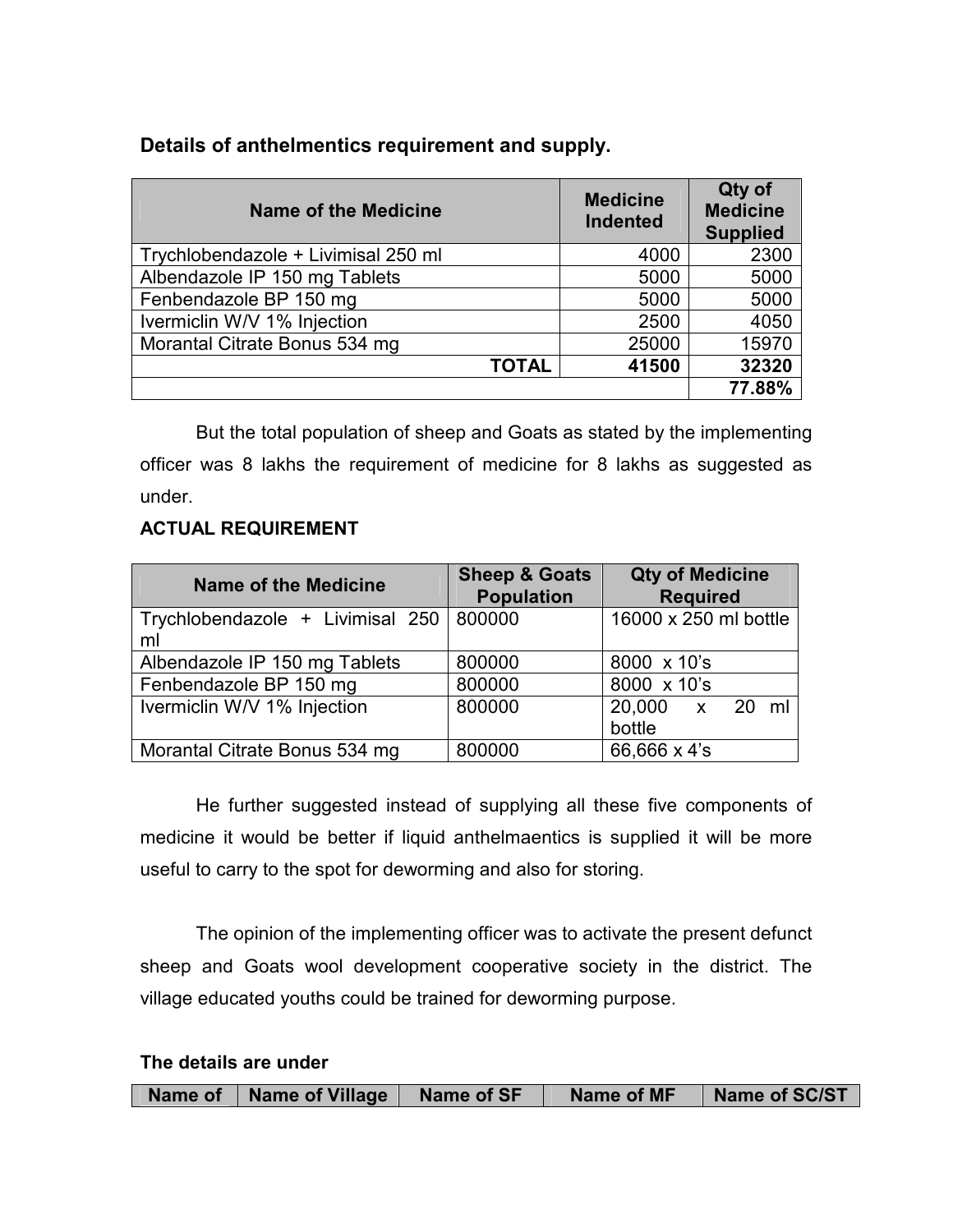| <b>Taluk</b> |                             |                                |                            |                           |
|--------------|-----------------------------|--------------------------------|----------------------------|---------------------------|
| Abzalpur     | Beedanur                    | Ningappa<br>Poojari<br>Mudeppa | Venkat Poojari<br>Madappa  | Siddaraju<br>Keetappa     |
| Aland        | Madanahipparga              | Raviputra<br>Lakshman          | Dharmanna<br>Shivalingappa | Kallappa<br>Veeranna      |
| Chincholli   | Kudle                       | Chandrakantha<br>Chandrappa    | Rayanna<br>Chamaraya       | Rajanna<br>Revanasiddappa |
| Chitapur     | Madabal                     | Gopu<br>Mailappa               | Humalibai<br>Malappa       | Shambanna<br>Meru         |
| Gulbarga     | Navadagi                    | Modak<br>Ningappa              | Mastan<br>Mammasar         | Lachappa<br>Abalappa      |
|              | Kamalapura                  | Subbanna<br>Nagappa            | Mallikarjuna<br>Shanappa   | Nagappa<br>Subhash        |
| Jewargi      | Aurawad                     | Gulappa<br><b>Bheemanna</b>    | Sobanna<br>Siddappa        | Sannappa<br>Eeranna       |
|              | Shakapur                    | Mallappa<br>Lingappa           | Swamy Ramu<br>Rajasab      | Mylari<br>Siddappa        |
| Shahapur     | Sagare                      | Chandappa<br>Chandramappa      | Ambalappa<br>Bheemanna     | Yellappa<br>Sambappa      |
|              | &<br>Dhariapura<br>Eerapura | Sopanna<br>Mareppa             | Somappa<br>Yankappa        | Dollappa<br>Lingappa      |
| Sedam        | Neelahalli                  | Narsamappa<br>Narasappa        | Ambanna<br>Eshwarappa      | Soppanna<br>Narsappa      |
| Shorapur     | Bardevanahal                | Hanumappa<br>Sheetappa         | Hanumantharaya<br>Ramappa  | Govind<br>Basavaraj       |
| Yadgiri      | Kenchagararaha<br>lli       | Iyyanna<br>Basappa             | Hampaiaha<br>Beeraiaha     | Bheemraya<br>Chajappa     |
|              | Wadavatti                   | Manikappa<br>Venkatesh         | Tamanna<br>Bheemappa       | Sanjeevapp<br>Tamanna     |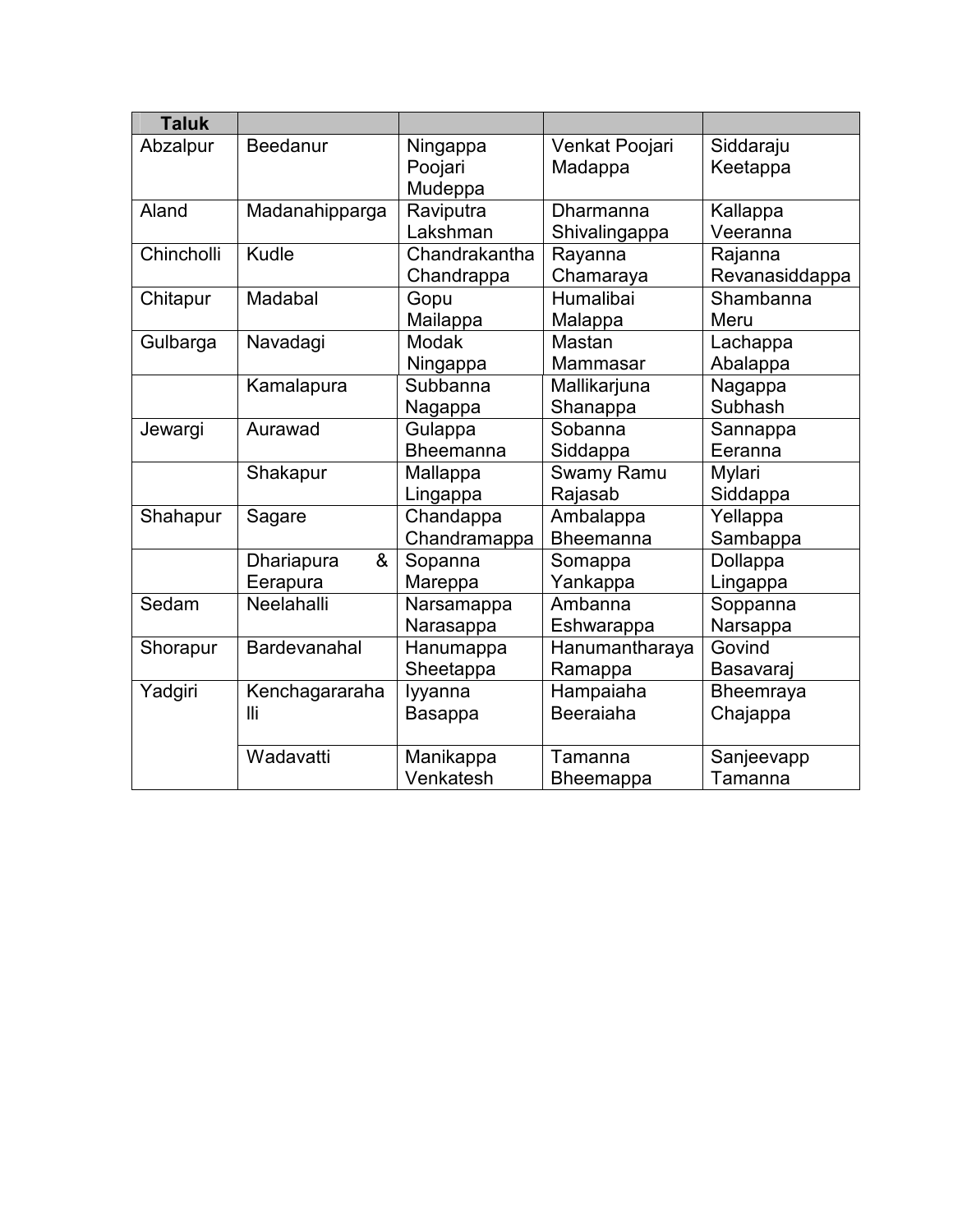| SI.<br>No.     | Name of the<br><b>Taluk</b> | Name of the<br><b>Village</b>      | <b>SF</b>      | <b>MF</b>      | <b>SC/ST</b>   |
|----------------|-----------------------------|------------------------------------|----------------|----------------|----------------|
|                | Afzlapur                    | Beedanur                           | $\overline{2}$ | $\overline{2}$ | $\overline{2}$ |
| $\overline{2}$ | Aland                       | Madanahipparga                     | $\overline{2}$ | $\overline{2}$ | $\overline{2}$ |
| 3              | Chinchohalli                | Kudle                              | $\overline{2}$ | $\overline{2}$ | $\overline{2}$ |
| 4              | Chitapur                    | Madabal                            | $\overline{2}$ | $\overline{2}$ | $\overline{2}$ |
| 5              | Gulbarga                    | Navadagi<br>Kamalapura             | $\overline{4}$ | 4              | 4              |
| 6              | Jewargi                     | Aurawad<br>Shakapur                | 4              | 4              | 4              |
| $\overline{7}$ | Shahpur                     | Sagare<br>Dhariapura &<br>Eerapura | $\overline{4}$ | 4              | 4              |
| 8              | Sedam                       | Neelahalli                         | $\overline{2}$ | 2              | $\overline{2}$ |
| 9              | Shorapur                    | Bardevanahal                       | $\overline{2}$ | $\overline{2}$ | $\overline{2}$ |
| 10             | Yadgiri                     | Kenchagararahalli<br>Wadavatti     | $\overline{4}$ | 4              | 4              |
|                |                             | <b>Total</b>                       | 28             | 28             | 28             |

#### **ABSTRACT OF THE TOTAL INDIVIDUAL BENEFICIARIES INTERVIEWED:**

#### **Individual beneficiaries Interview details:**

- $\triangleright$  Mr. Venkatesh Poojari R/o Auralli of Afzalpur Taluk, during interview, he informed that after 4 times deworming the weight increased and he sold at the rate of Rs.4000/- per Sheep. He also informed that due to foot and mouth disease one Sheep died. If there would be village stockman center the Sheep would have saved.
- Mr. Dharmanna S/o Daulappa R/o Madanirppaga of Aland Taluk expressed during interview that deworming was done on 18.12.08 and 28.3.09. By deworming meat and Wool production increased.
- **Mr. Rajanna S/o Beeranna R/o of Kudla of Chincholi Taluk informed during interview that deworming was done only once on 18.3.09. The mortality of Sheep and Goats had come down. The Wool production increased and rate also increased.**
- **Mrs. Umalibai W/o Shankar R/o Mudabal of Chitapur Taluk informed during interview that the deworming was done on 18.12.08. She sold**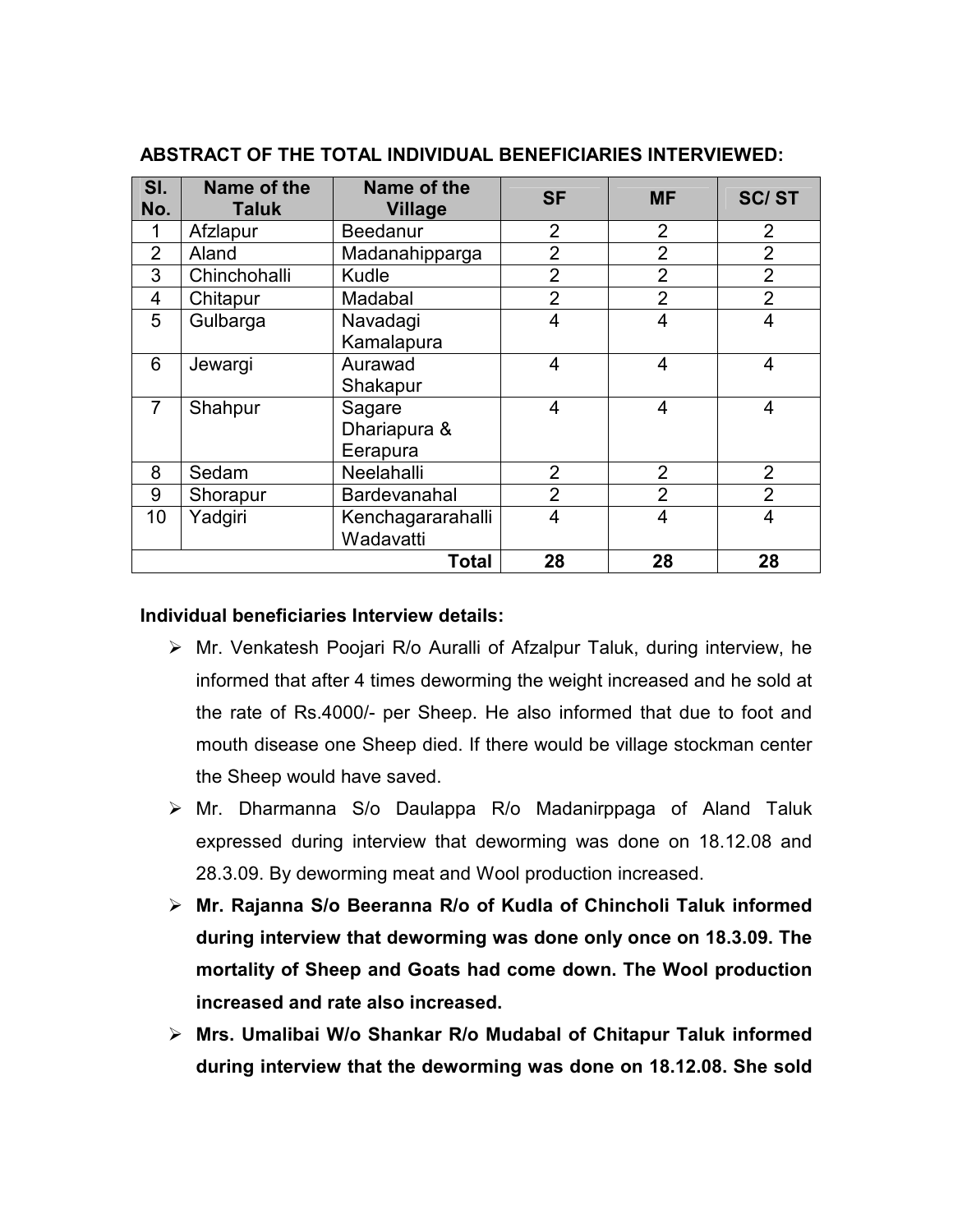## **2 Goats and earned profit of Rs.2000/- each due to increase in weight and good quality of Meat.**

- Mr.Mastan Sahib S/o Kamal Sahib R/o Navargi of Gulbarga Taluk had informed during interview that after deworming the health of Sheep and Goats were improved. He sold 1 Goats for Rs.2000/-, but farmerly he informed he was getting Rs.1500/- per Goats.
- $\triangleright$  Mr. Subbanna Natijar R/o Kamalapur of Gulbarga District informed that the health of Sheep and Goats improved due to deworming. The village veterinary stockman visited and treated Goats and Sheep regularly.
- Mr. Gorappa S/o Mallanna R/o Aurad of Jewargi Taluk informed during interview that last year deworming was done twice. He had full knowledge about use of deworming medicines. If medicines are provided personally he can use them effectively.
- Mr. Rajabav S/o Nabadi R/o Shakapur of Jewargi Taluk informed during interview that deworming was done twice last year. The deworming helped improvement in health and production of Sheep and Goats meat and weight.
- Mr. Hanumappa S/o Yellappa R/o Dariyapur of Shahpur Taluk during interview he informed that deworming has helped development of meat and weight. He sold 4 Sheep at the rate of Rs.2000/- and earned Rs.8000/-.
- Mr. Chandram S/o Hanumappa R/o Sagar of Shahpur Taluk informed that deforming was done 4 times last year. There was much improvement of health of Sheep and Goats. He received 2 times the Wool and sold.
- Mr. Bheemanna S/o Mallaiaha R/o Veerapura of Shahpur Taluk during interview informed that deworming medicine was much effective and also helped meat quantity improved and he received 8 Kgs of Wool.
- Mrs. Basamma W/o Shivamma R/o Nedahalli of Sedam Taluk informed during interview that deworming done on 23.3.09 once in last year. The deworming was done by means of automatic drenching instrument. She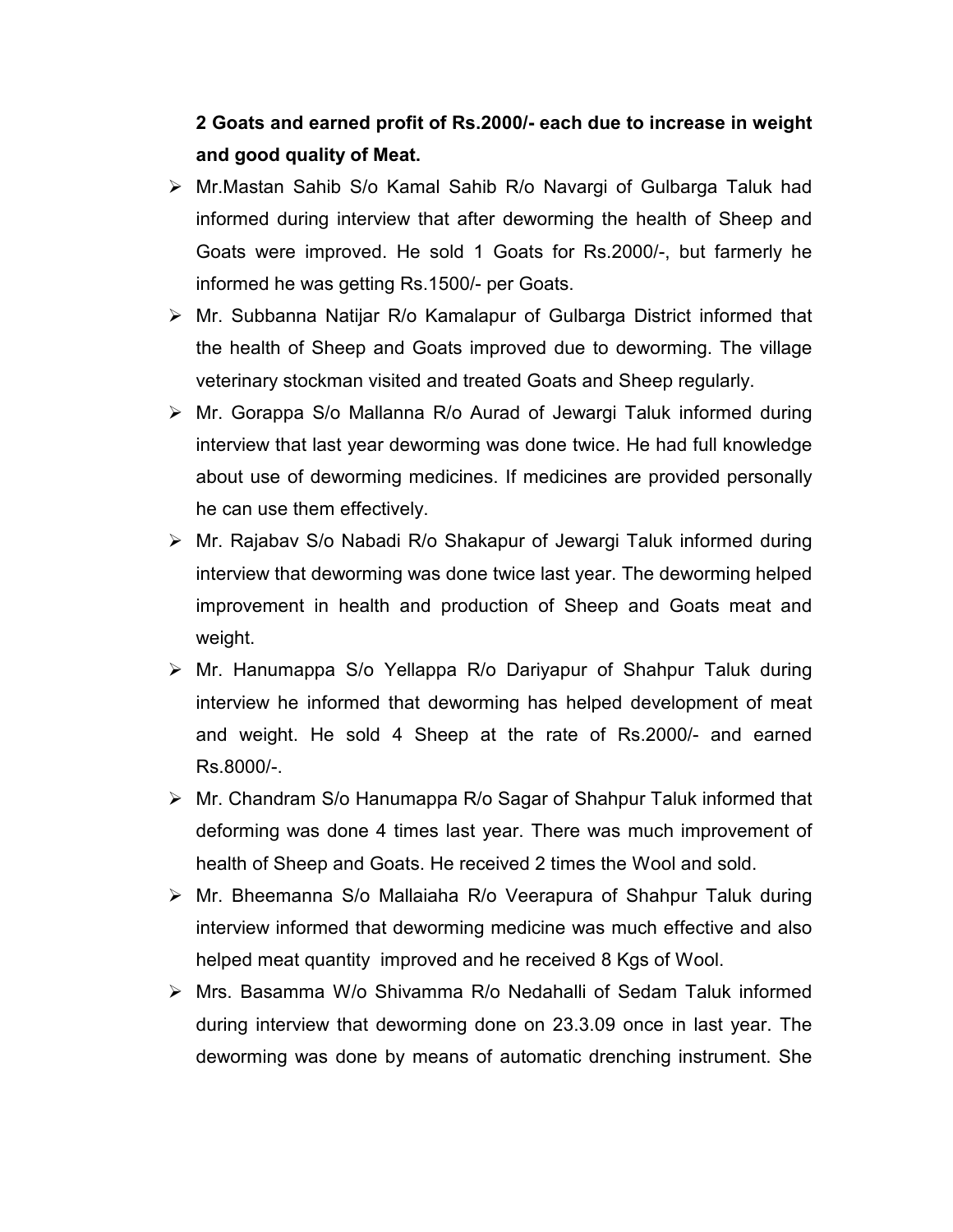informed that the veterinary stockman center situated in her village and it was without stockman and the post was vacant.

- Mr. Jampanna S/o Jaipanna, Bandalli R/o Allapura of Yadgiri Taluk informed that deworming was done on June and December last year. The deworming medicine was mixing in buttermilk and drenched. He sold two Sheep and Goats and earned Rs.3000/- at profit. The meat quantity has increased.
- Mr. Manikappa S/o Gundappa R/o Wadavatti of Yadgiri Taluk informed during interview that deworming was done during June and December last year. The deworming medicine was given through Jowar, Bread. He sold two 2 Goats and earned Rs.3000/- each. The quantity of meat was good and weight was also increased. **The health was improved. He also informed deworming camps should be organized frequently.**
- Mr. Basavaraju S/o Basanna R/o Bardevnal if Shorapur Taluk. He was rearing 30 Sheep. Last year deworming was done twice on June and December. He received 12 Kgs of Wool. He sold 2 Sheep and got Rs.4000/-.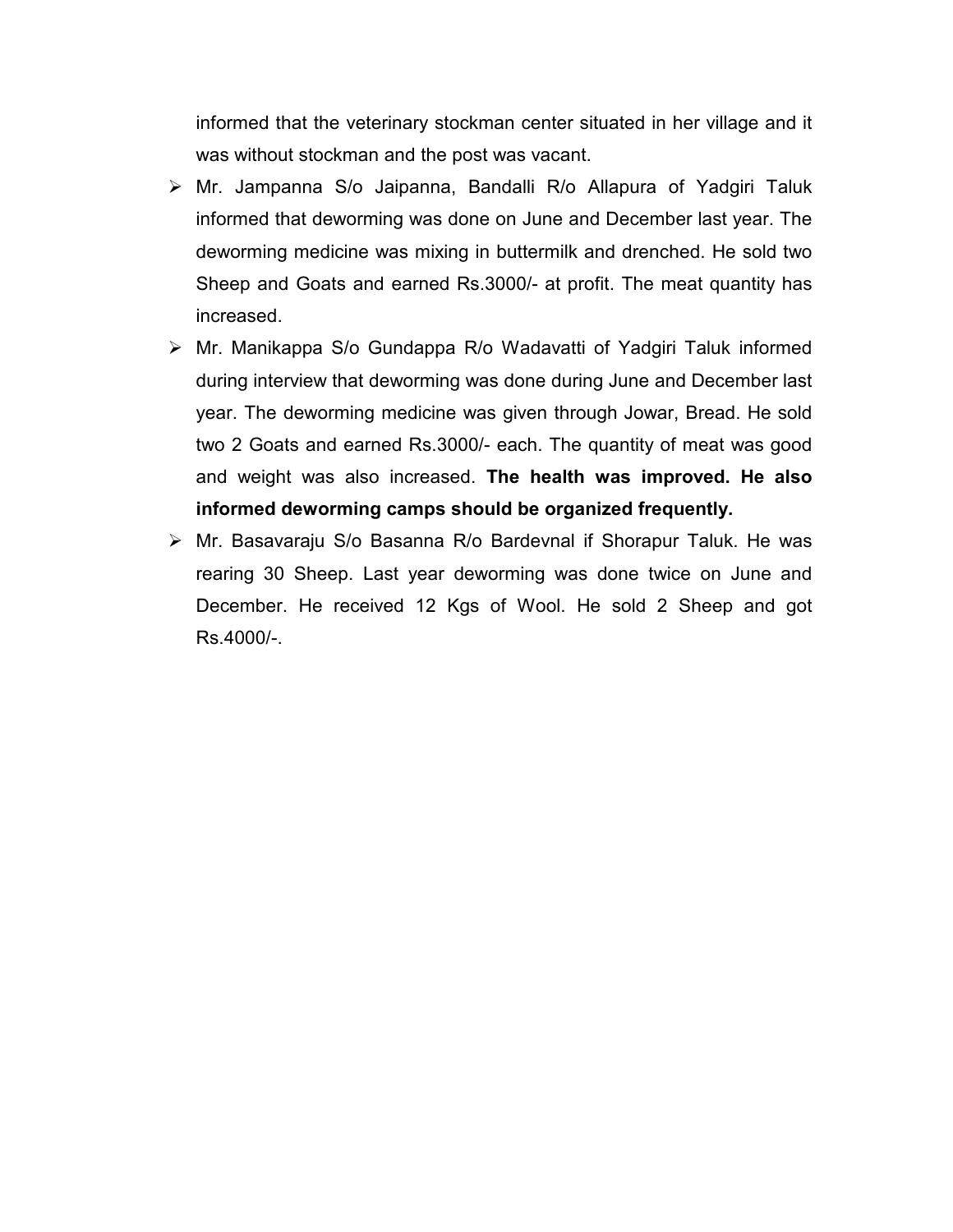## **ANNEXURE – V**

| SI.<br>No.     | <b>Name of the District</b> | <b>Name of Village</b> | <b>Sheep &amp; Goats</b><br><b>Dewormed</b> |
|----------------|-----------------------------|------------------------|---------------------------------------------|
| 1              | Gulbarga                    | Gulbarga 21.11.08      | 7056                                        |
| $\overline{2}$ | Shahapura                   | Shahapura 13.11.08     | 8086                                        |
| 3              | Shahapura                   | Jevargi 6.12.08        | 5514                                        |
| $\overline{4}$ | Shahapura                   | Yadagiri               | 7778                                        |
| 5              | Shahapura                   | Sedam 29.12.08         | 3084                                        |
| 6              | Shahapura                   | Alanda 18.12.08        | 10904                                       |
| $\overline{7}$ | Shahapura                   | Kamalapura 11.12.08    | 1304                                        |
| 8              | Gulbarga                    | Gulbarga 21.2.08       | 2233                                        |
| 9              | Gulbarga                    | Shahapura 13.2.08      | 2084                                        |
| 10             | Gulbarga                    | Surapura 15.2.08       | 2615                                        |
| 11             | Gulbarga                    | Jevargi 6.2.08         | 1081                                        |
| 12             | Gulbarga                    | Chitapura 12.2.09      | 1311                                        |
| 13             | Gulbarga                    | Afzalpura 20.2.09      | 441                                         |
| 14             | Gulbarga                    | Chincholli 24.2.09     | 639                                         |
| 15             | Gulbarga                    | Surapura 1.3.09        | 2080                                        |
| 16             | Gulbarga                    | Jevargi 5.3.09         | 723                                         |
| 17             | Gulbarga                    | Chitapura 9.3.09       | 1093                                        |
| 18             | Gulbarga                    | Chincholli 18.3.09     | 2001                                        |
| 19             | Gulbarga                    | Sedam 23.3.09          | $\frac{1}{5474}$                            |
| 20             | Gulbarga                    | Alanda 28.3.09         | 693                                         |
| 21             | Gulbarga                    | Afzalpura 20.2.09      | 4149                                        |
|                |                             | <b>Total</b>           | 70343                                       |

#### **The list of villages Mass camps conducted for deworming for the 2008-09 in Gulbarga district**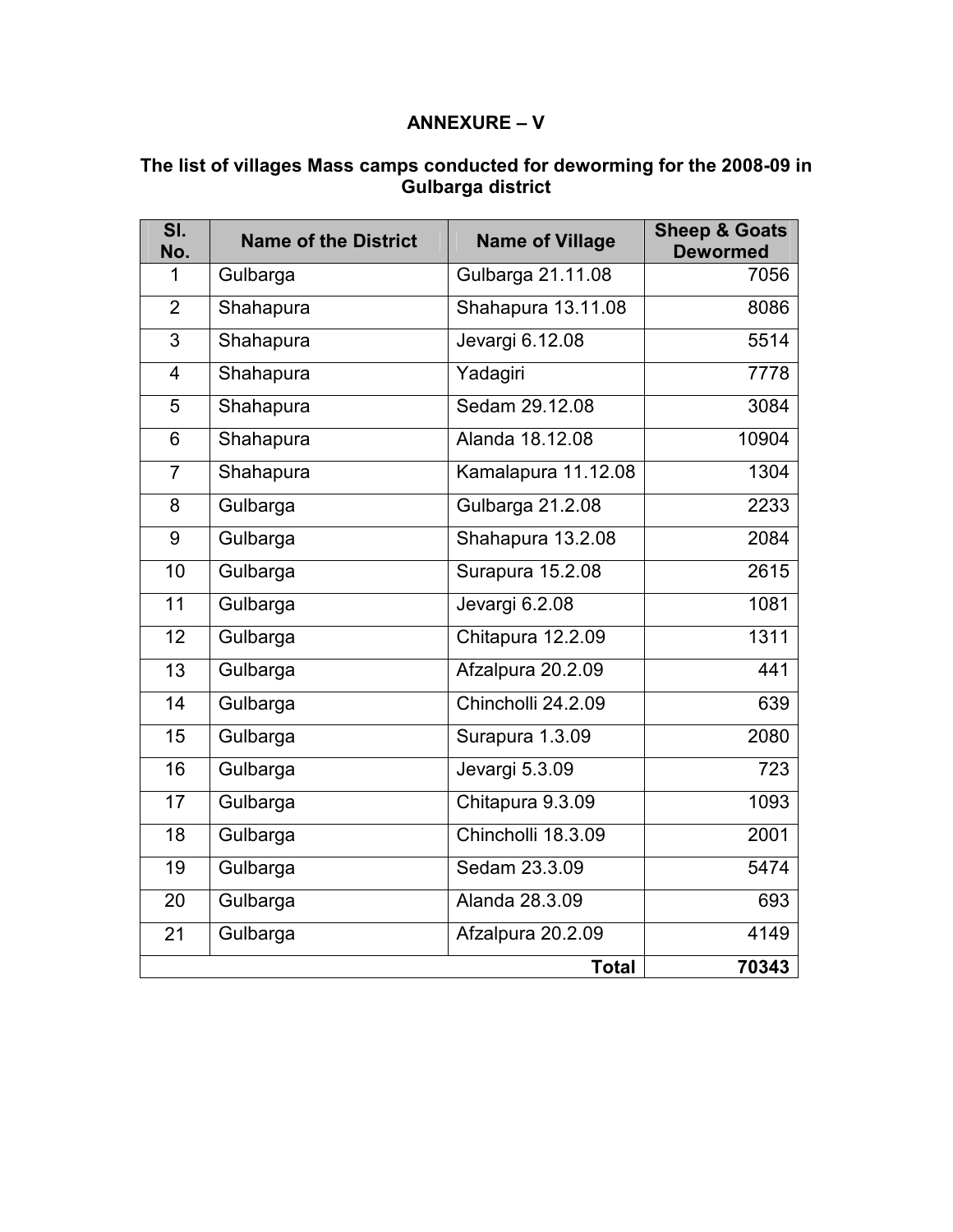# **BELLARY DISTRICT**

#### **Interview with the Implanting Officers of Sheep and Wool Development Department**

- 1 Name of the Implementing Officers **Dr. S.T. Rathod**
- 

3 Date of assuring Charge 24.11.2008

- 4 Total population of Sheep and Goats 15 lakhs
- 5 Whether regular or on deputation **On deputation**

#### **The opinion of the implementing officer is as follows.**

- $\triangleright$  The transportation facility was not provided hence the deworming camps could not be attended in a scheduled time, besides carrying required anthelmentics.
- $\triangleright$  He informed that there was not storage facility hence medicine could not be stored under the implementing officer control, we are depending on the regular department storage.
- $\triangleright$  There was no SDA / FDA / Technical staff to assist and maintaining office records and also assisting in the field for deworming.
- $\triangleright$  He informed that there are sheep and wool producers co-operative society, which required working capital from the corporation for working purpose.
- $\triangleright$  The unemployed educated youths could be trained and a incentive may be paid for deworming purpose.
- $\triangleright$  The self help group could be involved in motivation of sheep and Goats farmers to bring their sheep and goats to mass camps for deworming.

2 Area of Operation **Bellary**, Davanagere and Koppal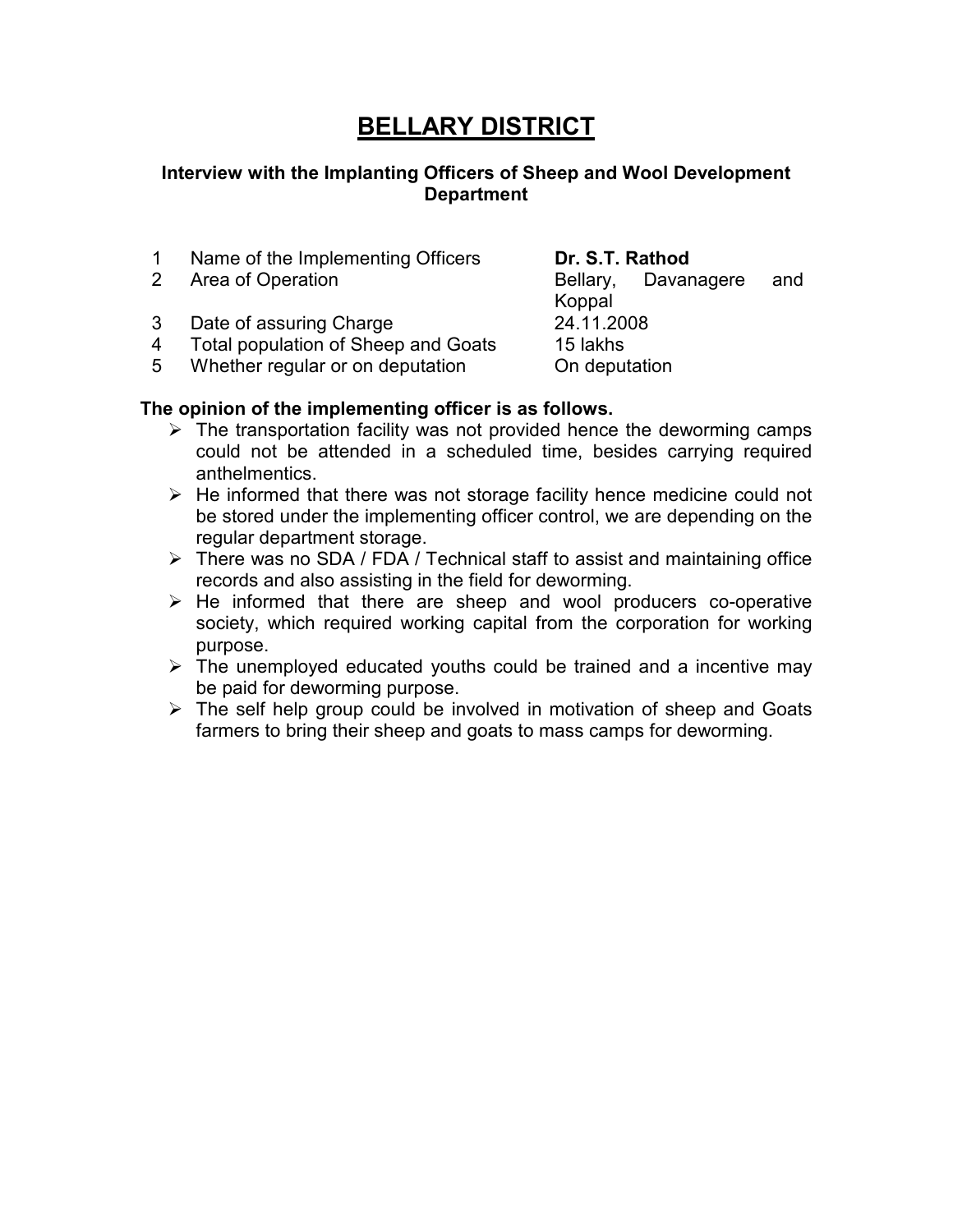| Details of anthelmentics requirement and supply. |  |
|--------------------------------------------------|--|
|                                                  |  |

| <b>Name of the Medicine</b>         | <b>Medicine</b><br><b>Indented</b> | Qty of<br><b>Medicine</b><br><b>Supplied</b> |
|-------------------------------------|------------------------------------|----------------------------------------------|
| Trychlobendazole + Livimisal 250 ml | 1500                               | 2150                                         |
| Albendazole IP 150 mg Tablets       | 7000                               | 4700                                         |
| Fenbendazole BP 150 mg              | 7000                               | 7000                                         |
| Ivermiclin W/V 1% Injection         | 7000                               | 12550                                        |
| Morantal Citrate Bonus 534 mg       | 1500                               | 9900                                         |
| <b>TOTAL</b>                        | 24000                              | 31600                                        |
|                                     |                                    | 151.25%                                      |

But the total population of sheep and Goats as stated by the implementing officer was 15 lakhs. The different verities of medicines available and their requirement to cover 15 lakhs is as follows

#### **ACTUAL REQUIREMENT**

| <b>Name of the Medicine</b>            | Sheep &<br><b>Goats</b><br><b>Population</b> | <b>Qty of Medicine</b><br><b>Required</b> |
|----------------------------------------|----------------------------------------------|-------------------------------------------|
| Trychlobendazole + Livimisal 250<br>ml | 1500000                                      | 30,000 x 250 ml bottle                    |
| Albendazole IP 150 mg Tablets          | 1500000                                      | $1,50,000 \times 10$ 's                   |
| Fenbendazole BP 150 mg                 | 1500000                                      | $1,50,000 \times 10$ 's                   |
| Ivermiclin W/V 1% Injection            | 1500000                                      | 37,500 x 20 ml bottle                     |
| Morantal Citrate Bonus 534 mg          | 150000                                       | $1,25,000 \times 4$ 's                    |

He further suggested instead of supplying all these five components of medicine it would be better if liquid anthelmaentics is supplied it will be more useful to carry to the spot for deworming and also for storing.

The opinion of the implementing officer was to activate the present defunct sheep and wool producer's cooperative society in the district. The villageeducated youths could be trained for deworming purpose.

#### **The details are under**

| Name of<br>Name of | Name of MF<br><b>Name of SF</b> | Name of SC/ST |
|--------------------|---------------------------------|---------------|
|--------------------|---------------------------------|---------------|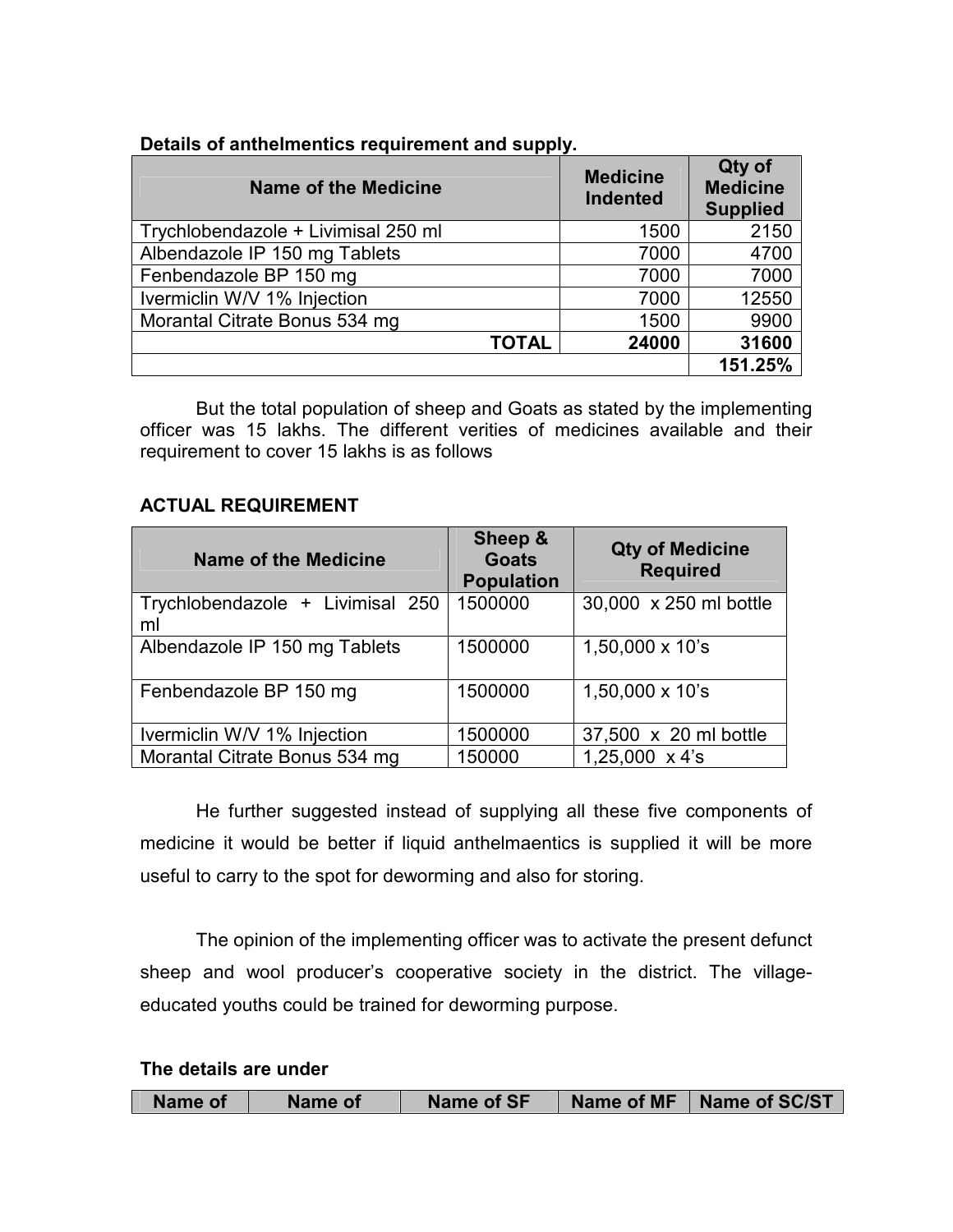| <b>Taluk</b> | Village   |               |           |           |
|--------------|-----------|---------------|-----------|-----------|
| Hospet       | Gajiganur | Hanumanthappa | Huligamma | Suresh    |
|              |           | Chennabasappa | Garawar   | Hariyamma |
| Gangawathi   | Dharapur  | Amaramma      | Mallesh   | Tayawwa   |
|              |           | Nagappa       | Guddappa  | Veresh    |

#### **Individual beneficiaries Interview details:**

The opinion of the beneficiaries during interview informed that the process of deworming was useful and further informed that the meat, wool production were increased. The health of the Sheep and Goats is good.

- Mrs. Huligamma W/o. sidappa R/o Gajiganur of Hospet Taluk informed that the deworming was done once in year. The anthelmentics were not supplied sufficiently for the Sheep and Goats population. The implementing officers should bring sufficient quantity of deworming medicines.
- Mr. Gorawar S/o Siddappa R/o Gajiganur of Hospet Taluk informed that deworming was done twice during 2008 – 09 in the month of June and December. **He sold 3 Sheep and earned Rs.4000 as a profit.**
- $\triangleright$  Mr. Guddappa S/o. Hanumnath R/o Dhanapur of Gangavathi Tlauk informed that deworming medicine should be made available to all the Sheep and Goats during Mass Camps. The deworming should be done twice in a year.
- Mr. Veresh S/o. Nayak R/o Dhanapur of Gangavathi Taluk informed during interview that the deworming was helpful to the health of Sheep and Goats. The date of deworming should be intimated before at least 10 to 12 days for mass deworming camps. He further informed that the awareness should be given to all shepherds of deworming benefits.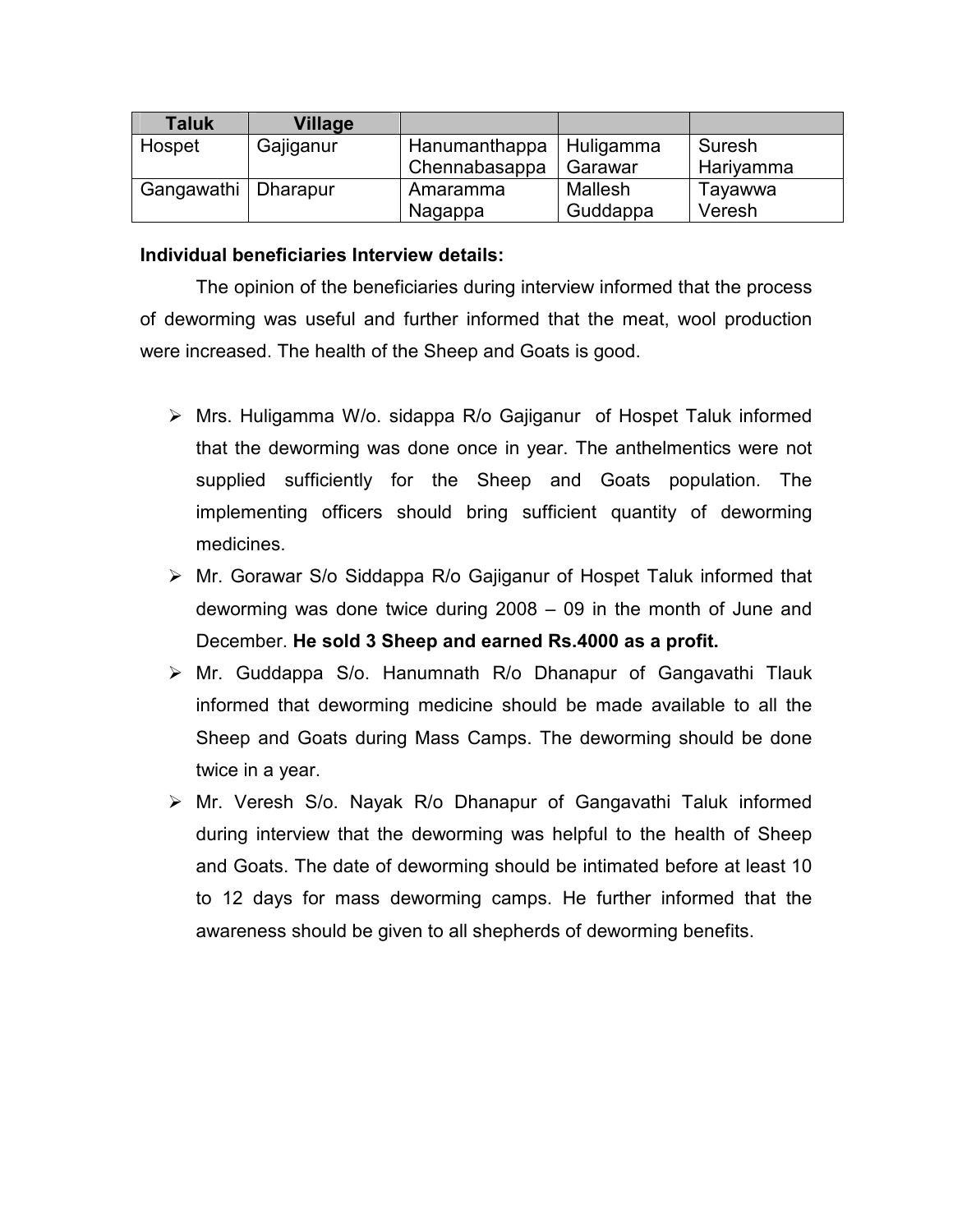# **MYSORE DISTRICT**

#### **Interview with the Implementing Officers of Sheep and Wool Development Department**

- 1 Name of the Implementing Officers **Dr. N.V. Achalkar**
- 
- 3 Date of assuring Charge 1.10.2006
- 4 Total population of Sheep and Goats Not available with the
- 2 Area of Operation **Area Constructs** Mysore, Chamarajanagar, Kodagu and Mangalore. implementing officer
- 5 Whether regular or on deputation Deputation

During discussion with the Implementing Officer briefed the activities that are being implemented for the Deworming process. The jurisdiction of the implementing office comprises with 4 districts which seems to be very vast area for attending mass deworming camps.

- During the discussion, he suggested that the medicines can be purchased every year and supplied to implementing officers.
- He informed that there were no staffs to supervise the deworming process. The implementing officers informed that to reach the mass deworming camps it would very difficult without transportation facility.
- It was informed that due to lack of availability of technical staff, it was difficult to maintain proper documentation of the earlier camps and consumption of medicine etc.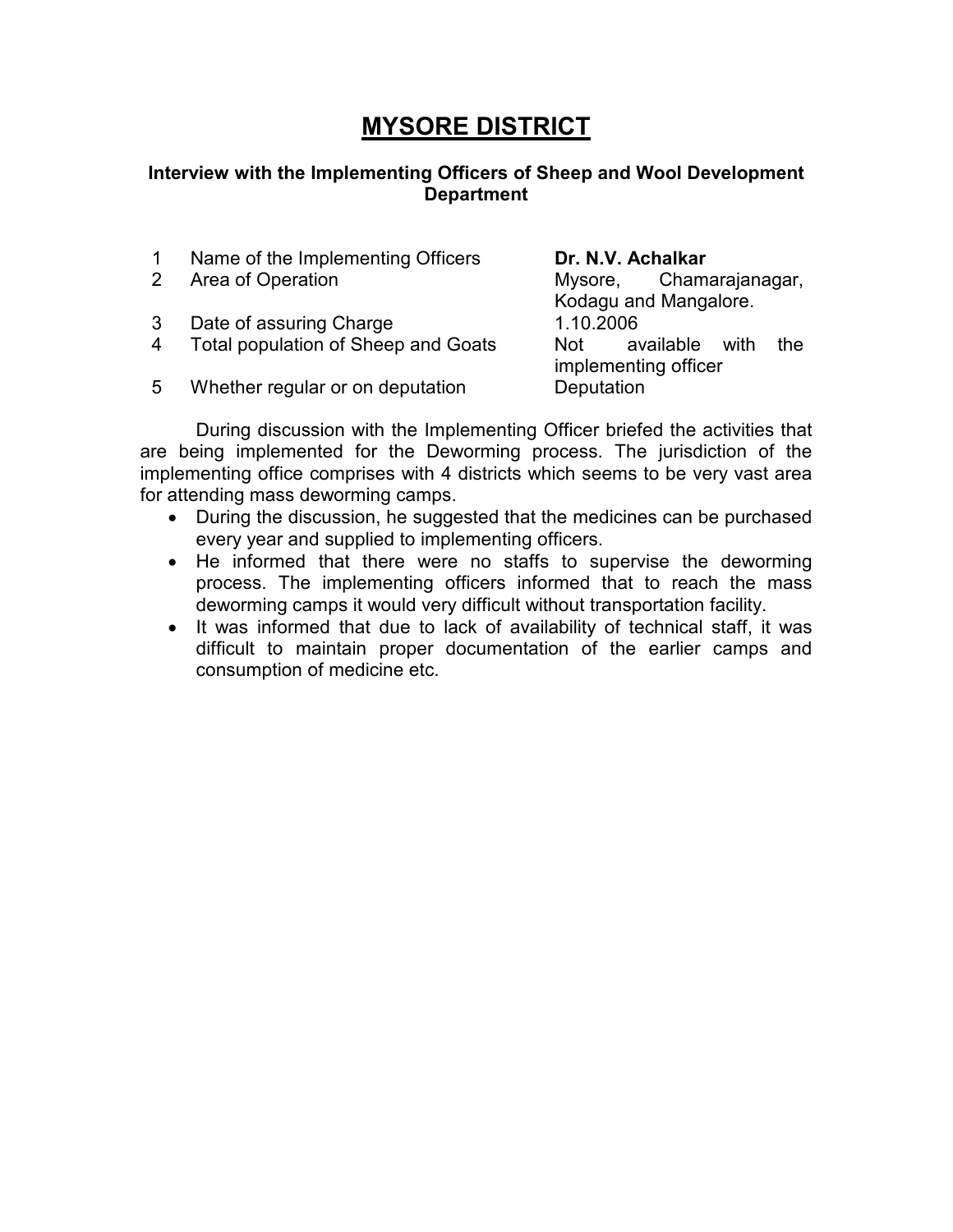#### **Details of anthelmentics requirement and supply.**

| <b>Name of the Medicine</b>         | <b>Medicine</b><br><b>Indented</b> | Qty of<br><b>Medicine</b><br><b>Supplied</b> |
|-------------------------------------|------------------------------------|----------------------------------------------|
| Trychlobendazole + Livimisal 250 ml | 5000                               | 1375                                         |
| Albendazole IP 150 mg Tablets       | 10000                              | 4000                                         |
| Fenbendazole BP 150 mg              | 10000                              | 2400                                         |
| Ivermiclin W/V 1% Injection         | 1000                               | 1600                                         |
| Morantal Citrate Bonus 534 mg       | 5000                               | 5000                                         |
| <b>TOTAL</b>                        | 31000                              | 14375                                        |
|                                     |                                    | 46.37%                                       |

But the total population of sheep and Goats is not available.

| Trychlobendazole + Livimisal 250 ml | Not Available |  |
|-------------------------------------|---------------|--|
| Albendazole IP 150 mg Tablets       |               |  |
| Fenbendazole BP 150 mg              |               |  |
| Ivermiclin W/V 1% Injection         |               |  |
| Morantal Citrate Bonus 534 mg       |               |  |

He further suggested instead of supplying all these five components of medicine it would be better if liquid anthelmaentics is supplied it will be more useful to carry to the spot for deworming and also for storing.

The opinion of the implementing officer was to activate the present defunct sheep and wool producers cooperative society in the district. The village educated youths could be trained for deworming purpose. In Mysore District 5 co-operative societies are existing out of which 3 are defunct. Only 2 are functioning. One at Mysore Taluk Sinduhalli and another one at Piriyapatana N. Shattihalli. The remaining co-operative societies if activated would be helpful for deworming.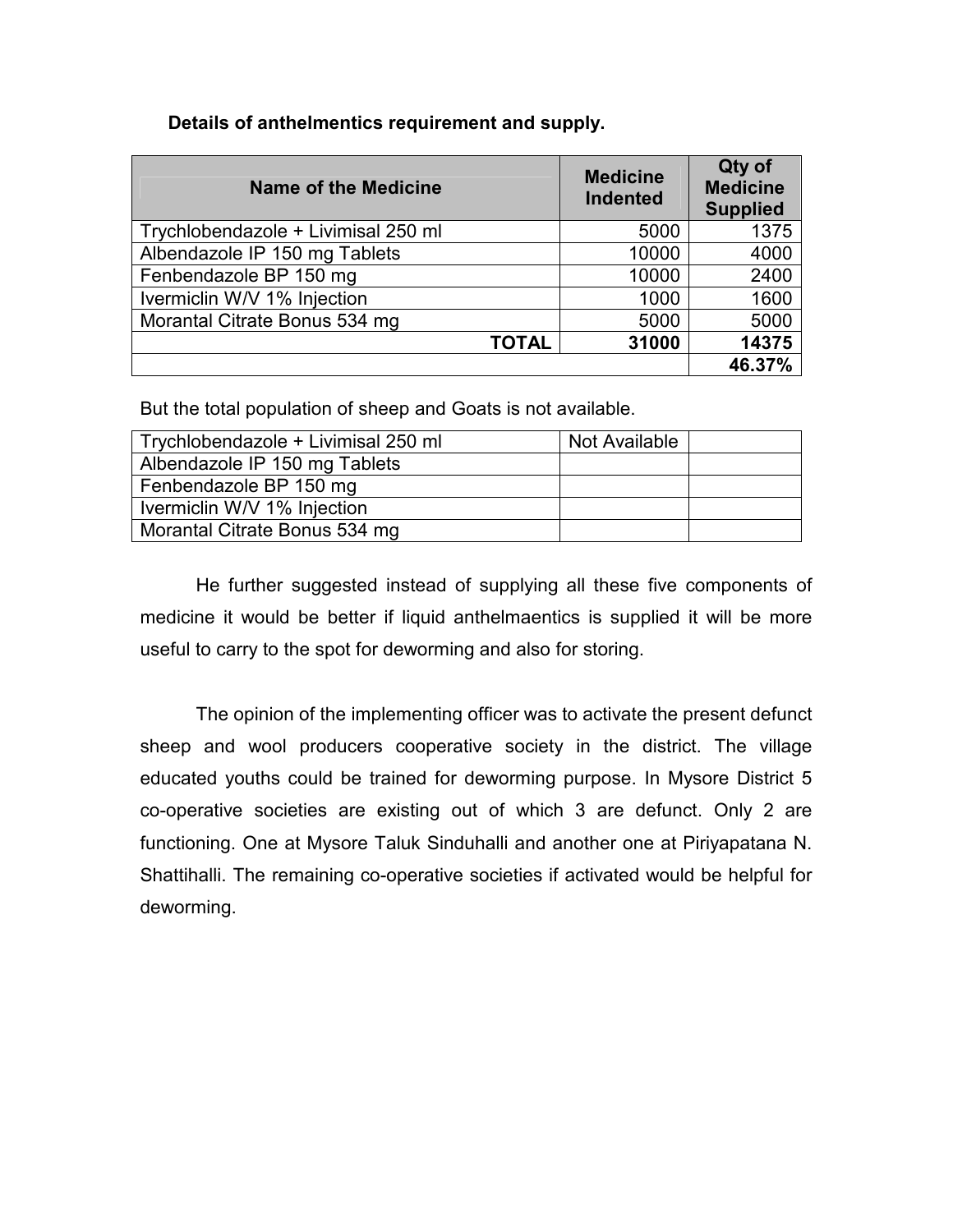#### **The details are under**

| Name of<br><b>Taluk</b> | <b>Name of Village</b> | <b>Name of SF</b> | Name of MF    | Name of SC/ST   |
|-------------------------|------------------------|-------------------|---------------|-----------------|
| <b>Mysore</b>           | Sindhuhalli            | Manjunath         | Jawaraiah     | Basavaraj       |
|                         |                        | Linge Gowda       | Lingamma      | Puttarangamma   |
| Husnur                  | Dharmapuri             | Nagarajaiah       | Narayanagowda | Mahadevamma     |
|                         |                        | Rajanna           | Jalajakshi    | Marikencchaiaha |
| K.R.                    | Tippur                 | Cheluvamma        | Sannagowda    | Ramaiaha        |
| Nagar                   |                        | Mudhegowda        | Lakshmamma    | Timmaiaha       |
| Τ.                      | Kuppa                  | Madaiaha          | Mahadevappa   | Shivanna        |
| Narasipura              |                        | Veeregowda        | Parvathamma   | Hucchayya       |
| Nanjangud               | Devarammanahalli       | Mahadev           | Mahadevaiaha  | Chikkamadaiaha  |
|                         |                        | Hucchegowda       | Pullegowda    | Mahadevappa     |

#### **ABSTRACT OF THE TOTAL INDIVIDUAL BENEFICIARIES INTERVIEWED:**

| SI.<br>No. | Name of the<br><b>Taluk</b> | <b>Name of the Village</b> | <b>SF</b> | <b>MF</b> | <b>SC/ST</b> |
|------------|-----------------------------|----------------------------|-----------|-----------|--------------|
|            | <b>Mysore</b>               | Sindhuhalli                |           |           |              |
|            | Husnur                      | Dharmapuri                 |           |           |              |
| 3          | K.R. Nagar                  | Tippur                     |           |           |              |
| 4          | . Narasipura                | Kuppa                      |           |           |              |
| 5          | Nanjangud                   | Devarammanahalli           |           |           |              |
|            |                             | Total                      | 10        | 10        | 10           |

#### **Individual beneficiaries Interview details:**

- $\triangleright$  Mr. Basavaraj R/o Sindhuhalli of Mysore Taluk informed that the awareness of deworming is necessary at the village level.. How ever there was benefit of deworming for Sheep and Goats with regards to health improvement, qualntity of meat, and Wool.
- Mr. Linge Gowda S/o Appu Gowda R/o Dharmapur of Hunsur Taluk informed that the deworming was done twice in a year and it was very useful to Sheep and Goats. He further informed that there is a stock man centre in Dharmapuri, the local officer can be used for deworming purpose, which would be very effective and can be conducted in stipulated time.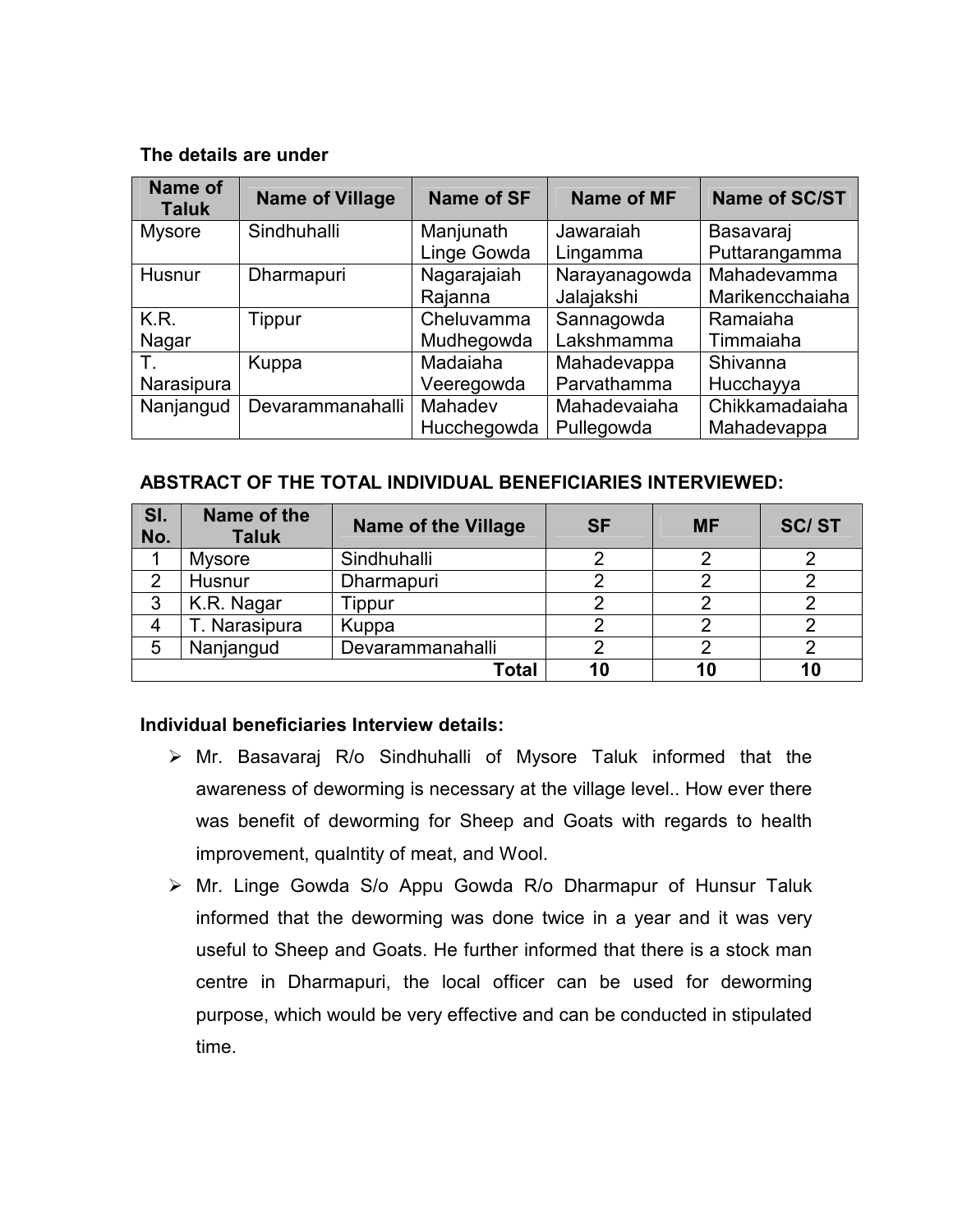- Mr. SanneGowda S/o Sannappa R/o Tippur of K.R. Nagar informed that there is a local stockman centre situated in the village can be used for deworming. The deworming had helped in improvement of Sheep and Goats in all respect. **The Wool received was 3.5 kgs, which is 20 % in excess of the previous year.**
- $\triangleright$  Mr. Mahadeva S/o Jayappa R/o Kuppa of T. Narasipura Taluk he informed that before deworming 2 Sheep were died. After twice deworming the health of Sheep and Goats was much improved. **He sold one sheep for Rs. 3,000/- which was more than last year.**
- Mr. Mahadev S/o Basavanna Gowda R/o Devarammnahalli of Nanjangud Taluk informed that the deworming camps were conducted regularly twice during last year. There is substantial improvement in the health of the animal. In his village there is a stockman center and stockman post is vacant. If stockman is posted his service can be utilized for regular deworming.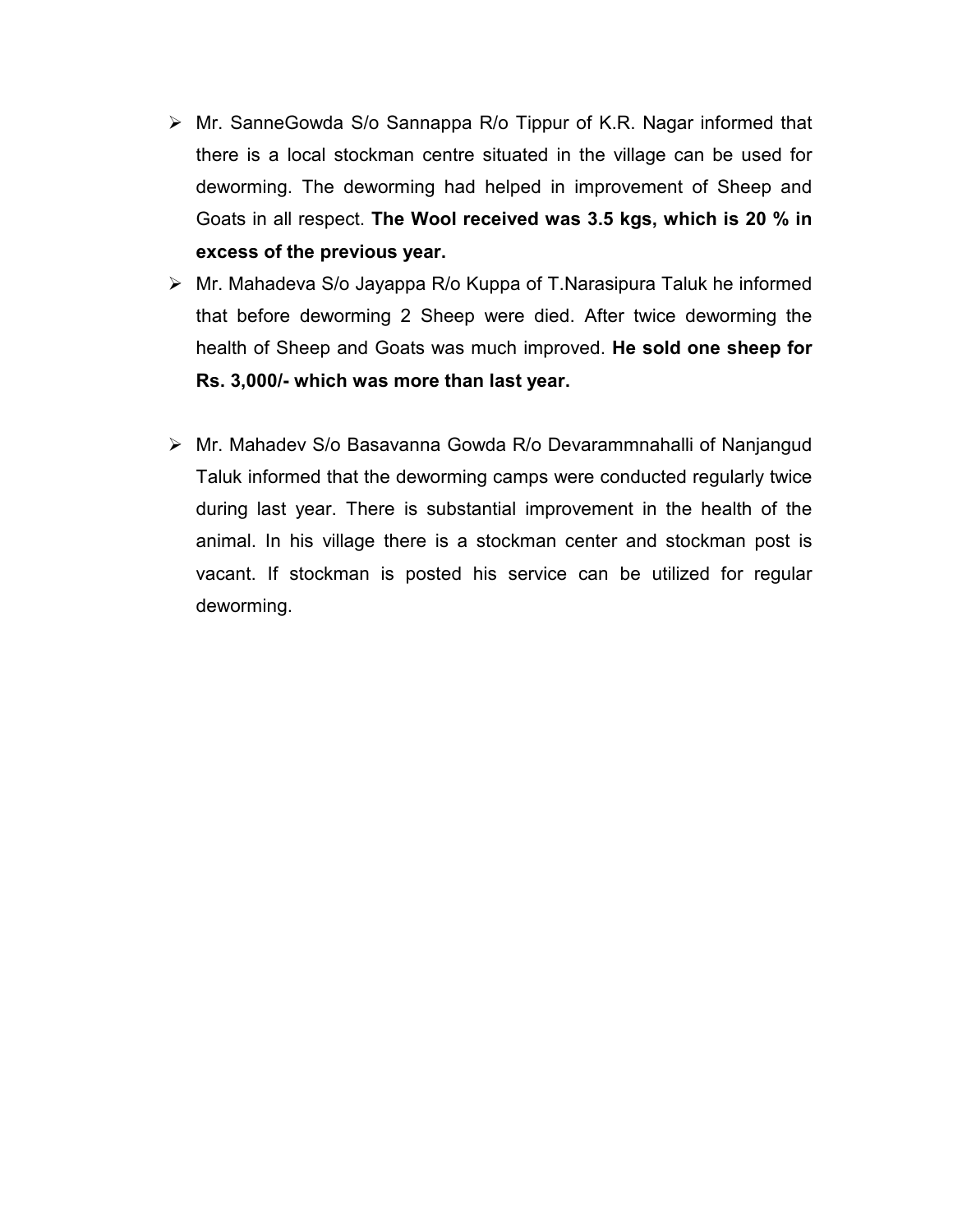#### **ANNEXURE – VI**

#### **The list of villages Mass camps conducted for deworming for the 2008-09 in Mysore district**

| SI.<br>No.      | <b>Name of the Taluk</b> | <b>Name of the Villages</b> |
|-----------------|--------------------------|-----------------------------|
| 1               | <b>Mysore</b>            | Siddaramaihanahundi         |
| $\overline{2}$  |                          | Sindhuhalli                 |
| 3               |                          | Hosahalli                   |
| $\overline{4}$  |                          | Kadavikattihundi            |
| 5               |                          | Varna                       |
| $6\phantom{1}6$ |                          | Toranahalli                 |
| $\overline{7}$  |                          | Dadadahalli                 |
| 8               |                          | Mantagalli                  |
| 9               |                          | Ranganathapura              |
| 10              | H.D. Kote                | Antahsanthe                 |
| 11              |                          | Chikkerur                   |
| 12              | Hunsur                   | Anagod                      |
| 13              |                          | Ankitahalli                 |
| 14              |                          | Dharmapuri                  |
| 15              |                          | Huve                        |
| 16              |                          | <b>Bijaruse Coloney</b>     |
| 17              |                          | <b>Ummatur</b>              |
| 18              | K.R. Nagar               | Keeranahundi                |
| 19              |                          | Madavanahalli               |
| 20              |                          | Kalethahalli                |
| 21              |                          | Hosurkalahalli              |
| 22              |                          | Doddavaddara Gudi           |
| 23              |                          | Malalu Koppalu              |
| 24              |                          | Kenchanakere                |
| 25              |                          | Ganganahalli                |
| 26              |                          | Siddanakoppalu              |
| 27              |                          | Arasanakopplau              |
| 28              |                          | Kamenahalli                 |
| 29              |                          | Jagganahalli                |
| 30              |                          | Tippur                      |
| 31              |                          | Beechanahallikoppalu        |
| 32              |                          | Doddanahallikoppalu         |
| 33              |                          | Basavapatana                |
| 34              | Nanjanagud               | Devarammanahalli            |
| 35              | T.Narasipura             | Huppya                      |
| 36              |                          | Kempagondanakoppalu         |
| 37              |                          | Ramasamudhra                |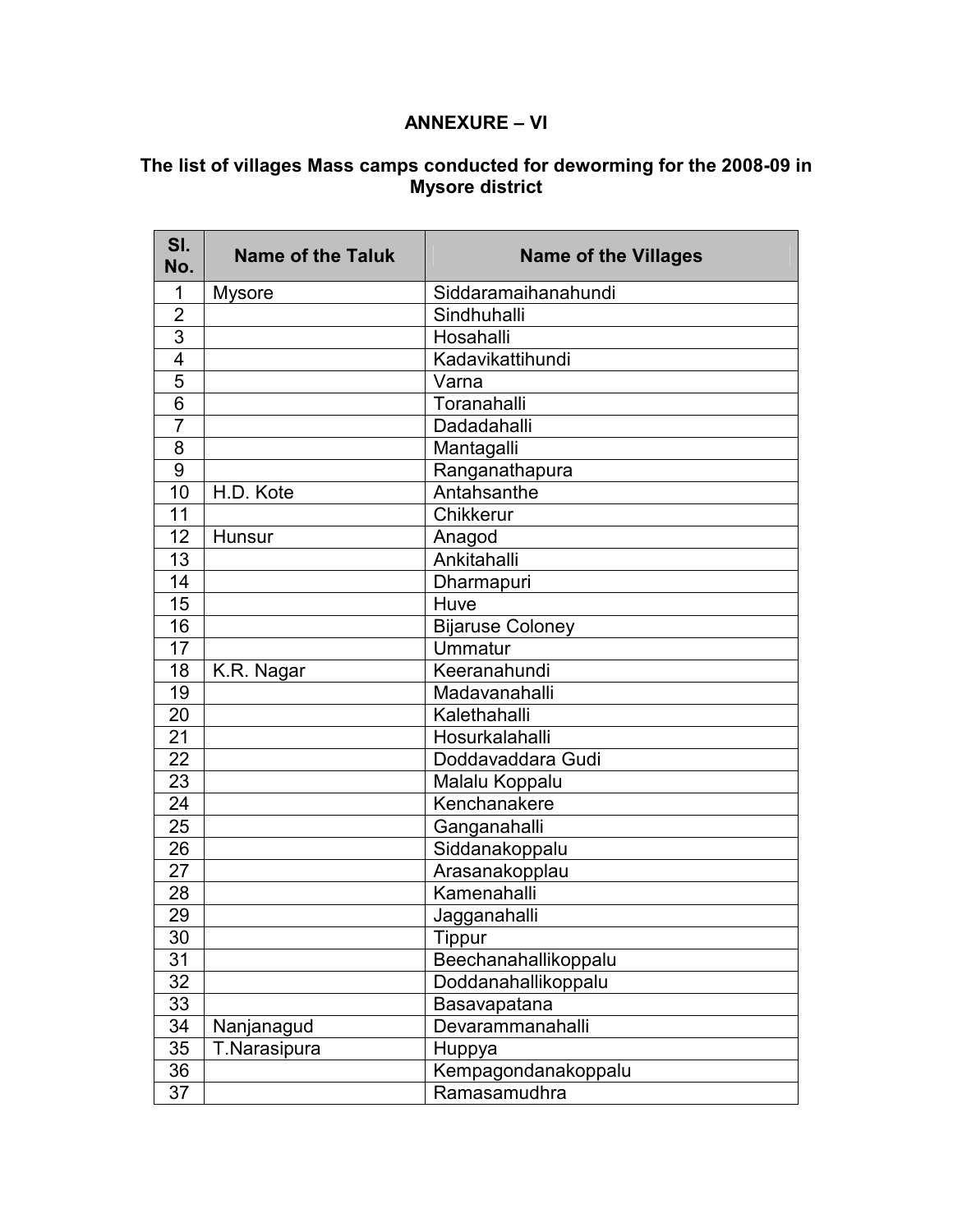| 38 |              | Kumbale            |
|----|--------------|--------------------|
| 39 |              | Kattehundi         |
| 40 |              | Vadavegowdanahundi |
| 41 |              | Hittuvalli         |
| 42 |              | Gundijagihundi     |
| 43 | Piriyapatana | N. Shattahalli     |
| 44 |              | Tundaravalu        |
| 45 |              | Panchavalli        |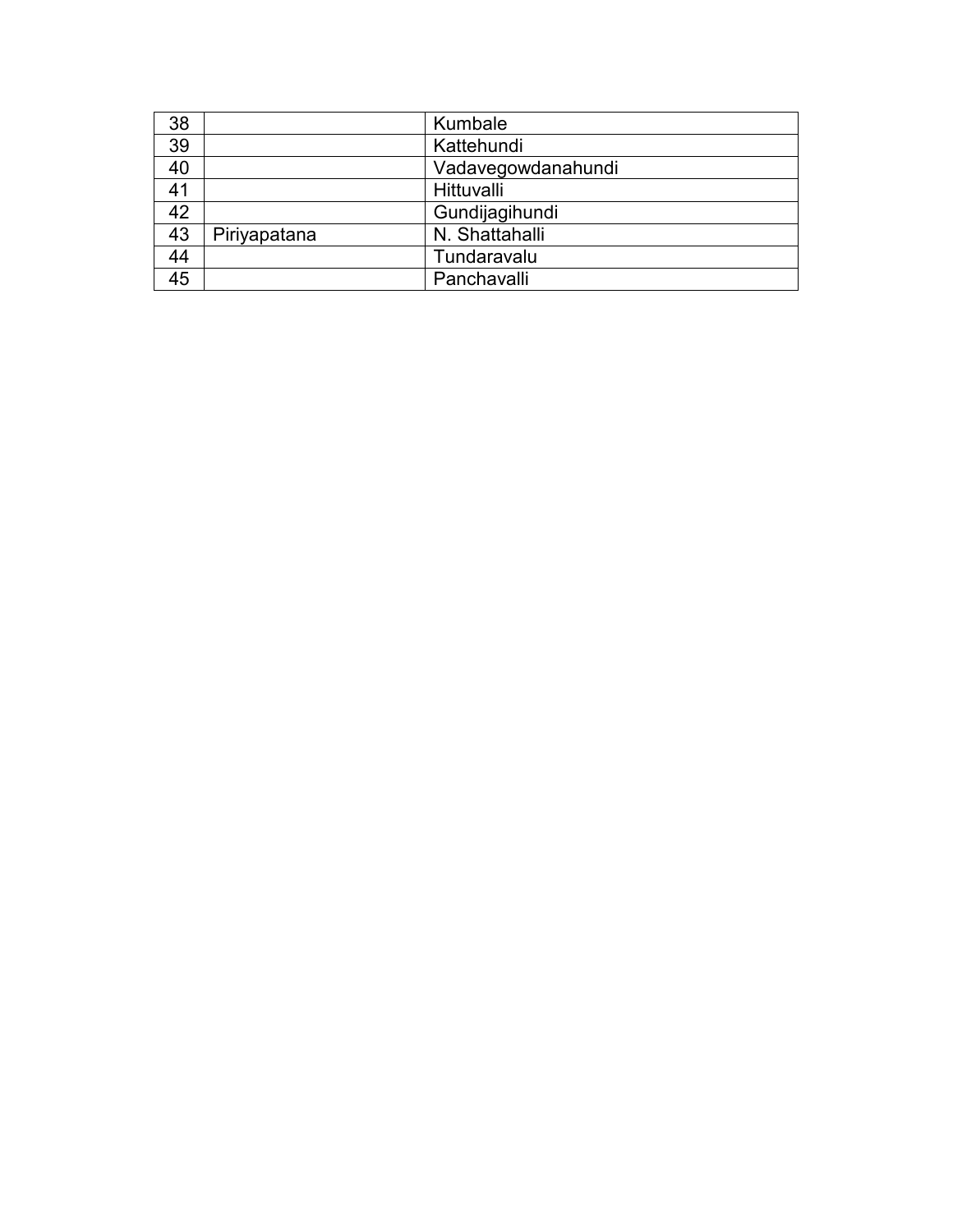# **HASSAN DISTRICT**

#### **Interview with the Implanting Officers of Sheep and Wool Development Department**

- 1 Name of the Implementing Officers **Dr. G.M. Jayaram**
- 
- 3 Date of assuring Charge 20.02.2009
- 4 Total population of Sheep and Goats 3.28 lakhs
- 5 Whether regular or on deputation **On deputation**.

2 Area of Operation **Area of Operation** 2 Area of Operation

#### **The opinion of the implementing officer is as under**

- $\triangleright$  Due to non availability of transportation facility the implementing officer has to depend upon regular department vehicle. The schedule of the mass deworming camps could not be met because of non availability of transportation. The implementing officer was to visit the mass camp early in the morning and could deworm 400-500 sheep and Goats.
- $\triangleright$  The implementing officer informed that the indent for deworming medicine use to submit during staff meeting. The supply of medicine was delayed 2-3 months. There by it was not possible to carryout mass deworming as per schedule.

| <b>Name of the Medicine</b>         | <b>Medicine</b><br><b>Indented</b> | Qty of<br><b>Medicine</b><br><b>Supplied</b> |
|-------------------------------------|------------------------------------|----------------------------------------------|
| Trychlobendazole + Livimisal 250 ml | 3000                               | 680                                          |
| Albendazole IP 150 mg Tablets       | 10000                              | 2200                                         |
| Fenbendazole BP 150 mg              | 10000                              | 1860                                         |
| Ivermiclin W/V 1% Injection         | 1000                               | 1500                                         |
| Morantal Citrate Bonus 534 mg       | 5000                               | 4950                                         |
| <b>TOTAL</b>                        | 29000                              | 11190                                        |
|                                     |                                    | 38.58%                                       |

#### **Details of anthelmentics requirement and supply.**

But the total population of sheep and Goats as stated by the implementing officer was 3.28 lakhs. The different verities of medicines available and their requirement to cover 3.28 lakhs is as follows.

| Name of the Medicine                | <b>Sheep &amp; Goats</b><br><b>Population</b> | <b>Qty of Medicine</b><br><b>Required</b> |
|-------------------------------------|-----------------------------------------------|-------------------------------------------|
| Trychlobendazole + Livimisal 250 ml | 3280000                                       | x 250<br>6560<br>ml<br>bottles            |
| Albendazole IP 150 mg Tablets       | 3280000                                       | 32800 x 10's                              |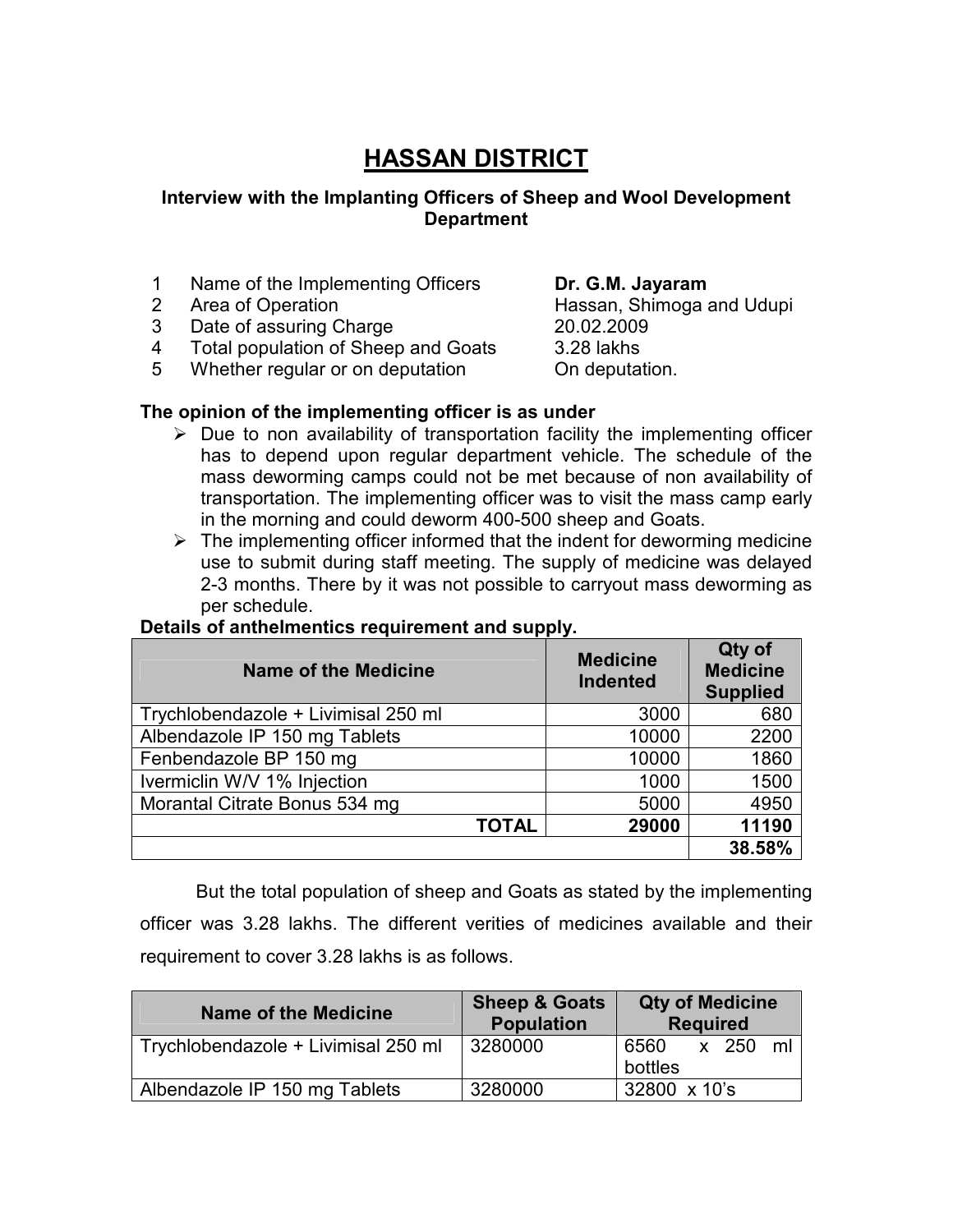| Fenbendazole BP 150 mg        | 3280000 | 32800 x 10's         |
|-------------------------------|---------|----------------------|
| Ivermiclin W/V 1% Injection   | 3280000 | 8200 x 20 ml bottles |
| Morantal Citrate Bonus 534 mg | 3280000 | l 27333 x 4's        |

He further suggested instead of supplying all these five components of medicine it would be better if liquid anthelmentics is supplied it will be more useful to carry to the spot for deworming and also for storing.

The opinion of the implementing officer was to activate the present defunct sheep and wool producers cooperative society in the district. The village educated youths could be trained for deworming purpose.

#### **The details are under**

| <b>Name of</b><br><b>Taluk</b> | Name of Village | Name of SF             | Name of MF            | <b>Name of SC/ST</b>     |
|--------------------------------|-----------------|------------------------|-----------------------|--------------------------|
| H.N. Pura                      | Mallappanahally | Devegowda<br>Kalegowda | Yasodh<br>Annajigowda | Madegowda<br>l Chndranna |

#### **Individual beneficiaries Interview details:**

 $\triangleright$  It was informed during the interview that the deworming was conducted last year only once on 25.2.2009. He informed that deworming shall be conducted regularly at least twice in a year before rainy season and before winter season. The birth rate was also increased. Mr. Devegowda resident of Mallapanhally of H.N. Taluk informed that the mass deworming date and time should be informed well in advance at least 15 days before the camp, because the shepherds were taking their sheep and Goats far away from the villages. The beneficiary was happy to say the weight of the animal and the quantity of meat was also increased. He was of the opinion that if village educated youth were trained it would be beneficial for effective deworming. It was also necessary for creating awareness to the shepherds.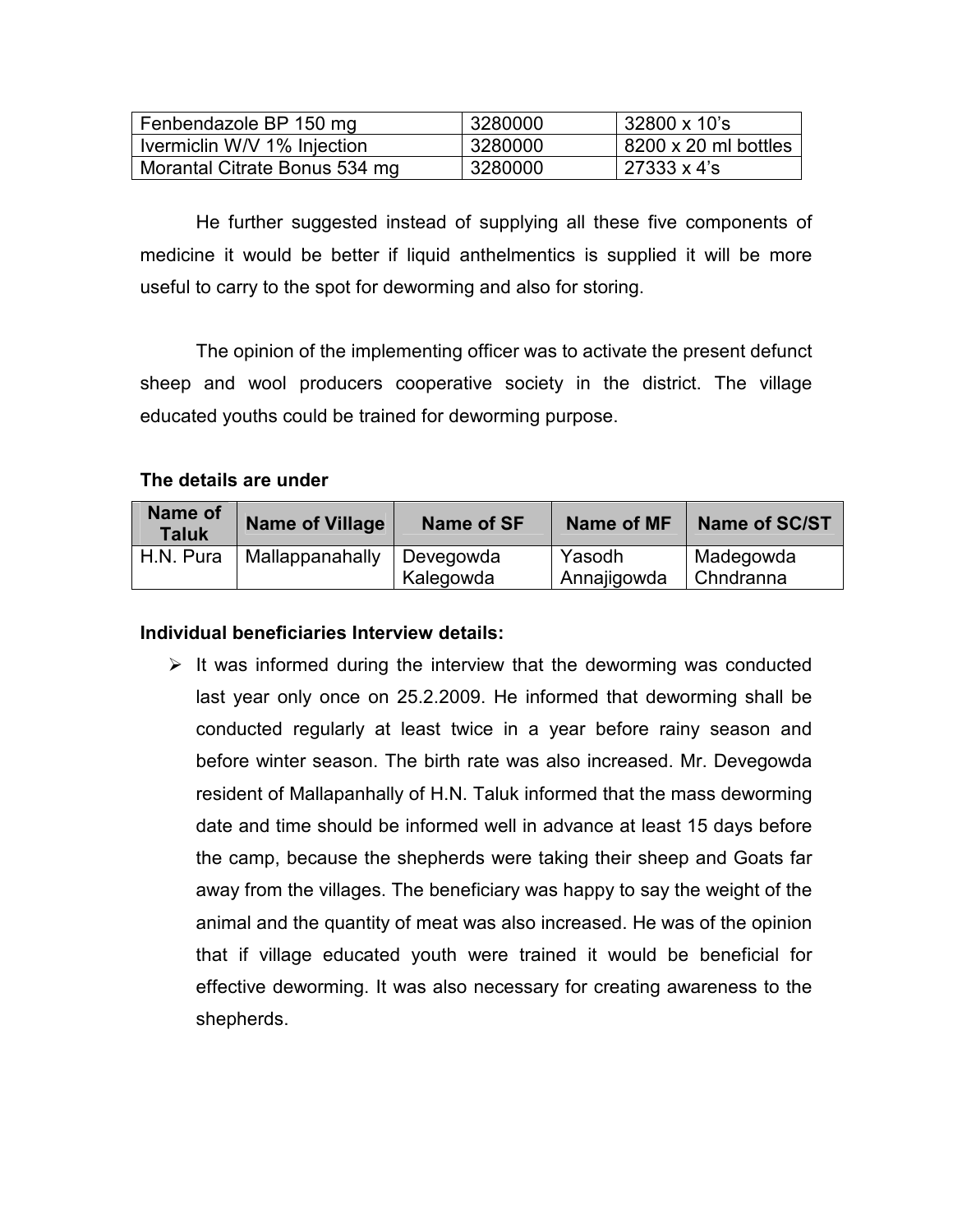#### **ANNEXURE – VII**

#### **The list of villages Mass camps conducted for deworming for the 2008-09 in Hassan district**

| SI.<br>No. | Name of the<br><b>Districts</b> | <b>Taluk</b> | <b>Name of the Villages</b> | No. of Sheep<br>dewormed |
|------------|---------------------------------|--------------|-----------------------------|--------------------------|
|            | Hassan                          | Arasikere    | Arasikere                   |                          |
| 2          |                                 | Arasikere    | Madiyala                    |                          |
| 3          |                                 | Holenarasi   | Nagarahally                 |                          |
|            |                                 | pura         |                             |                          |
| 4          |                                 | Holenarasi   | Mallappanahally             |                          |
|            |                                 | pura         |                             |                          |
| 5          |                                 | Hassan       | Heggadahally                |                          |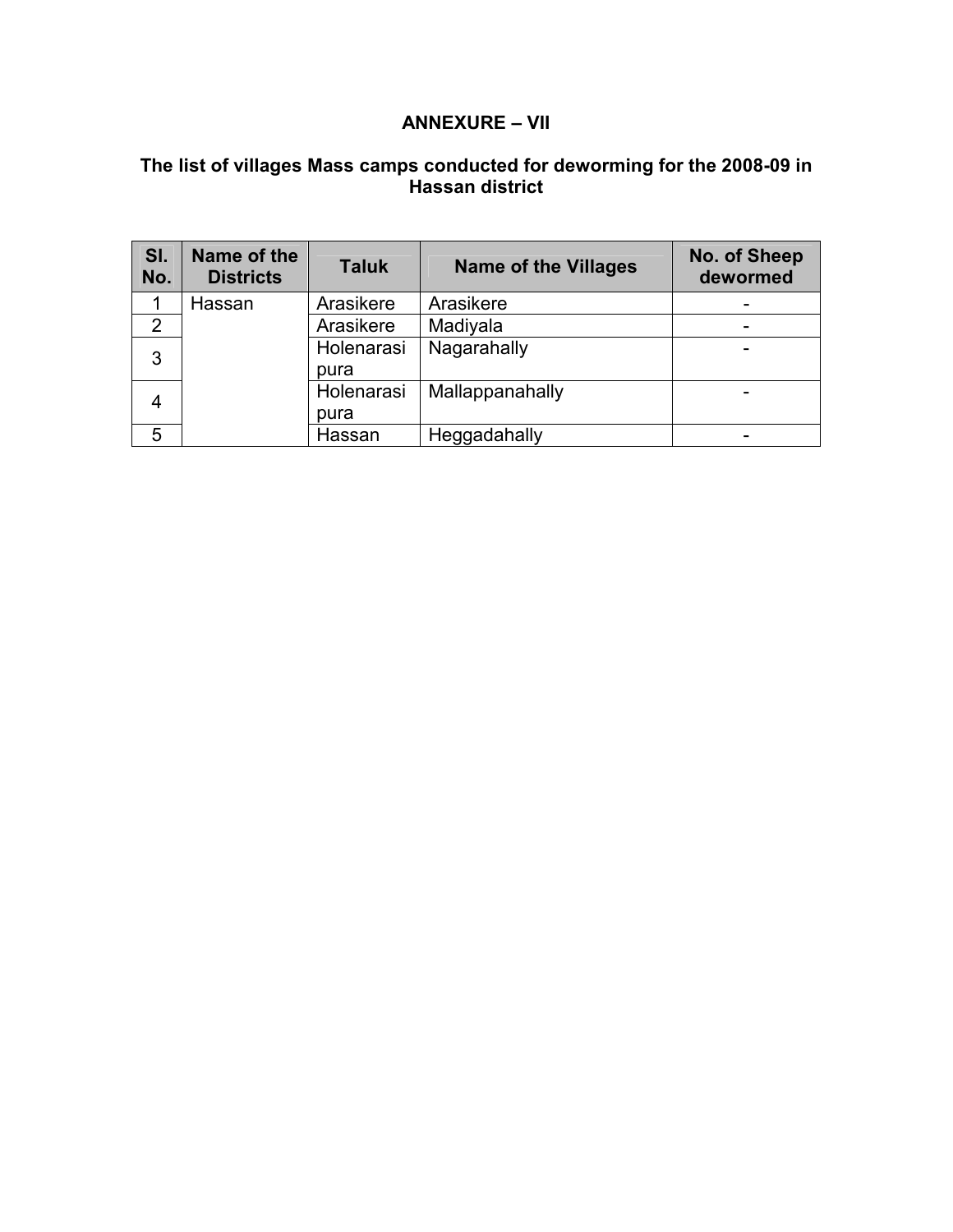| List of anthelmentics in the rate contract of department of Animal |
|--------------------------------------------------------------------|
| husbandry and Veterinary services                                  |

| SI.            | Name of the Medicine                           | Rate     | Rate / Dose         |
|----------------|------------------------------------------------|----------|---------------------|
| No.            |                                                | (in Rs.) | (in Rs.)            |
| 1              | Trychlobendazole + Livimisal (250 ml bottle)   | 251.25   | 5.025               |
|                |                                                |          | (5ml)               |
| 2              | Albendazole IP 150 mg Tablets (1 x 10 tablets) | 3.33     | 0.33                |
|                |                                                |          | (1 tablet)          |
| 3              | Fenbendazole BP 150 mg (1 x 10 tablets)        | 6.14     | 0.61                |
|                |                                                |          | (1 tablet)          |
| 4              | Morantal Citrate Bonus 534 mg                  | 2.08     | 0.20                |
|                |                                                |          | (1 tablet)          |
| 5              | Ivermiclin W/V 1% Injection (20 ml)            | 20.98    | 0.52                |
|                |                                                |          | $(0.5$ ml)          |
| 6              | Morantel Citrate tablets (1 x 4 Nos) 594 mg    | 61.84    | 5.15                |
|                |                                                |          | $(1/3$ tablet)      |
| $\overline{7}$ | Doramectin 1% injection (20 ml)                | 380.00   | 9.50                |
|                |                                                |          | $(0.5 \text{ ml})$  |
| 8              | Piperazine adipate oral powder (vet) 450 gm    | 103.98   | 1.85                |
|                |                                                |          | $(8 \text{ grams})$ |
|                |                                                |          | 18.55               |
|                | Average rate per dose 18.55 / 8                |          | 2.31                |

As per the 2007 census sheep population was 95.32 lakh and Goats population was 61.43 lakhs.

Analysis of funds released from the government and funds required to implement this scheme effectively

|              | The total population comes to           | 156.75 |                   |
|--------------|-----------------------------------------|--------|-------------------|
|              |                                         | lakhs  |                   |
| 2            | Average rate per dose                   | 2.31   |                   |
| $\mathbf{3}$ | The cost incurred to deworm the total   |        | Rs.3,62,09,250/-  |
|              | sheep and Goats 1,56,75.000 x Rs.2.31 x |        |                   |
|              | 1 time                                  |        |                   |
| 4            | The cost incurred to deworm the total   |        | Rs.14,48,37,000/- |
|              | sheep and Goats 1,56,75.000 x Rs.2.31 x |        |                   |
|              | 4 times in a year                       |        |                   |
| 5            | The developmental fund allotted to the  |        | Rs.2,00,00,000/-  |
|              | <b>KSWDC by the State Government</b>    |        |                   |
| 6            | Shortage of funds in a year             |        | Rs.12,48,37,000/- |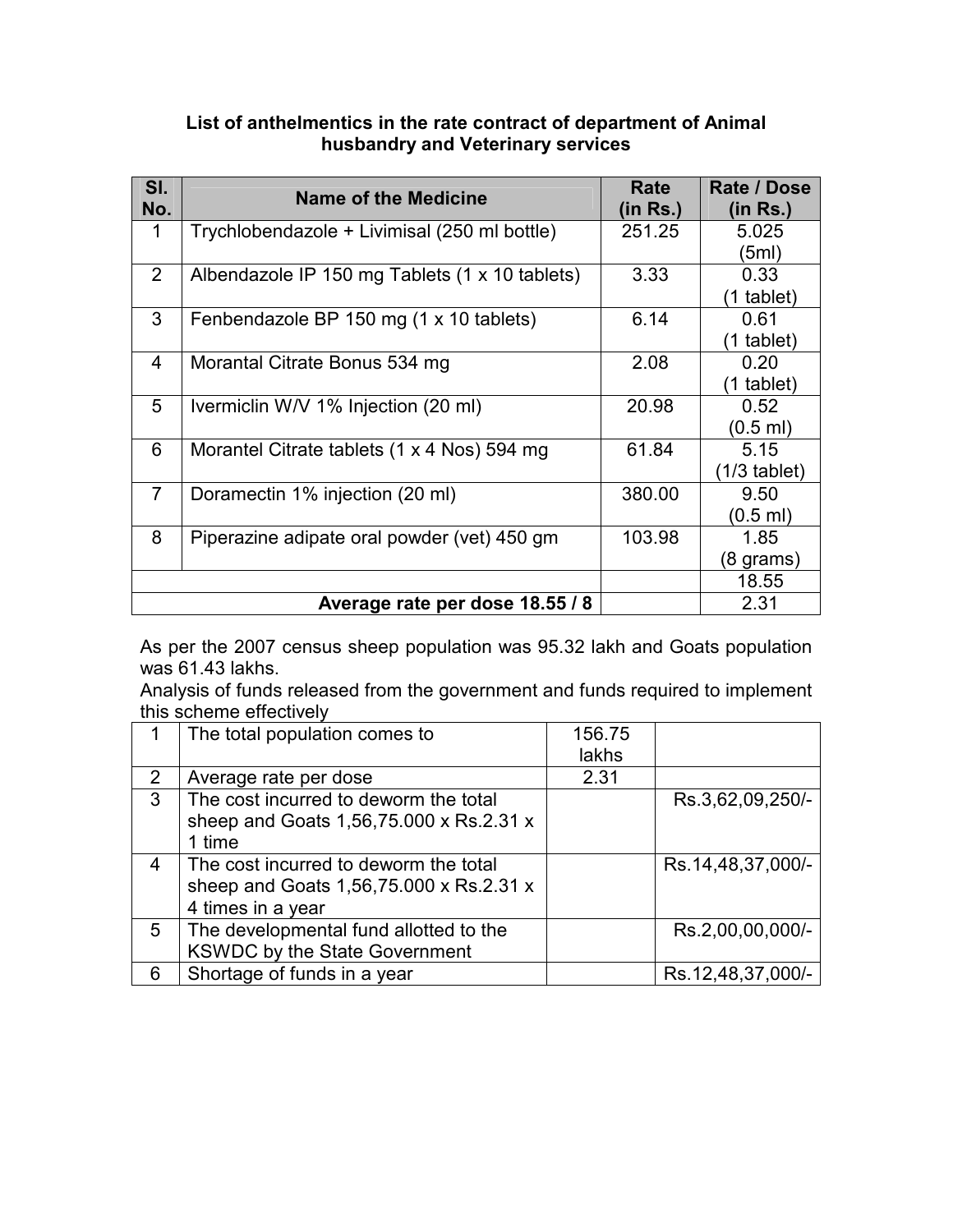## **SUMMARY OF OBSERVATIONS**

- 1. The scheme "Health coverage to sheep and Goats" by Government of Karnataka is being implemented through Karnataka Sheep and wool Development Corporation Ltd.,(KSWDC) in the state with objective of increasing the economic returns to sheep farmers.
- 2. The anthelmentics are purchased from rate contract agencies duly selected by the implementing officers. The procurement is centralized.
- 3. The required anthelmentics are calculated in respect of the available sheep and Goats population.
- 4. The corporation plans and places the purchase order to procure anthelmentics from the rate contractors.
- 5. The rate contractors have to deliver the ordered anthelmentics to the implementing officers, directly to their head quarters.
- 6. The implementing officers will receive the anthelmentics and send back the acknowledgement to the corporation for further needful action.
- 7. The received anthelmentics will be carried to the mass camps on the schedule dates for deworming.
- 8. The jurisdiction of implementing officers are more than one district in some cases.
- 9. The Deputy Director / Assistant Director of Animal Husbandry department is working in KSWDC on deputation basis. The offices are located in the office of the regular animal husbandry departmental office.
- 10. When ever available the vehicle of the regular department was made use by the implementing officers for deworming purpose.
- 11. The regular departmental staff whenever they are free, their services have been utilized for mass deworming camps.
- 12. One implementing officer has been able to deworm 400 500 sheep and Goats in a day. The sample survey reveals that deworming of 1% to 2% of sheep and Goats population was attended by the implementing officers in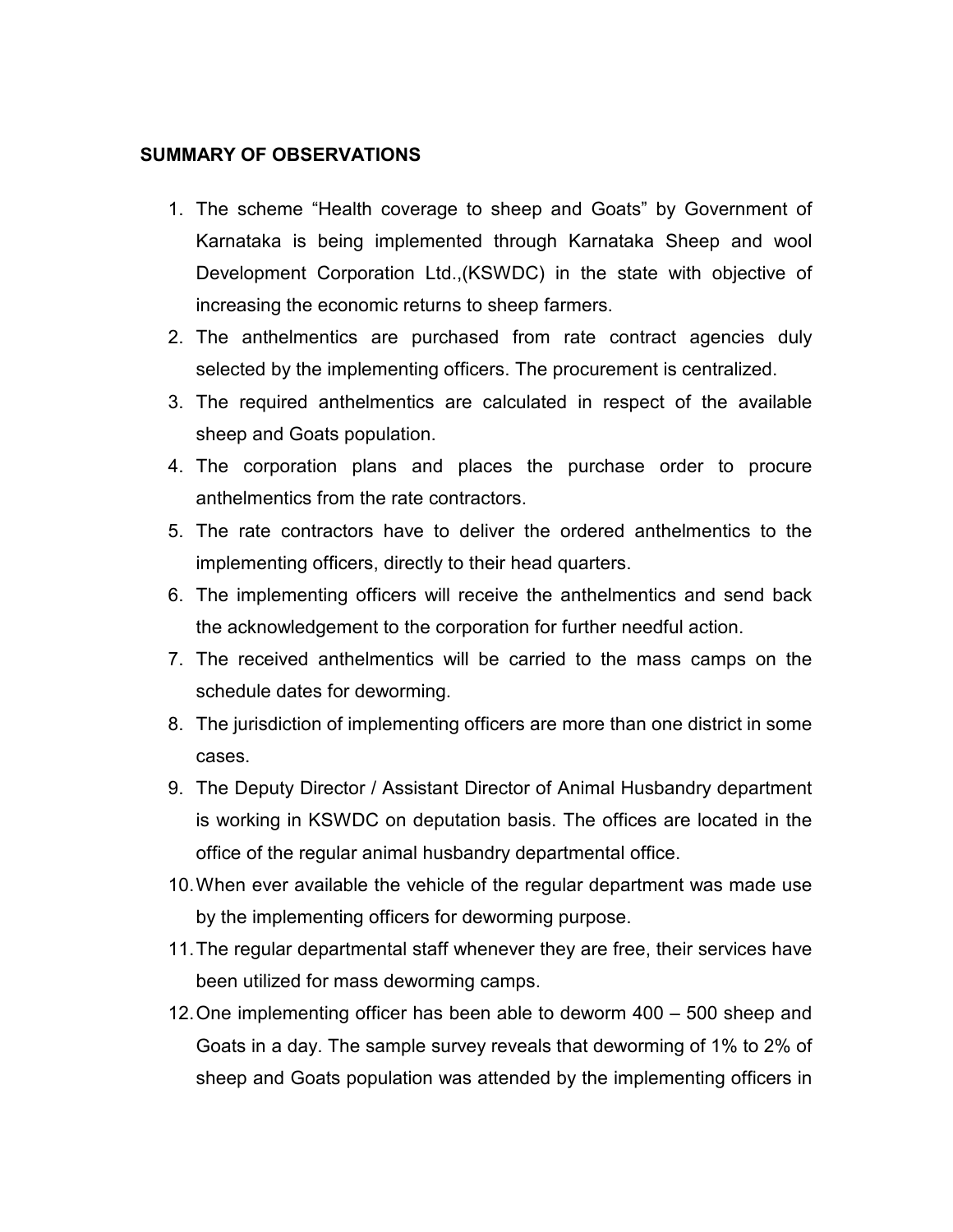a mass camp, The remaining sheep and Goats were drenched for deworming by the local available departmental staff.

- 13. During the interview with the 324 individuals only 13% beneficiaries informed about the availability of village veterinary institutions.
- 14. The individual beneficiaries during interview stressed for supply of liquid deworming medicine, which is effective for sheep and Goats in improvement of health.
- 15. It was informed by the implementing officers that the received anthelmentics were stored with the regular departmental store.
- 16. Based on the interview with the beneficiaries we understand the implementation of the scheme is successful and the farmers have obtained the benefits like improvement in the health of sheep and Goats, considerable increase in the weight of the animal and the quantity of meat. They have informed that their economic status has improved through marketing of sheep and sheep products.

## **RECOMMENDATIONS**

- $\triangleright$  Awareness programme on the implementation of the scheme Health Coverage to Sheep and Goats shall be conducted at village level through audiovisual and Iinformation Eduction and Communication activities.
- $\triangleright$  Preparing calendar of events for organizing Mass Camps and conducting the same as per the schedule. Prior information about the Mass Camps shall be communicated to the villagers through tom tom.
- $\triangleright$  Officers of KSWDC in association with the officers of Department of Animal Husbandry and Veterinary Services are organizing Mass deworming camps. Implementing officers suggested that deworming shall be supplemented by mineral mixture. It is suggested that the local SHG's / Sheep and Wool Producers Co-Operative Societies shall be trained in deworming and they shall be paid some incentive.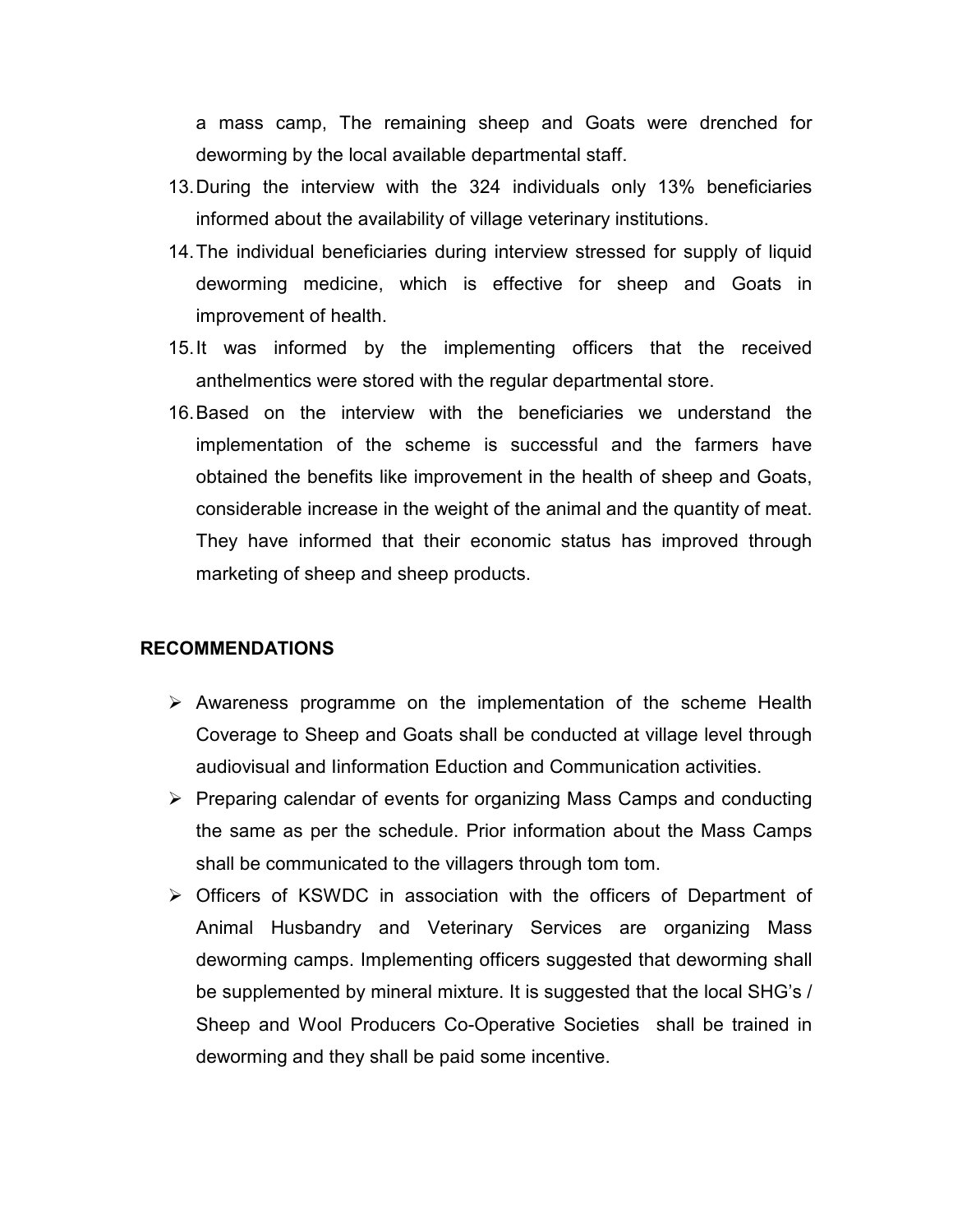- $\triangleright$  It is observed that in most of the places the proper office infrastructure is not available. It is suggested that the officer in charge of implementing this scheme shall be provided with proper office, staff, storage facility for medicines, vehicle to attend the Mass camp.
- $\triangleright$  It is suggested that based on the sheep and goats population indents has to be obtained from the district officers and planning should be made to obtain sufficient quantity of medicine required. It may be contemplated that the procurement of the medicine can be decentralized considering the pros and cons of the decentralization.
- $\triangleright$  As per the secondary data, we understand that there is a lot of gap between demand and supply of anthelmentics. At present KSWDC could able to deworm 8% to 10% of the Sheep and Goats Population in a year. As per the analysis the total funds required to cover 100% sheep and Goats population for deworming is Rs.14,48,37,000/- as against the government release of Rs.2,00,00,000/-. There is a shortage of funds to the tune of Rs.12,48,37,000/- in the department to cover total population. The Ministry shall re-look in to this issue and release the required funds to cover 100% of the Sheep and Goats Population. This can be taken up in a phased manner by increasing the existing allocation by 20% annually so that this can be achieved in 5 years.
- $\triangleright$  At present deworming is done once or twice in a year. It is suggested that deworming to all the sheep and Goats population shall be carried out at least 4 times in a year.
- $\triangleright$  During our field visit we came across few sheep and wool producers co operative societies exists, but they are inactive, effort shall be made to utilize their services for organizing mass deworming camps by paying them some incentives. The marketing network for wool products shall be made available to the societies.
- $\triangleright$  It is suggested that a stock centre has to be established at taluk level and a stock men shall be posted to take care of the medicines. His services may also be utilized during the Mass deworming camps.